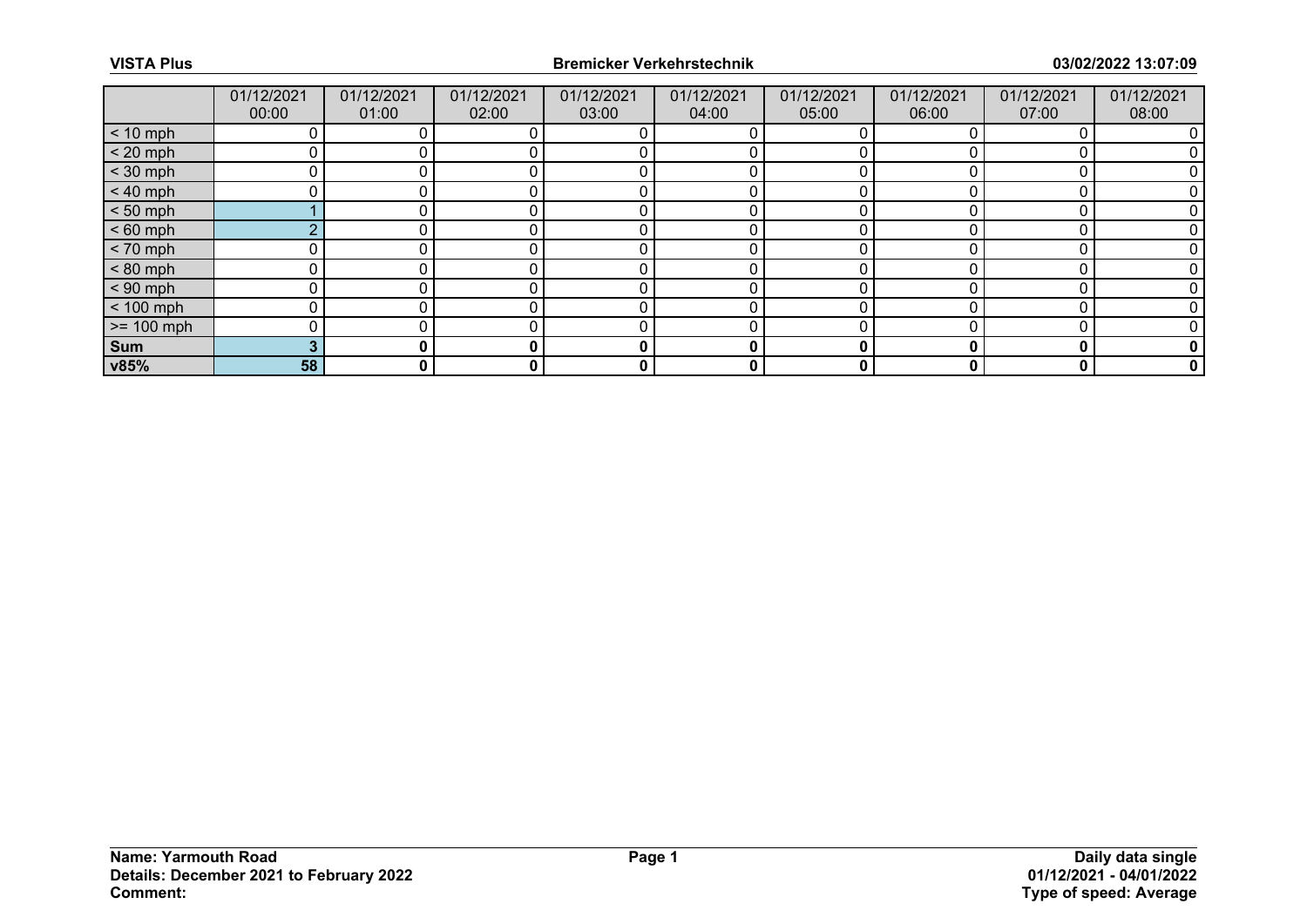|              | 01/12/2021 | 01/12/2021 | 01/12/2021 | 01/12/2021 | 01/12/2021 | 01/12/2021 | 01/12/2021 | 01/12/2021 | 01/12/2021  |
|--------------|------------|------------|------------|------------|------------|------------|------------|------------|-------------|
|              | 09:00      | 10:00      | 11:00      | 12:00      | 13:00      | 14:00      | 15:00      | 16:00      | 17:00       |
| $< 10$ mph   | 0          |            |            |            |            |            |            |            |             |
| $< 20$ mph   |            |            |            |            |            |            |            |            |             |
| $<$ 30 mph   | ∩          |            |            |            |            |            |            |            |             |
| $< 40$ mph   | n          |            |            |            |            |            |            |            |             |
| $< 50$ mph   |            |            |            |            |            |            |            |            |             |
| $< 60$ mph   |            |            |            |            |            |            |            |            |             |
| $< 70$ mph   |            |            |            |            |            |            |            |            |             |
| $< 80$ mph   |            |            |            |            |            |            |            |            |             |
| $< 90$ mph   | ሰ          |            |            |            |            |            |            |            |             |
| $< 100$ mph  | 0          |            |            |            |            |            |            |            |             |
| $>= 100$ mph | $\Omega$   |            |            |            |            |            |            |            |             |
| Sum          | 0          |            |            | 0          | 0          |            |            | О          | 0           |
| v85%         | 0          | 0          | 0          | 0          | 0          | 0          | 0          | 0          | $\mathbf 0$ |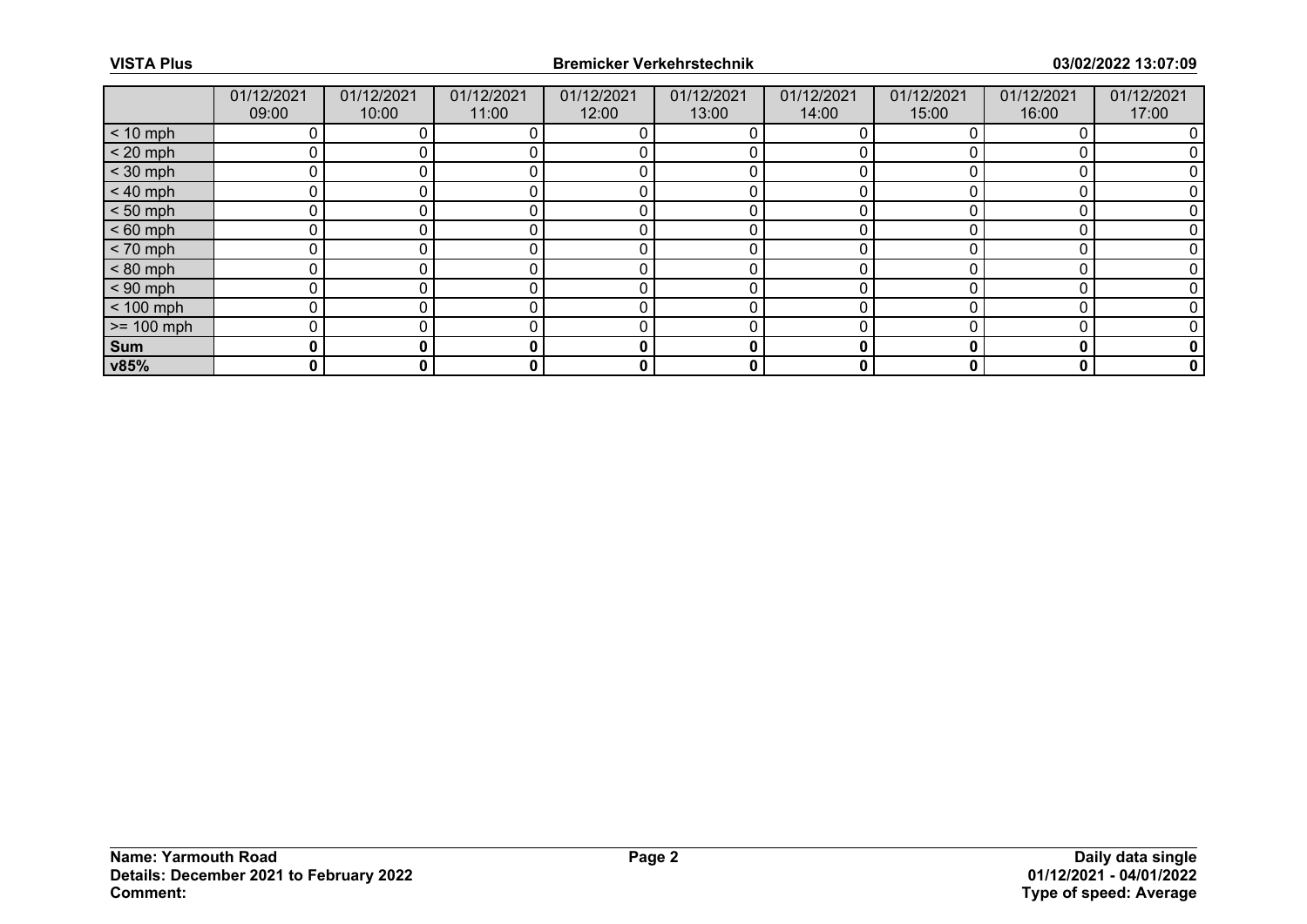|              | 01/12/2021 | 01/12/2021 | 01/12/2021 | 01/12/2021 | 01/12/2021 | 01/12/2021 | 03/12/2021 | 03/12/2021 | 03/12/2021  |
|--------------|------------|------------|------------|------------|------------|------------|------------|------------|-------------|
|              | 18:00      | 19:00      | 20:00      | 21:00      | 22:00      | 23:00      | 00:00      | 01:00      | 02:00       |
| $< 10$ mph   |            |            |            |            |            |            |            |            |             |
| $< 20$ mph   |            |            |            |            |            |            |            |            |             |
| $<$ 30 mph   | ∩          |            |            |            |            |            |            |            |             |
| $< 40$ mph   |            |            |            |            |            |            |            |            |             |
| $< 50$ mph   |            |            |            |            |            |            |            |            |             |
| $< 60$ mph   |            |            |            |            |            |            |            |            |             |
| $< 70$ mph   |            |            |            |            |            |            |            |            |             |
| $< 80$ mph   |            |            |            |            |            |            |            |            |             |
| $< 90$ mph   | U          |            |            |            |            |            |            |            |             |
| $< 100$ mph  |            |            |            |            |            |            |            |            |             |
| $>= 100$ mph | $\Omega$   |            |            |            |            |            |            |            |             |
| Sum          | 0          |            |            | 0          | 0          |            |            |            | 0           |
| v85%         | 0          | 0          | 0          | 0          | 0          | 0          | 0          | 0          | $\mathbf 0$ |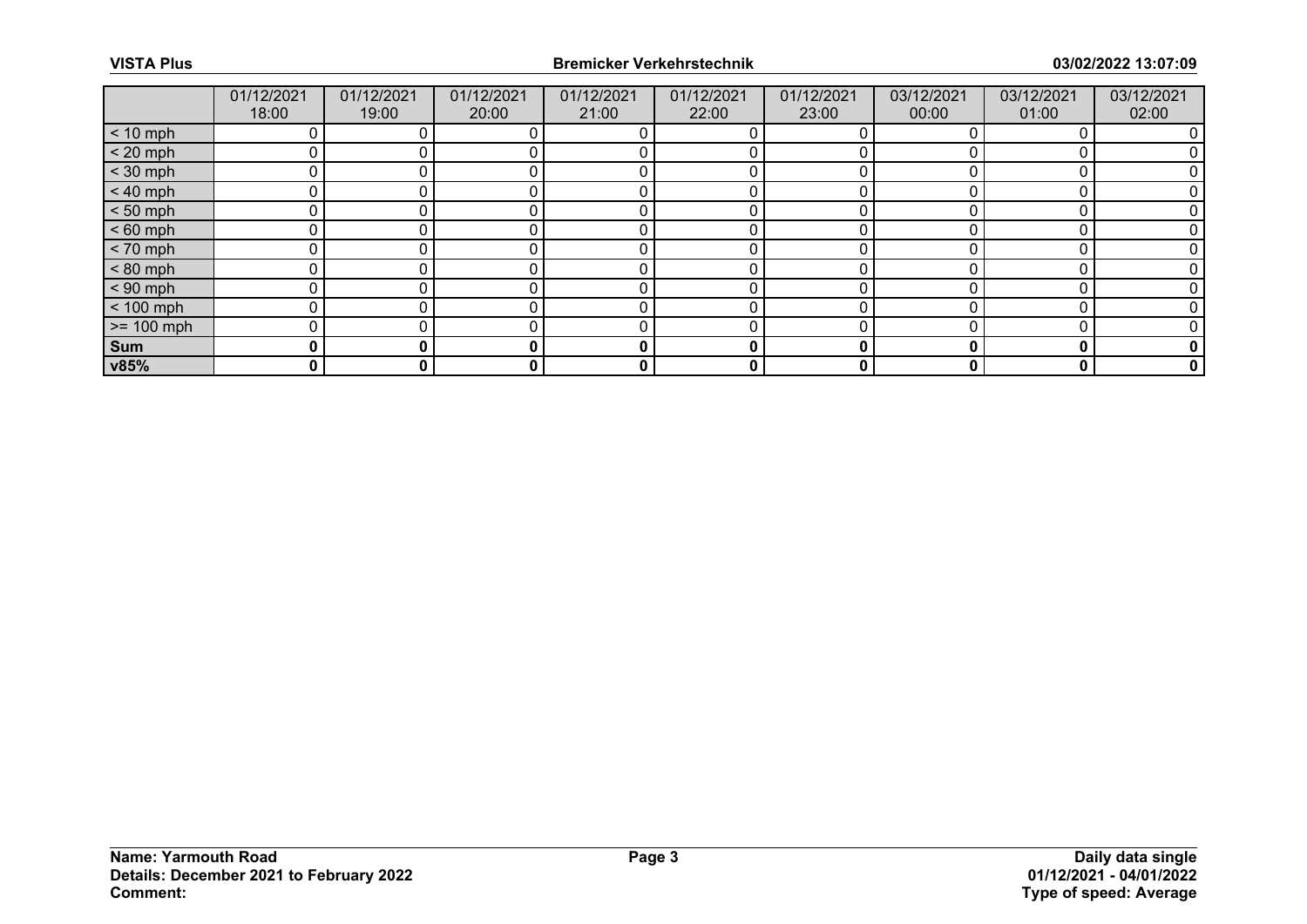|              | 03/12/2021 | 03/12/2021 | 03/12/2021 | 03/12/2021 | 03/12/2021 | 03/12/2021 | 03/12/2021 | 03/12/2021 | 03/12/2021 |
|--------------|------------|------------|------------|------------|------------|------------|------------|------------|------------|
|              | 03:00      | 04:00      | 05:00      | 06:00      | 07:00      | 08:00      | 09:00      | 10:00      | 11:00      |
| $< 10$ mph   |            |            |            |            |            |            |            |            |            |
| $< 20$ mph   |            |            |            |            |            |            |            |            |            |
| $<$ 30 mph   |            |            |            |            |            |            |            |            |            |
| $< 40$ mph   |            |            |            |            |            |            |            |            |            |
| $< 50$ mph   |            |            |            |            |            | U          |            |            | 51         |
| $< 60$ mph   |            |            |            |            |            |            |            |            | 20         |
| $< 70$ mph   |            |            |            |            |            |            |            |            | 3          |
| $< 80$ mph   |            |            |            |            |            |            |            |            |            |
| $< 90$ mph   | n          |            |            | $\Omega$   |            | ∩          |            |            |            |
| $< 100$ mph  |            |            |            |            |            |            |            |            |            |
| $>= 100$ mph |            |            |            |            |            | ∩          |            |            |            |
| Sum          | 0          |            |            | 0          | 0          |            |            | C          | 84         |
| v85%         | 0          | 0          | 0          | 0          | 0          | 0          |            | 0          | 52         |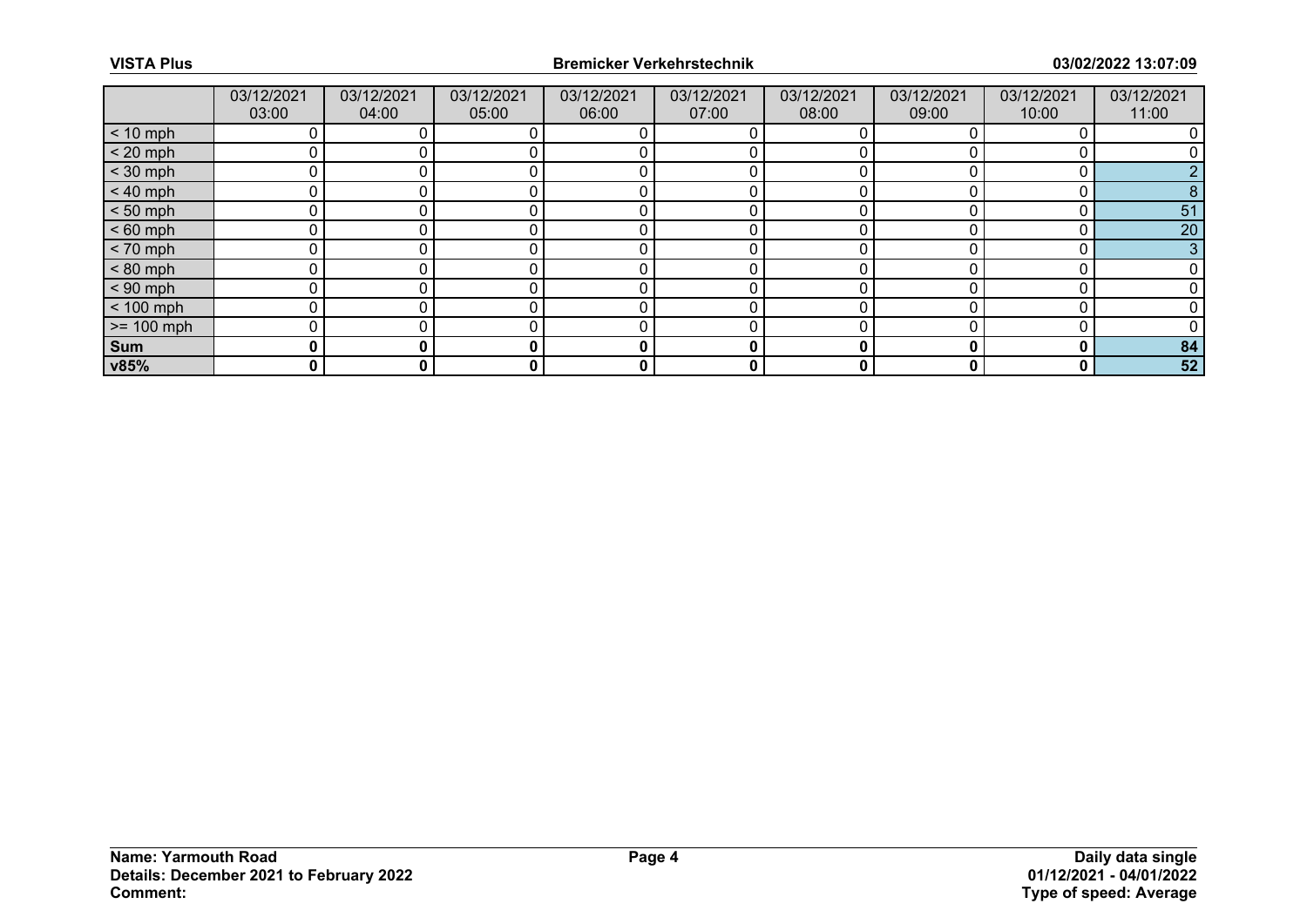|              | 03/12/2021      | 03/12/2021 | 03/12/2021 | 03/12/2021 | 03/12/2021 | 03/12/2021 | 03/12/2021 | 03/12/2021 | 03/12/2021 |
|--------------|-----------------|------------|------------|------------|------------|------------|------------|------------|------------|
|              | 12:00           | 13:00      | 14:00      | 15:00      | 16:00      | 17:00      | 18:00      | 19:00      | 20:00      |
| $< 10$ mph   |                 |            |            |            |            |            |            |            |            |
| $< 20$ mph   |                 |            |            |            | ◠          |            |            |            |            |
| $<$ 30 mph   |                 |            |            | 5          | 4          |            |            | $\sim$     |            |
| $< 40$ mph   | 13 <sup>°</sup> | 13         |            | 16         | 18         |            | 12         | 5          |            |
| $< 50$ mph   | 74              | 58         | 64         | 74         | 64         | 64         | 47         | 22         | 16         |
| $< 60$ mph   | 51              | 53         | 56         | 43         | 23         | 28         | 40         | 32         | 15         |
| $< 70$ mph   | <sub>O</sub>    | 9          | $\Omega$   | 5          |            |            |            | 11         |            |
| $< 80$ mph   |                 |            |            |            |            |            |            |            |            |
| $< 90$ mph   |                 |            |            |            |            |            |            |            |            |
| $< 100$ mph  |                 |            |            |            |            |            |            |            |            |
| $>= 100$ mph |                 |            |            |            |            |            |            |            |            |
| Sum          | 144             | 137        | 135        | 146        | 113        | 107        | 110        | 72         | 41         |
| v85%         | 53              | 56         | 53         | 54         | 51         | 52         | 54         | 59         | 64         |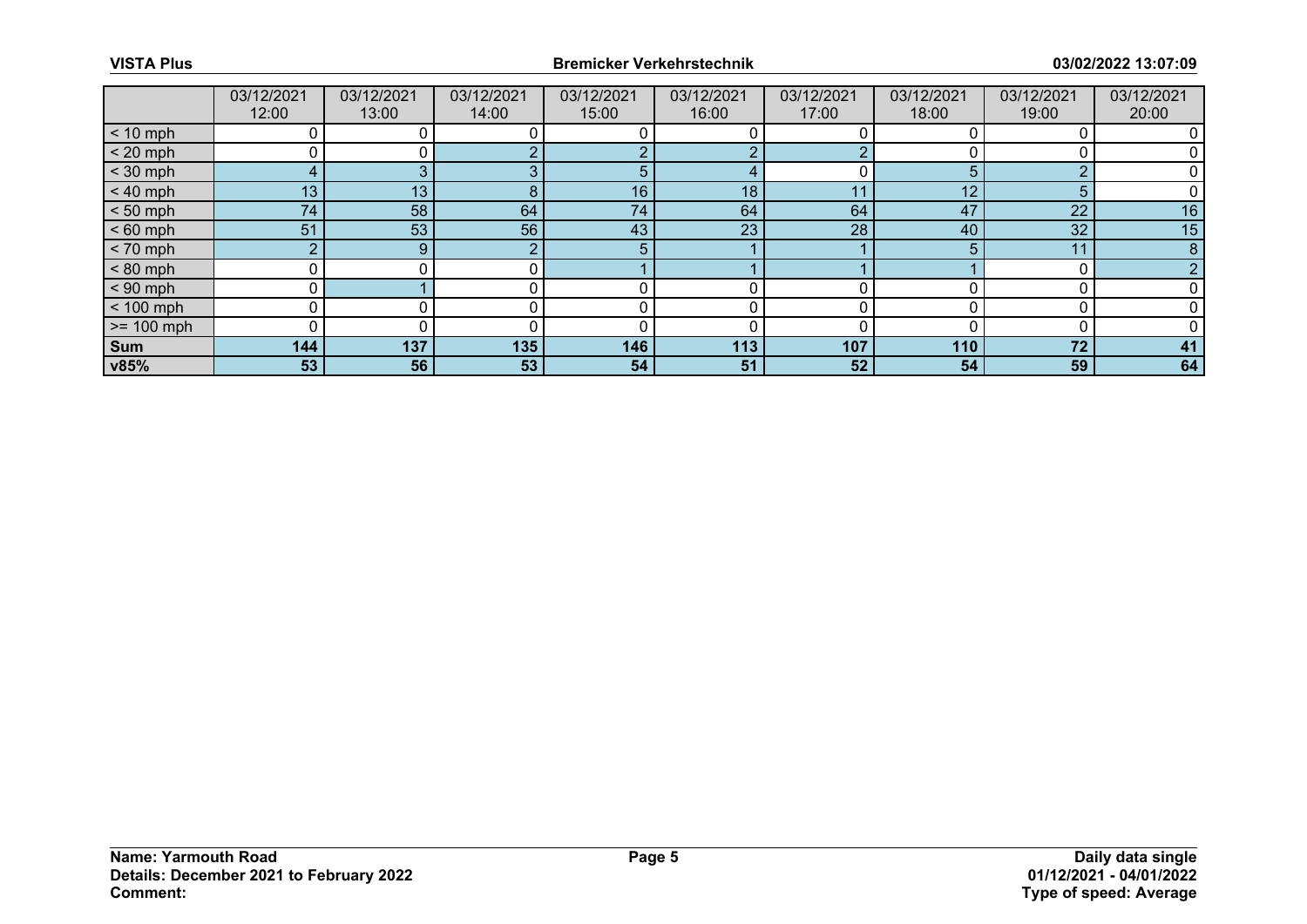|              | 03/12/2021 | 03/12/2021 | 03/12/2021      | 04/12/2021 | 04/12/2021 | 04/12/2021 | 04/12/2021 | 04/12/2021 | 04/12/2021 |
|--------------|------------|------------|-----------------|------------|------------|------------|------------|------------|------------|
|              | 21:00      | 22:00      | 23:00           | 00:00      | 01:00      | 02:00      | 03:00      | 04:00      | 05:00      |
| $< 10$ mph   |            |            |                 |            |            |            |            |            |            |
| $< 20$ mph   |            |            |                 |            |            |            |            |            |            |
| $<$ 30 mph   |            |            |                 |            |            |            |            |            |            |
| $< 40$ mph   |            |            |                 |            |            |            |            |            |            |
| $< 50$ mph   | 13         | 16         | Q               | 5          |            |            |            |            |            |
| $< 60$ mph   |            |            | 13 <sub>1</sub> | 9          |            |            |            |            |            |
| $< 70$ mph   | 5          |            |                 | 6          |            |            |            |            |            |
| $< 80$ mph   |            |            |                 |            |            |            |            |            |            |
| $< 90$ mph   | U          |            |                 |            |            | ∩          |            |            |            |
| $< 100$ mph  |            |            |                 |            |            |            |            |            |            |
| $>= 100$ mph | U          |            |                 |            |            | ∩          |            |            |            |
| Sum          | 27         | 31         | 30 <sub>2</sub> | 20         | 5          |            |            |            |            |
| v85%         | 57         | 61         | 57              | 60         | 52         | 53         | 49         | 0          | 51         |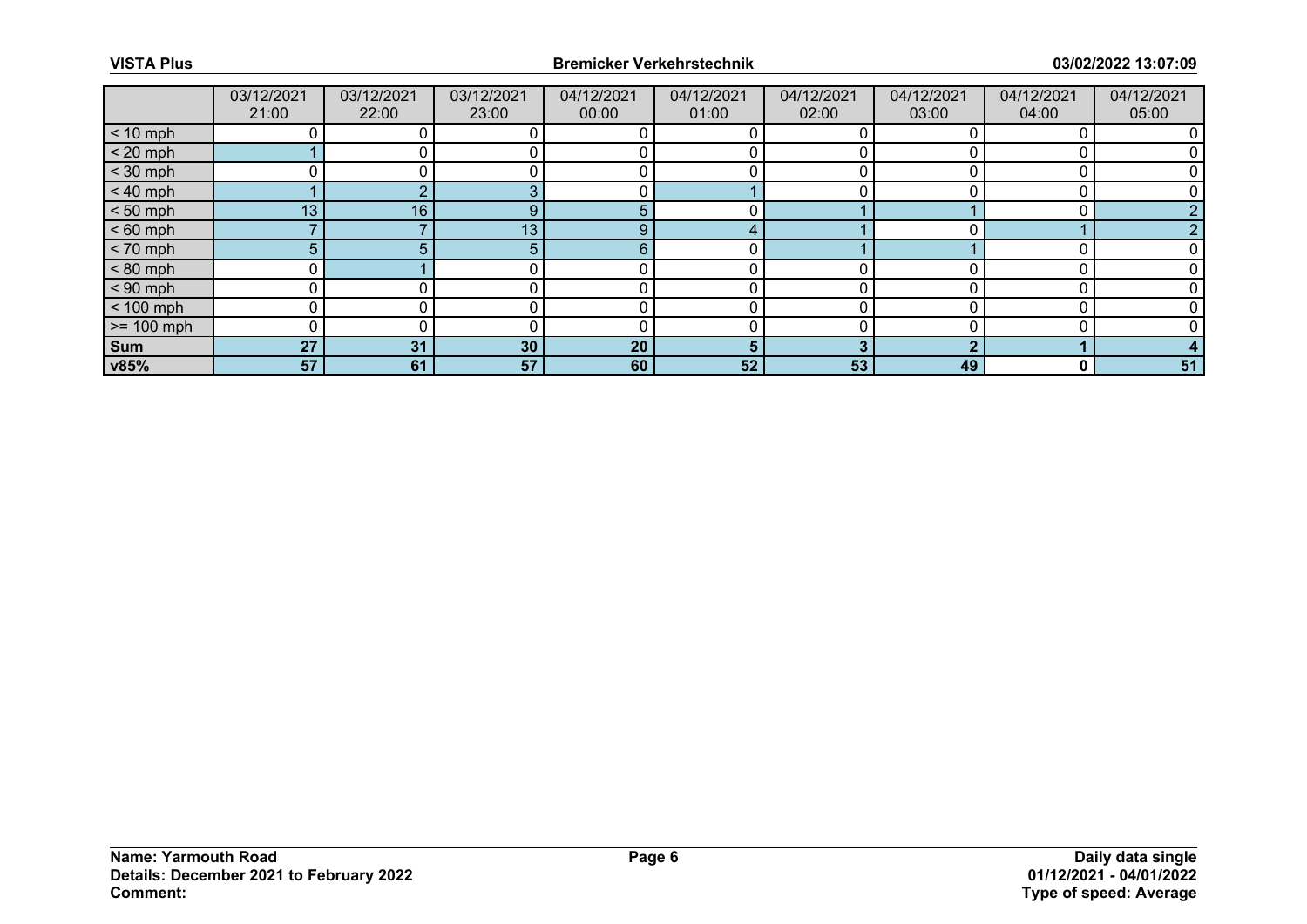|              | 04/12/2021     | 04/12/2021 | 04/12/2021 | 04/12/2021 | 04/12/2021 | 04/12/2021 | 04/12/2021 | 04/12/2021      | 04/12/2021 |
|--------------|----------------|------------|------------|------------|------------|------------|------------|-----------------|------------|
|              | 06:00          | 07:00      | 08:00      | 09:00      | 10:00      | 11:00      | 12:00      | 13:00           | 14:00      |
| $< 10$ mph   |                |            |            |            |            |            |            |                 |            |
| $< 20$ mph   |                |            |            |            |            |            |            | n               |            |
| $<$ 30 mph   |                |            |            |            | 3          |            |            |                 |            |
| $< 40$ mph   |                |            |            | 5          | 5          | 12         | 17         | 13 <sub>1</sub> |            |
| $< 50$ mph   |                | 17         | 26         | 52         | 69         | 61         | 54         | 45              | 51         |
| $< 60$ mph   |                | 15         | 43         | 53         | 62         | 55         | 57         | 53              | 50         |
| $< 70$ mph   | 5 <sup>5</sup> | 8          | 9          | 9          | 11         | 9          | 15         | 19              |            |
| $< 80$ mph   |                |            |            |            |            |            |            |                 |            |
| $< 90$ mph   |                |            |            |            |            |            |            |                 |            |
| $< 100$ mph  |                |            |            |            |            |            |            |                 |            |
| $>= 100$ mph |                |            |            |            |            |            |            |                 |            |
| Sum          | 13             | 49         | 86         | 127        | 150        | 146        | 149        | 136             | 116        |
| v85%         | 68             | 62         | 59         | 57         | 56         | 55         | 57         | 59              | 57         |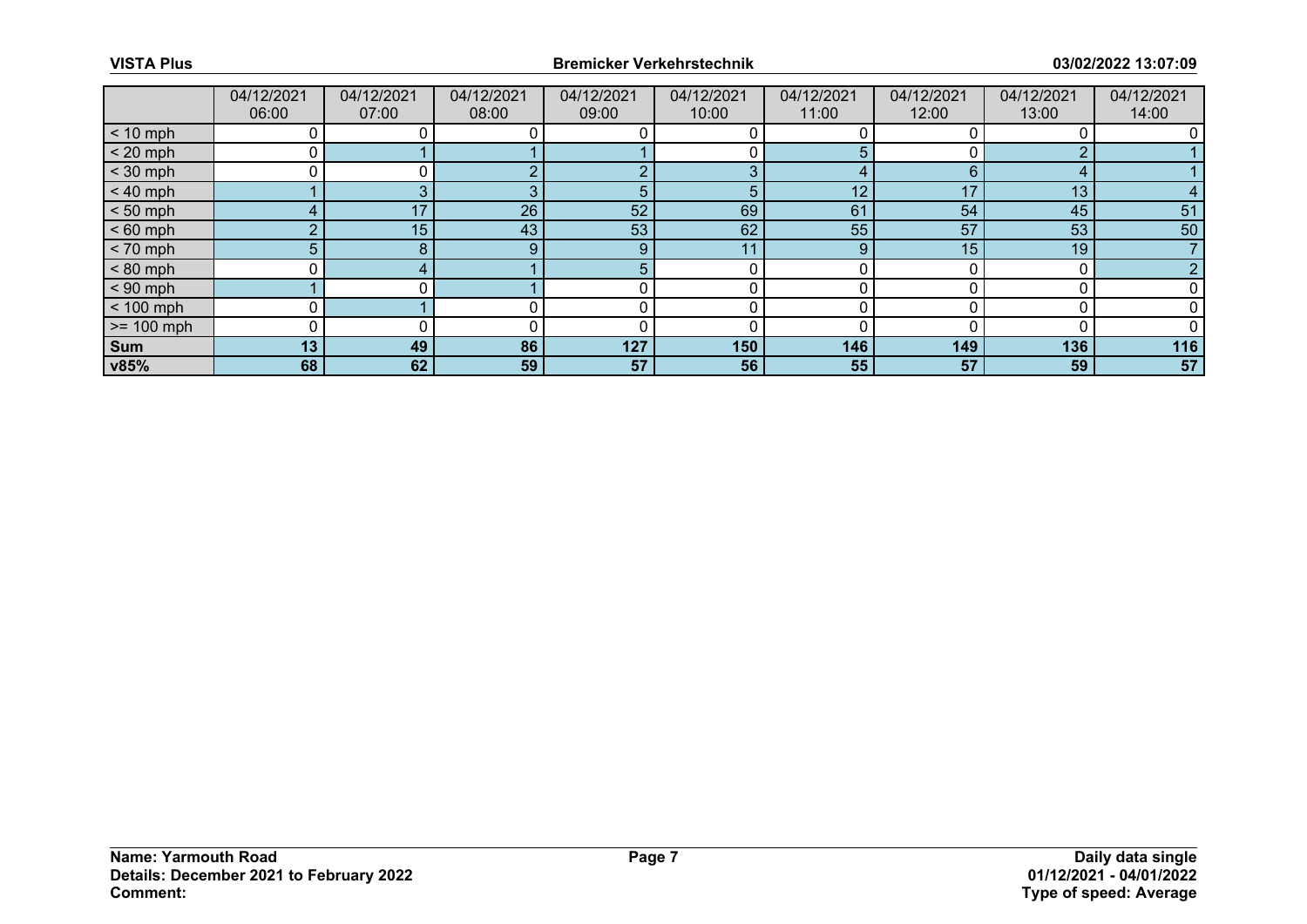|                 | 04/12/2021 | 04/12/2021 | 04/12/2021      | 04/12/2021 | 04/12/2021 | 04/12/2021 | 04/12/2021 | 04/12/2021 | 04/12/2021 |
|-----------------|------------|------------|-----------------|------------|------------|------------|------------|------------|------------|
|                 | 15:00      | 16:00      | 17:00           | 18:00      | 19:00      | 20:00      | 21:00      | 22:00      | 23:00      |
| $< 10$ mph      |            |            |                 |            |            |            |            |            |            |
| $< 20$ mph      |            |            |                 |            |            |            |            |            |            |
| $<$ 30 mph      |            |            |                 |            |            |            |            |            |            |
| $< 40$ mph      | 5          | 9          |                 |            |            |            |            |            |            |
| $< 50$ mph      | 56         | 52         | 36              | 33         | 21         | 10         |            | 11         | 10         |
| $< 60$ mph      | 35         | 33         | 30 <sup>°</sup> | 24         | 30         | 5.         |            | 13         | 13         |
| $< 70$ mph      | 11         |            |                 | ∩          | 4          |            |            |            |            |
| $< 80$ mph      |            |            |                 |            |            |            |            |            |            |
| $< 90$ mph      |            |            |                 |            |            |            |            |            |            |
| $< 100$ mph     |            |            |                 |            |            |            |            |            |            |
| $\ge$ = 100 mph |            |            |                 |            |            |            |            |            |            |
| Sum             | 111        | 109        | 74              | 68         | 58         | 24         | 18         | 26         | 24         |
| v85%            | 56         | 57         | 56              | 53         | 57         | 65         | 59         | 54         | 54         |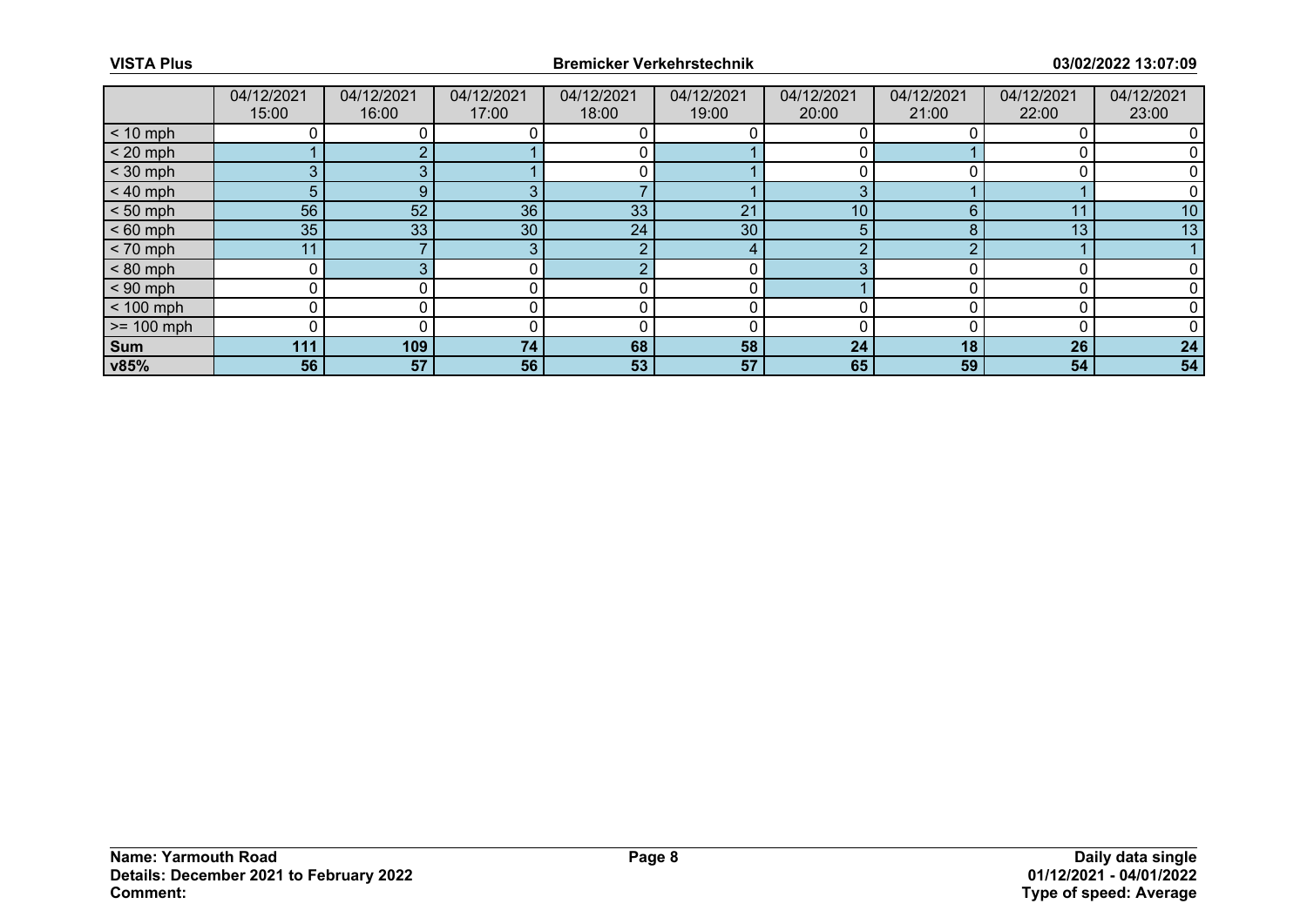|              | 05/12/2021      | 05/12/2021      | 05/12/2021 | 05/12/2021 | 05/12/2021 | 05/12/2021 | 05/12/2021 | 05/12/2021 | 05/12/2021 |
|--------------|-----------------|-----------------|------------|------------|------------|------------|------------|------------|------------|
|              | 00:00           | 01:00           | 02:00      | 03:00      | 04:00      | 05:00      | 06:00      | 07:00      | 08:00      |
| $< 10$ mph   |                 |                 |            |            |            |            |            |            |            |
| $< 20$ mph   |                 |                 |            |            |            |            |            |            |            |
| $<$ 30 mph   |                 |                 |            |            |            |            |            |            |            |
| $< 40$ mph   |                 |                 |            |            |            |            |            |            |            |
| $< 50$ mph   | $\sim$          |                 |            |            |            |            |            | n          | 10         |
| $< 60$ mph   | 10 <sub>1</sub> |                 |            |            |            |            |            | 10         | 27         |
| $< 70$ mph   |                 |                 |            |            |            |            |            | 4          |            |
| $< 80$ mph   |                 |                 |            |            |            |            |            | ◠          |            |
| $< 90$ mph   |                 |                 |            |            |            | ∩          |            |            |            |
| $< 100$ mph  |                 |                 |            |            |            |            |            |            |            |
| $>= 100$ mph |                 |                 |            |            |            |            |            |            |            |
| Sum          | 18              |                 |            | 0          |            |            |            | 23         | 52         |
| v85%         | 62              | 72 <sub>2</sub> | 0          | 0          | 0          | 0          | 59         | 63         | 60         |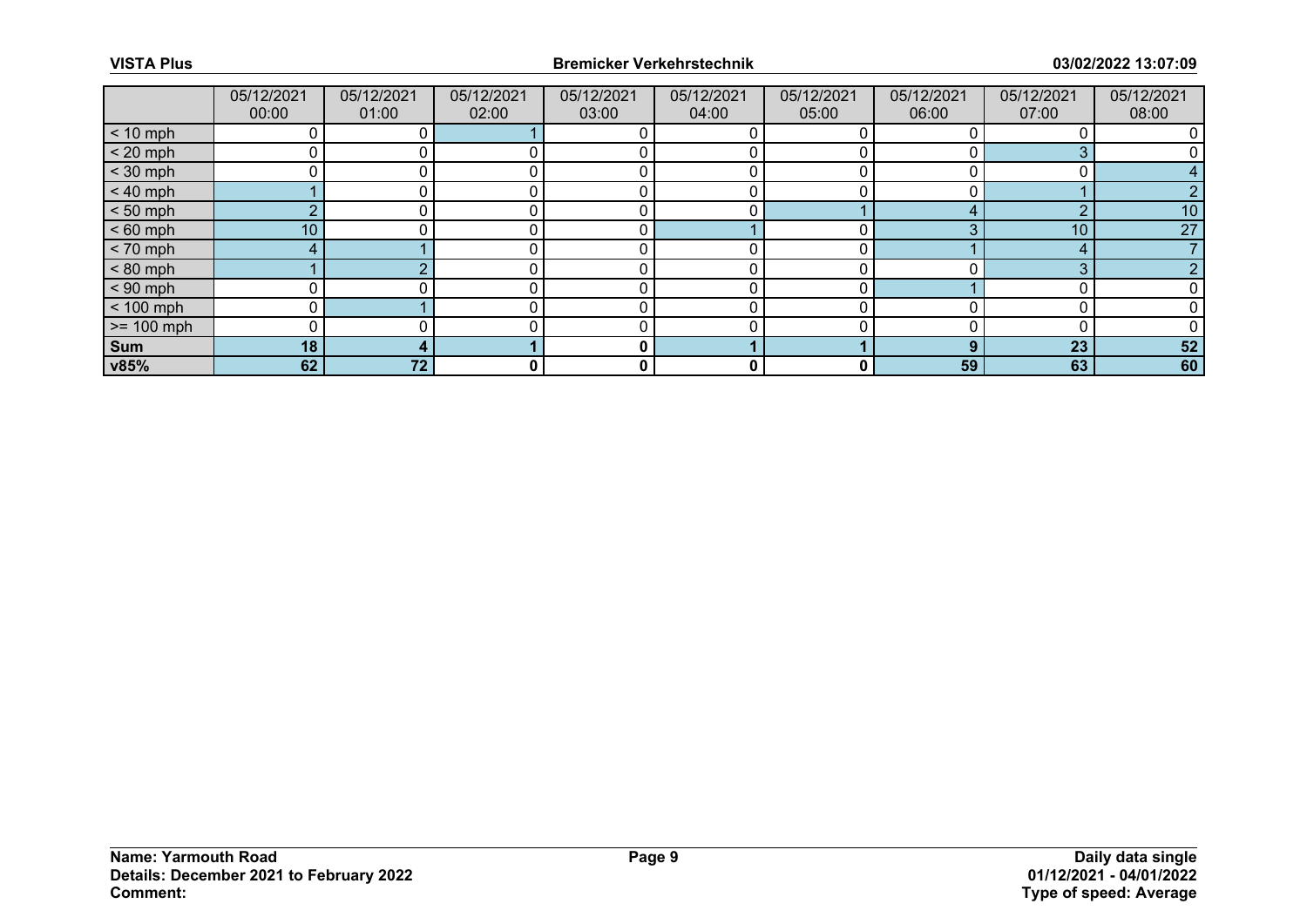|              | 05/12/2021      | 05/12/2021 | 05/12/2021 | 05/12/2021 | 05/12/2021 | 05/12/2021 | 05/12/2021 | 05/12/2021 | 05/12/2021 |
|--------------|-----------------|------------|------------|------------|------------|------------|------------|------------|------------|
|              | 09:00           | 10:00      | 11:00      | 12:00      | 13:00      | 14:00      | 15:00      | 16:00      | 17:00      |
| $< 10$ mph   |                 |            |            |            |            |            |            |            |            |
| $< 20$ mph   |                 |            |            |            |            |            |            |            |            |
| $<$ 30 mph   |                 |            |            | 5          |            |            |            | $\Omega$   |            |
| $< 40$ mph   |                 |            |            | 6          | 9          |            |            | 5          |            |
| $< 50$ mph   | 40              | 59         | 54         | 40         | 30         | 25         | 29         | 39         | 31         |
| $< 60$ mph   | 44              | 74         | 75         | 57         | 55         | 61         | 48         | 27         | 21         |
| $< 70$ mph   | 13 <sub>1</sub> | 16         | 14         |            | 16         | 14         |            | 6          |            |
| $< 80$ mph   | 3               |            |            |            | $\Omega$   |            |            |            |            |
| $< 90$ mph   |                 |            |            |            |            |            |            |            |            |
| $< 100$ mph  |                 |            |            |            |            |            |            |            |            |
| $>= 100$ mph |                 |            |            |            |            |            |            |            |            |
| Sum          | 102             | 158        | 154        | 117        | 112        | 109        | 95         | 80         | 62         |
| v85%         | 59              | 57         | 58         | 57         | 60         | 59         | 58         | 58         | 55         |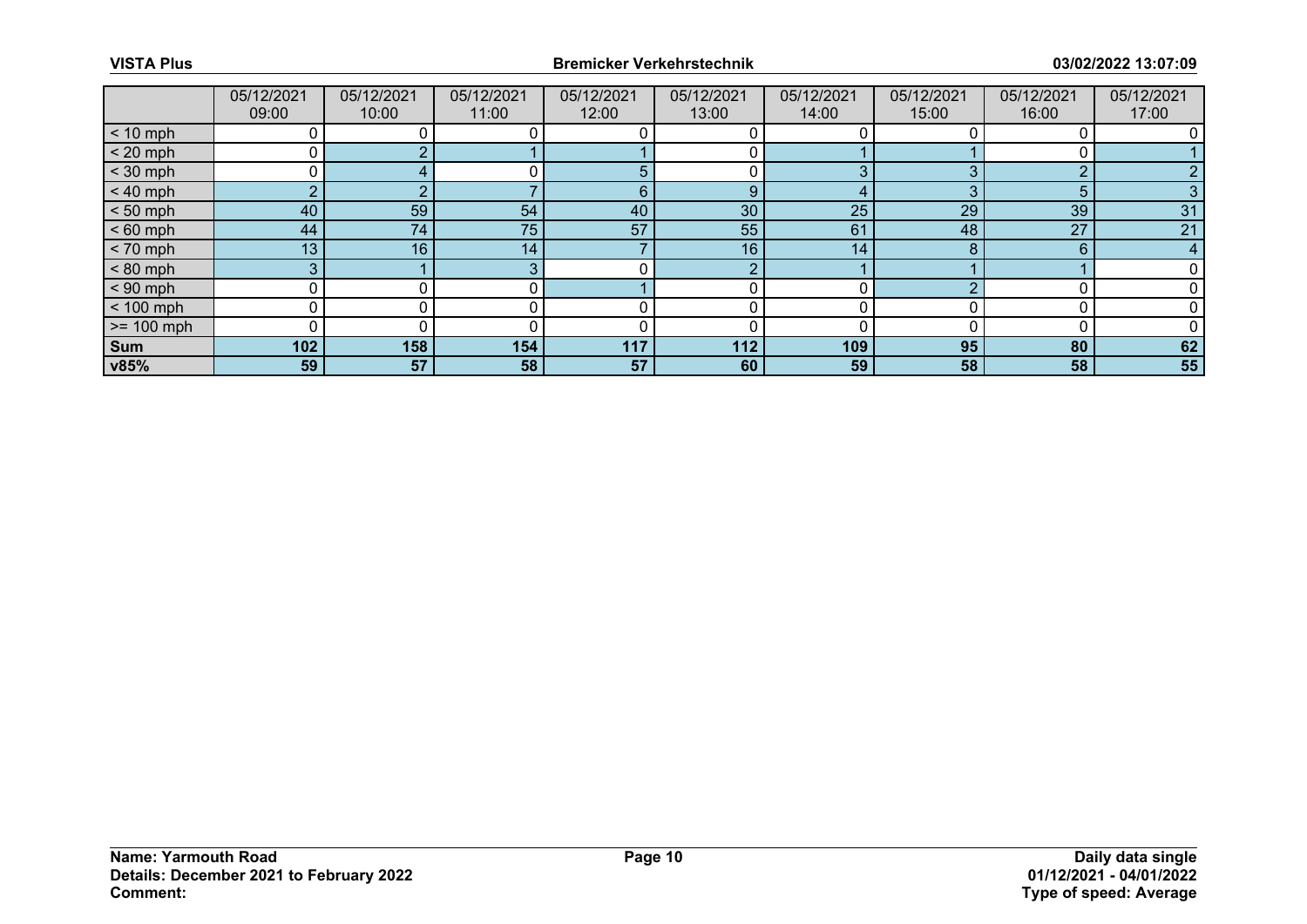|              | 05/12/2021     | 05/12/2021 | 05/12/2021 | 05/12/2021 | 05/12/2021      | 05/12/2021 | 06/12/2021 | 06/12/2021 | 06/12/2021 |
|--------------|----------------|------------|------------|------------|-----------------|------------|------------|------------|------------|
|              | 18:00          | 19:00      | 20:00      | 21:00      | 22:00           | 23:00      | 00:00      | 01:00      | 02:00      |
| $< 10$ mph   |                |            |            |            |                 |            |            |            |            |
| $< 20$ mph   |                |            |            |            |                 |            |            |            |            |
| $<$ 30 mph   | 0              |            |            |            |                 |            |            |            |            |
| $< 40$ mph   | $\overline{2}$ |            |            |            |                 |            |            |            |            |
| $< 50$ mph   | 17             | 15         | g          |            |                 |            |            |            |            |
| $< 60$ mph   | 18             |            | 6.         |            | θ               |            |            |            |            |
| $< 70$ mph   | 5              |            |            |            |                 |            |            |            |            |
| $< 80$ mph   | 0              |            |            |            |                 |            |            |            |            |
| $< 90$ mph   | U              |            |            |            |                 |            |            |            |            |
| $< 100$ mph  |                |            |            |            |                 |            |            |            |            |
| $>= 100$ mph | 0              |            |            | r          |                 |            |            |            |            |
| Sum          | 42             | 26         | 20         | 12         | 4               | 6          | ◠          |            |            |
| v85%         | 57             | 55         | 60         | 56         | 53 <sub>1</sub> | 60         | 46         | 0          | 0          |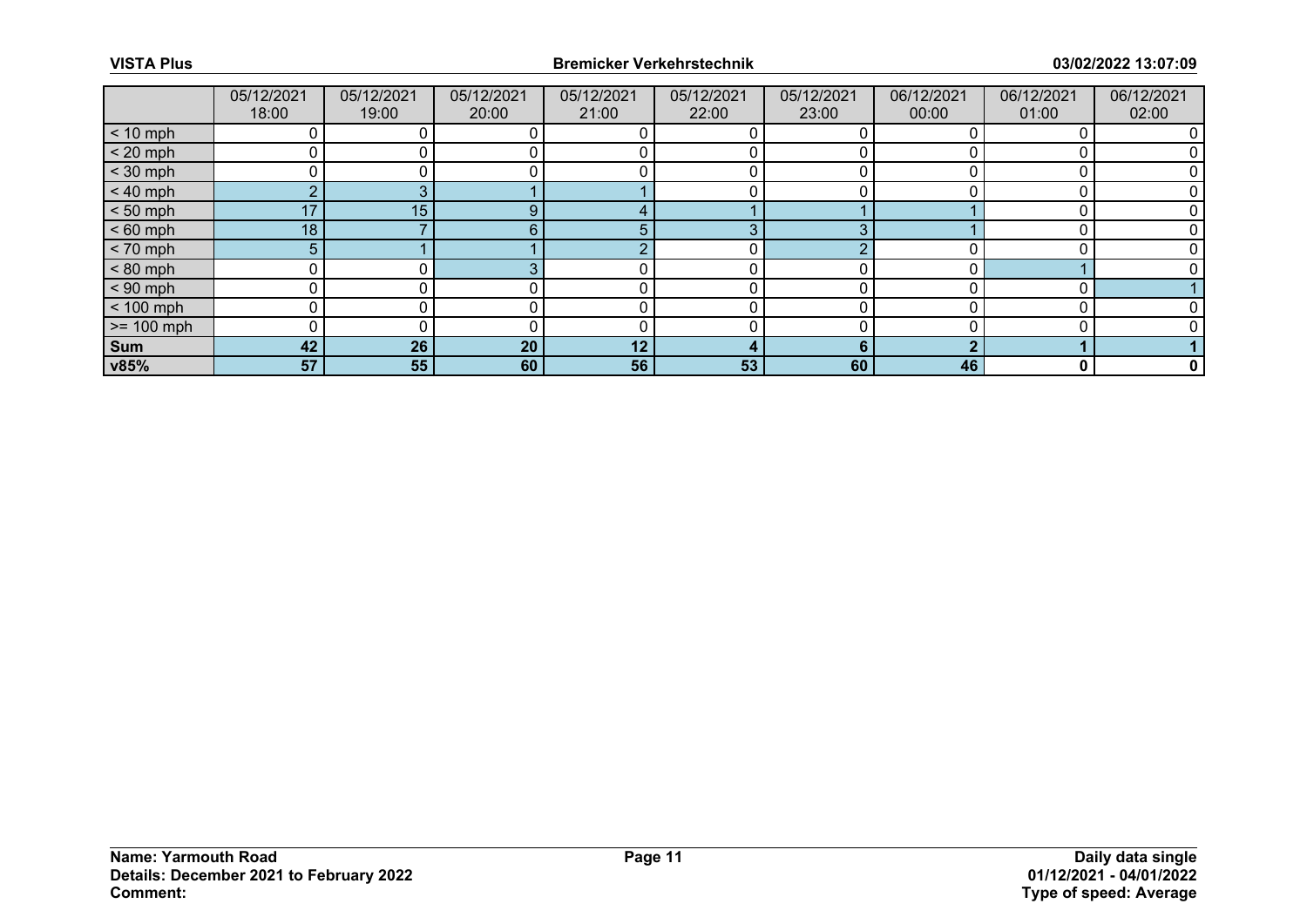|              | 06/12/2021     | 06/12/2021 | 06/12/2021 | 06/12/2021 | 06/12/2021 | 06/12/2021 | 06/12/2021 | 06/12/2021 | 06/12/2021 |
|--------------|----------------|------------|------------|------------|------------|------------|------------|------------|------------|
|              | 03:00          | 04:00      | 05:00      | 06:00      | 07:00      | 08:00      | 09:00      | 10:00      | 11:00      |
| $< 10$ mph   |                |            |            |            |            |            |            |            |            |
| $< 20$ mph   |                |            |            |            |            |            |            | ◠          |            |
| $<$ 30 mph   |                |            |            |            | 3          | 6          |            | 5          |            |
| $< 40$ mph   |                |            |            | ാ          | 3          | 21         |            | 6          | 14         |
| $< 50$ mph   |                |            |            | 13         | 44         | 81         | 74         | 75         | 71         |
| $< 60$ mph   |                |            |            | ō          | 44         | 65         | 46         | 60         | 56         |
| $< 70$ mph   |                |            |            |            | 11         | 9          |            |            |            |
| $< 80$ mph   |                |            |            |            |            |            |            |            |            |
| $< 90$ mph   |                |            |            |            |            |            |            |            |            |
| $< 100$ mph  |                |            |            |            |            |            |            |            |            |
| $>= 100$ mph |                |            |            |            |            |            |            |            |            |
| Sum          |                |            | 10         | 34         | 105        | 184        | 142        | 153        | 151        |
| v85%         | 5 <sup>1</sup> |            | 71         | 63         | 58         | 55         | 54         | 53         | 56         |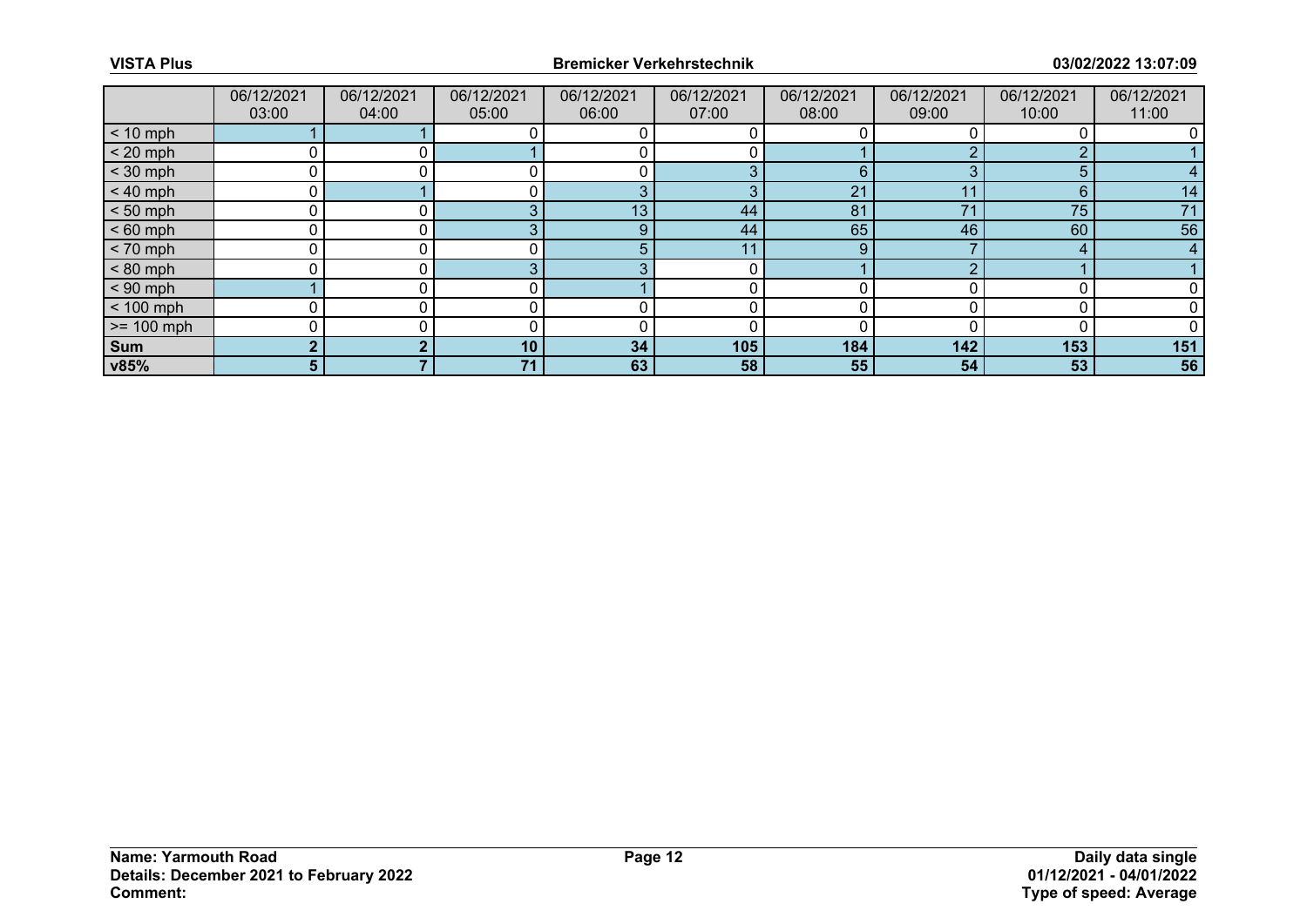|              | 06/12/2021      | 06/12/2021 | 06/12/2021 | 06/12/2021 | 06/12/2021      | 06/12/2021   | 06/12/2021 | 06/12/2021 | 06/12/2021 |
|--------------|-----------------|------------|------------|------------|-----------------|--------------|------------|------------|------------|
|              | 12:00           | 13:00      | 14:00      | 15:00      | 16:00           | 17:00        | 18:00      | 19:00      | 20:00      |
| $< 10$ mph   |                 |            |            |            |                 |              |            |            |            |
| $< 20$ mph   | 3.              |            |            |            |                 |              |            |            |            |
| $<$ 30 mph   | 6               |            |            | З          | 4               | 10           |            |            |            |
| $< 40$ mph   | 10 <sup>°</sup> |            |            | 17         | 20 <sub>1</sub> | 21           |            | $\sim$     |            |
| $< 50$ mph   | 67              | 72         | 57         | 74         | 69              | 55           | 43         | 18         | 16         |
| $< 60$ mph   | 42              | 42         | 43         | 35         | 28              | 27           | 29         | 25         | 15         |
| $< 70$ mph   | 3               |            | 8          | 3          | o               | $\mathbf{a}$ |            | 8          |            |
| $< 80$ mph   |                 |            |            |            |                 |              |            |            |            |
| $< 90$ mph   |                 |            |            |            |                 |              |            |            |            |
| $< 100$ mph  |                 |            |            |            |                 |              |            |            |            |
| $>= 100$ mph |                 |            |            |            |                 |              |            |            |            |
| Sum          | 131             | 134        | 116        | 132        | 125             | 118          | 89         | 54         | 38         |
| v85%         | 55              | 55         | 56         | 52         | 52              | 53           | 53         | 58         | 56         |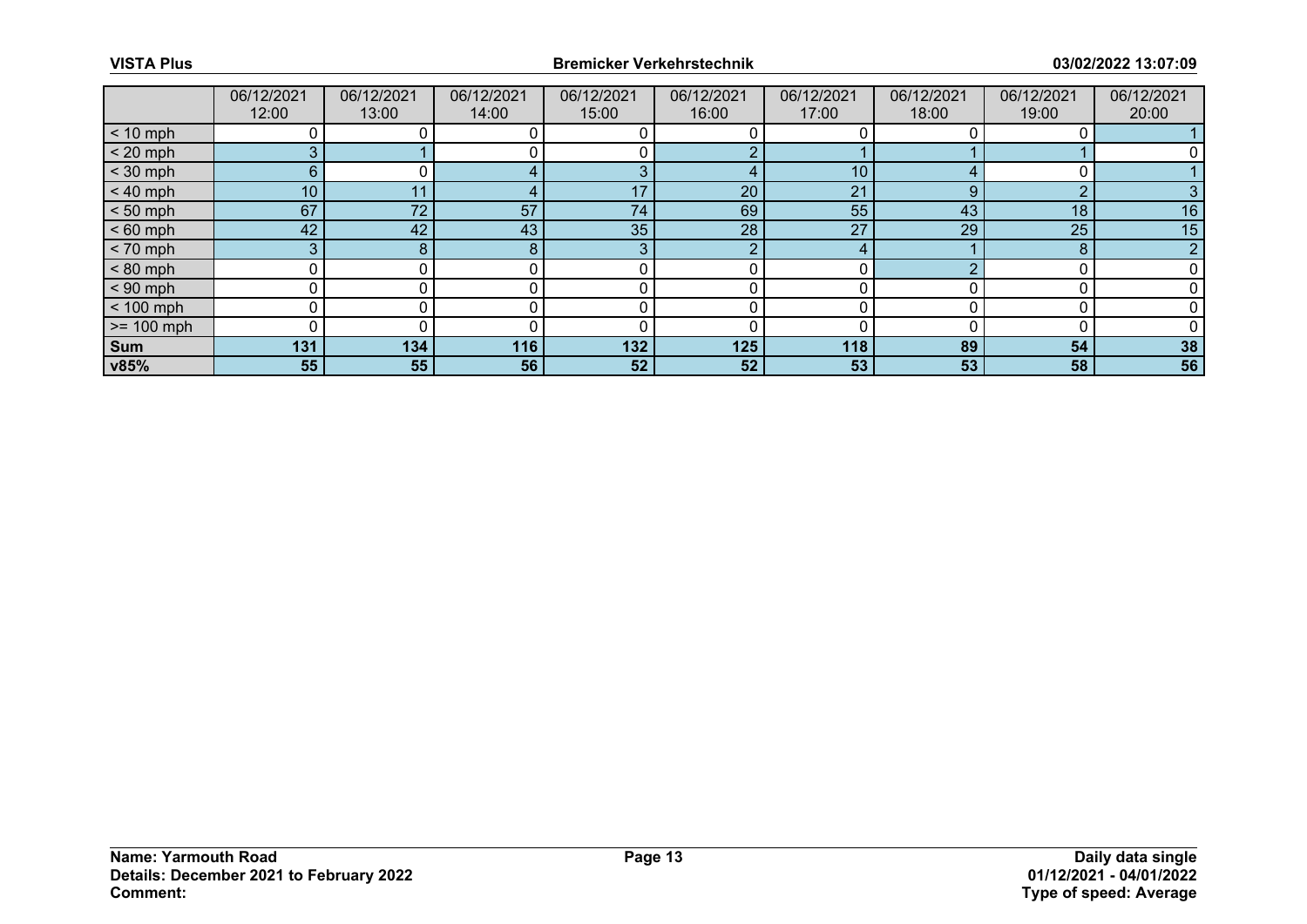|              | 06/12/2021 | 06/12/2021 | 06/12/2021 | 07/12/2021 | 07/12/2021   | 07/12/2021 | 07/12/2021 | 07/12/2021 | 07/12/2021 |
|--------------|------------|------------|------------|------------|--------------|------------|------------|------------|------------|
|              | 21:00      | 22:00      | 23:00      | 00:00      | 01:00        | 02:00      | 03:00      | 04:00      | 05:00      |
| $< 10$ mph   |            |            |            |            |              |            |            |            |            |
| $< 20$ mph   |            |            |            |            |              |            |            |            |            |
| $<$ 30 mph   |            |            |            |            |              |            |            |            |            |
| $< 40$ mph   |            |            |            |            |              |            |            |            |            |
| $< 50$ mph   | 9          | 6          |            |            |              |            |            |            |            |
| $< 60$ mph   |            |            |            |            |              |            |            |            |            |
| $< 70$ mph   | 3          |            |            |            |              |            |            |            |            |
| $< 80$ mph   |            |            |            |            |              |            |            |            |            |
| $< 90$ mph   |            |            |            |            |              |            |            |            |            |
| $< 100$ mph  |            |            |            |            |              |            |            |            |            |
| $>= 100$ mph |            |            |            |            |              |            |            |            |            |
| Sum          | 20         | 15         |            |            | 0            |            |            |            | 12         |
| v85%         | 56         | 60         | 56         | 63         | $\mathbf{0}$ | 5.         | 64         |            | 54         |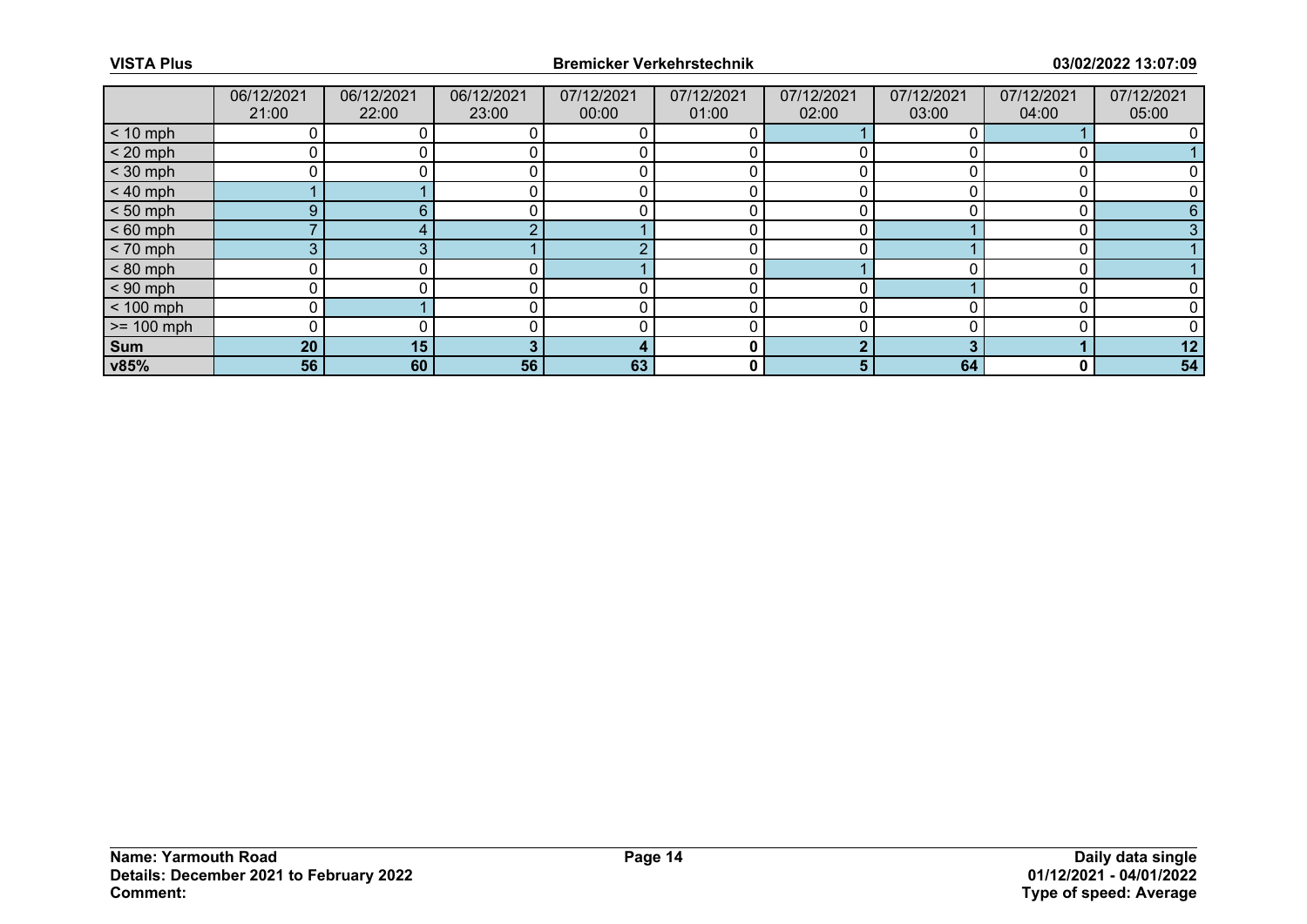|              | 07/12/2021 | 07/12/2021 | 07/12/2021      | 07/12/2021 | 07/12/2021 | 07/12/2021 | 07/12/2021 | 07/12/2021 | 07/12/2021 |
|--------------|------------|------------|-----------------|------------|------------|------------|------------|------------|------------|
|              | 06:00      | 07:00      | 08:00           | 09:00      | 10:00      | 11:00      | 12:00      | 13:00      | 14:00      |
| $< 10$ mph   |            |            |                 |            |            |            |            |            |            |
| $< 20$ mph   |            |            |                 |            |            |            |            |            |            |
| $<$ 30 mph   |            |            | 8               | 6          | 3          | 3          |            | 8          |            |
| $< 40$ mph   |            | 6.         | 12              | 11         |            | 13         | 6          | 5          | 5          |
| $< 50$ mph   | 13         | 38         | 69              | 77         | 78         | 71         | 80         | 58         | 62         |
| $< 60$ mph   | 16         | 53         | 67              | 34         | 57         | 50         | 39         | 41         | 41         |
| $< 70$ mph   |            | 11         | 10 <sub>1</sub> | 4          | 9          | 6          | 6          |            | 5          |
| $< 80$ mph   | 3          |            |                 |            |            | 0          |            |            |            |
| $< 90$ mph   |            |            |                 |            |            |            |            |            |            |
| $< 100$ mph  |            |            |                 |            |            |            |            |            |            |
| $>= 100$ mph |            |            |                 |            |            |            |            |            |            |
| Sum          | 35         | 113        | 169             | 132        | 159        | 144        | 139        | 120        | 115        |
| v85%         | 59         | 56         | 55              | 53         | 54         | 54         | 55         | 55         | 55         |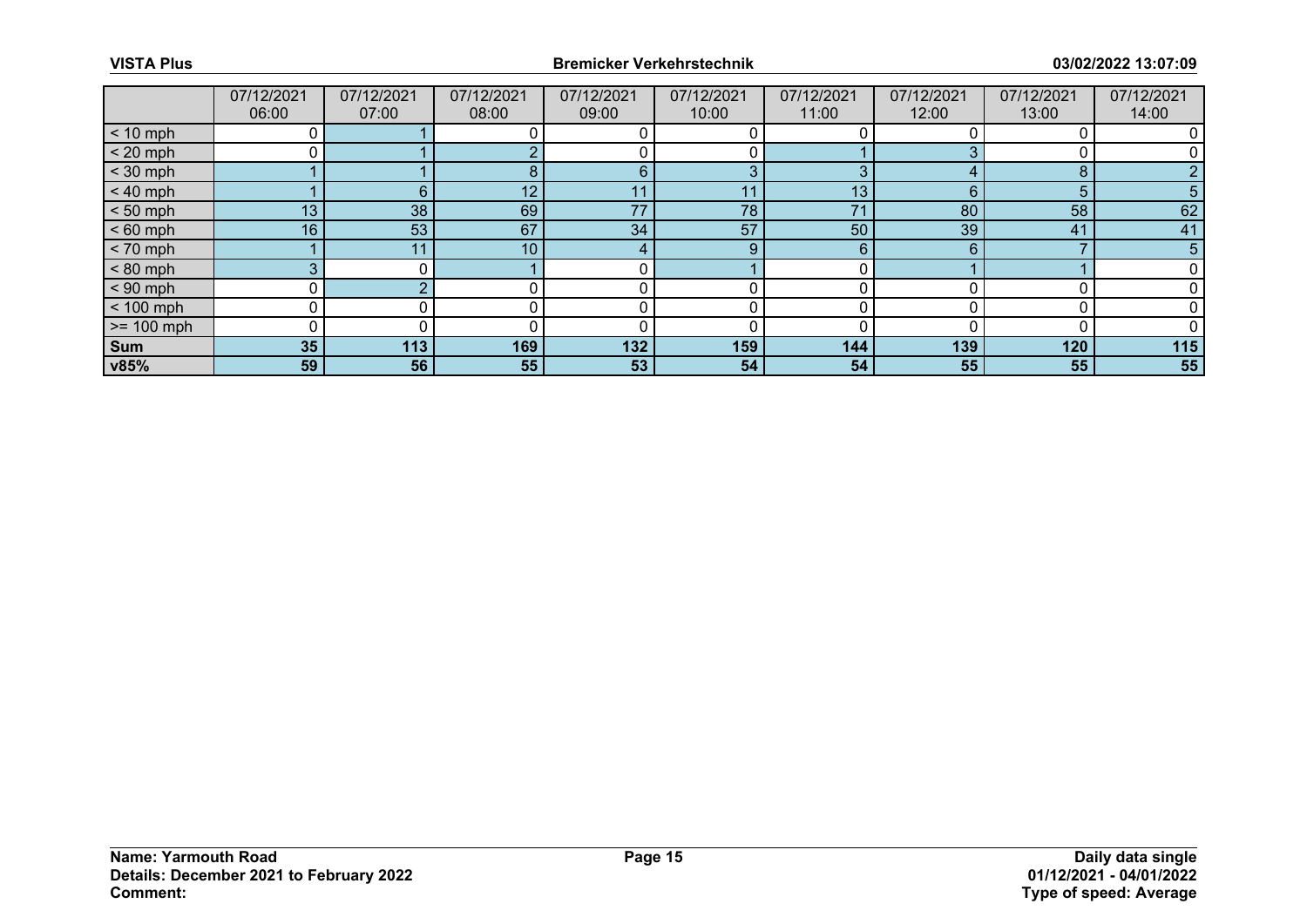|              | 07/12/2021     | 07/12/2021 | 07/12/2021 | 07/12/2021 | 07/12/2021 | 07/12/2021 | 07/12/2021 | 07/12/2021 | 07/12/2021 |
|--------------|----------------|------------|------------|------------|------------|------------|------------|------------|------------|
|              | 15:00          | 16:00      | 17:00      | 18:00      | 19:00      | 20:00      | 21:00      | 22:00      | 23:00      |
| $< 10$ mph   |                |            |            |            |            |            |            |            |            |
| $< 20$ mph   | o.             |            |            |            |            |            |            |            |            |
| $<$ 30 mph   | 4              |            | 6          |            | 3          |            |            |            |            |
| $< 40$ mph   | 23             | 14         | 10         | 6          | 5          | $\Omega$   |            |            |            |
| $< 50$ mph   | 52             | 65         | 65         | 41         | 26         | 17         |            |            |            |
| $< 60$ mph   | 45             | 28         | 25         | 21         | 21         | 12         |            | 5          |            |
| $< 70$ mph   | 5 <sup>1</sup> |            |            | 4          |            | 3          |            | 3          |            |
| $< 80$ mph   | ∩              |            |            |            |            |            |            |            |            |
| $< 90$ mph   |                |            |            |            |            |            |            |            |            |
| $< 100$ mph  |                |            |            |            |            |            |            |            |            |
| $>= 100$ mph |                |            |            |            |            |            |            |            |            |
| Sum          | 131            | 113        | 111        | 75         | 56         | 35         | 28         | 10         |            |
| v85%         | 54             | 53         | 51         | 55         | 54         | 56         | 62         | 63         | 58         |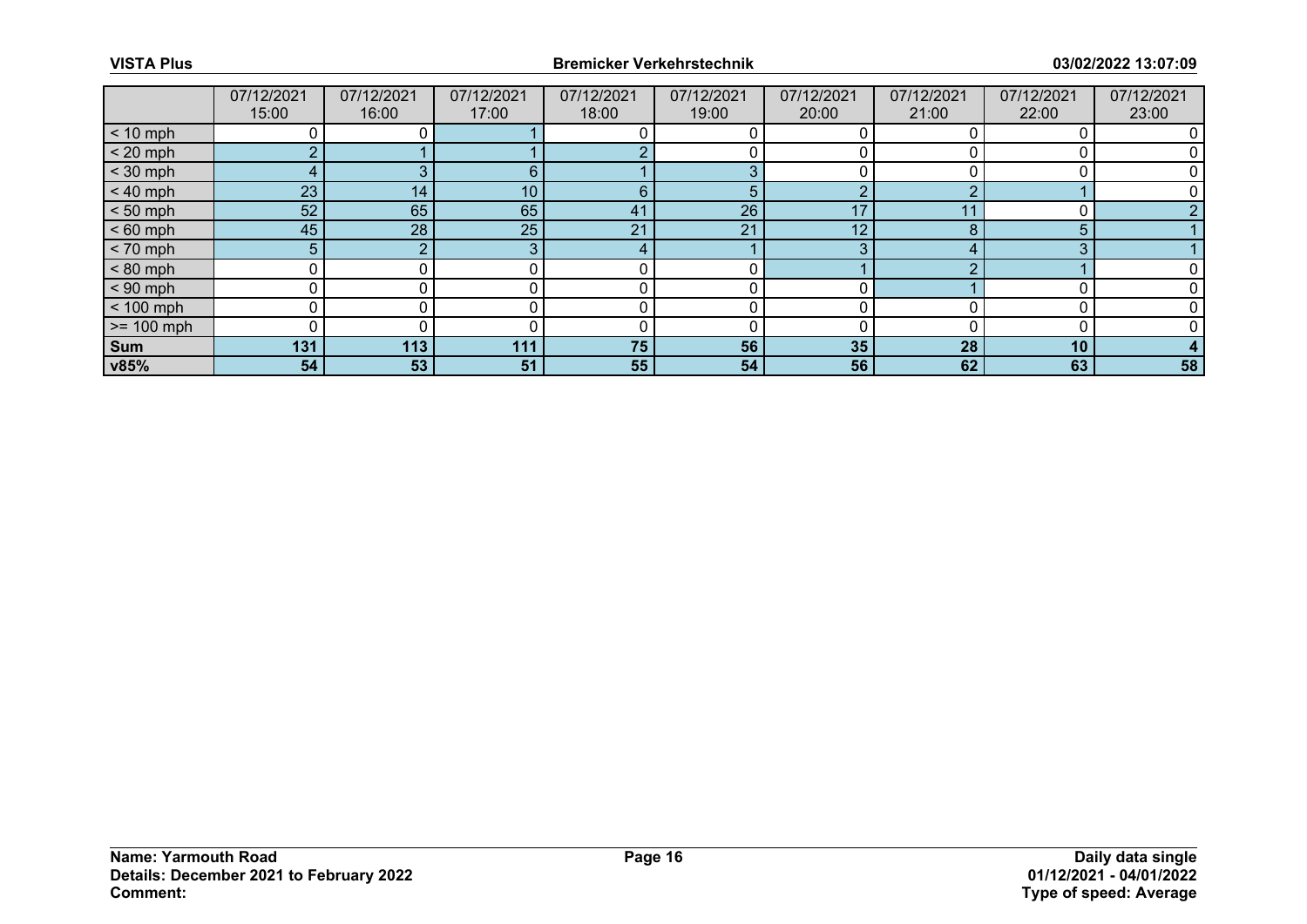|              | 08/12/2021 | 08/12/2021 | 08/12/2021 | 08/12/2021 | 08/12/2021   | 08/12/2021 | 08/12/2021 | 08/12/2021 | 08/12/2021 |
|--------------|------------|------------|------------|------------|--------------|------------|------------|------------|------------|
|              | 00:00      | 01:00      | 02:00      | 03:00      | 04:00        | 05:00      | 06:00      | 07:00      | 08:00      |
| $< 10$ mph   |            |            |            |            |              |            |            |            |            |
| $< 20$ mph   |            |            |            |            |              |            |            |            |            |
| $<$ 30 mph   |            |            |            |            |              |            |            |            |            |
| $< 40$ mph   |            |            |            |            |              |            |            |            | 26         |
| $< 50$ mph   |            |            |            |            |              | 3          | 16         | 49         | 91         |
| $< 60$ mph   |            |            |            |            |              |            |            | 43         | 37         |
| $< 70$ mph   | $\sim$     |            |            |            |              |            |            | 12         | 9          |
| $< 80$ mph   |            |            |            |            |              | 5.         |            |            |            |
| $< 90$ mph   |            |            |            |            |              |            |            |            |            |
| $< 100$ mph  |            |            |            |            |              |            |            |            |            |
| $>= 100$ mph |            |            |            |            |              |            |            |            |            |
| Sum          |            |            |            |            |              | 12         | 38         | 116        | 179        |
| v85%         | 62         | 0          | 0          | 63         | $\mathbf{0}$ | 77         | 64         | 58         | 53         |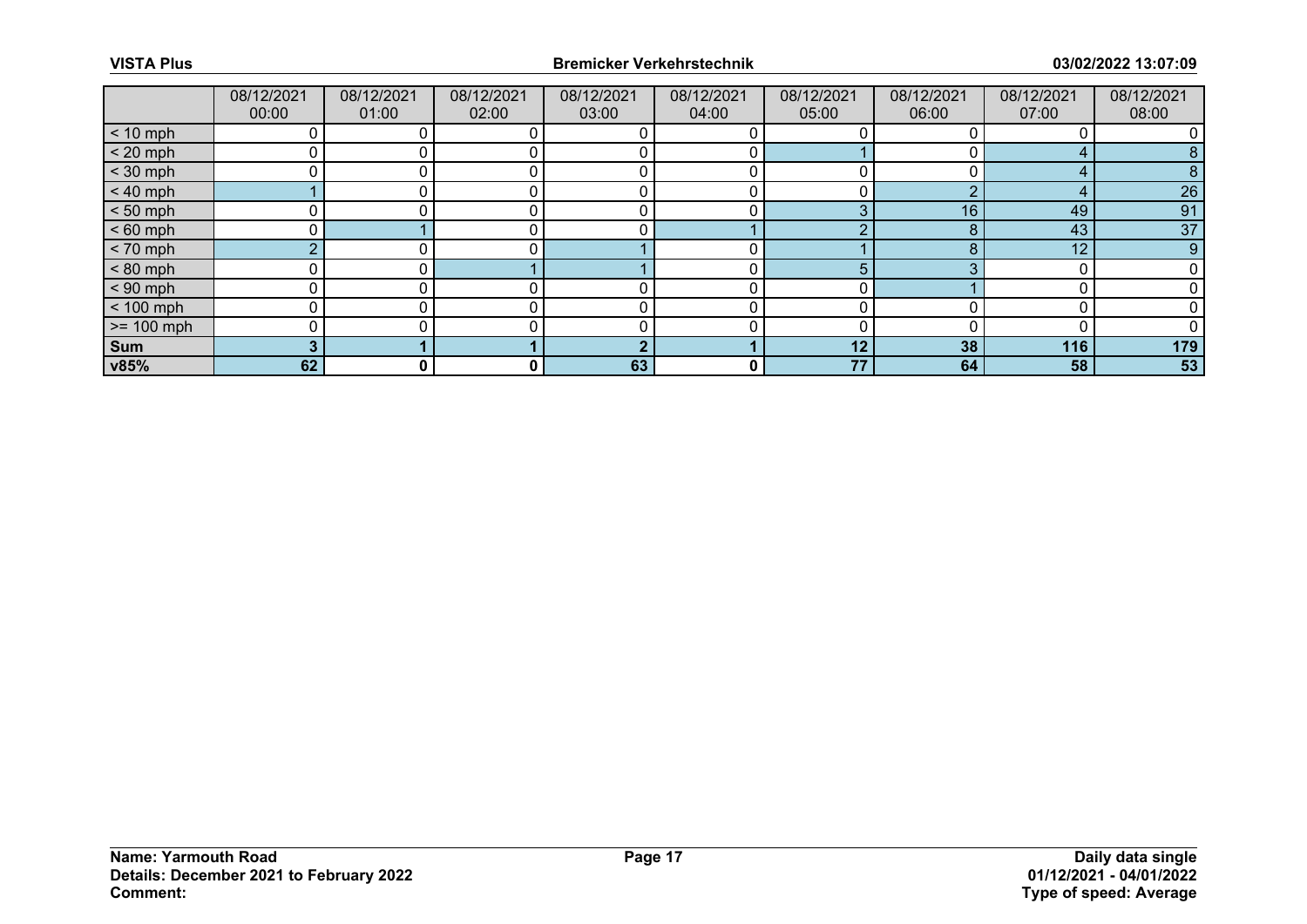|              | 08/12/2021 | 08/12/2021 | 08/12/2021      | 08/12/2021 | 08/12/2021 | 08/12/2021 | 08/12/2021 | 08/12/2021      | 08/12/2021 |
|--------------|------------|------------|-----------------|------------|------------|------------|------------|-----------------|------------|
|              | 09:00      | 10:00      | 11:00           | 12:00      | 13:00      | 14:00      | 15:00      | 16:00           | 17:00      |
| $< 10$ mph   |            |            |                 |            |            |            |            |                 |            |
| $< 20$ mph   |            |            |                 |            | $\sim$     |            |            | $\sim$          |            |
| $<$ 30 mph   | 5          |            | 6               | $\sqrt{ }$ |            |            | 13         | 10 <sup>1</sup> | 6          |
| $< 40$ mph   | 11         |            | 13 <sub>1</sub> | 10         |            | g          | 15         | 26              | 34         |
| $< 50$ mph   | 67         | 67         | 54              | 60         | 52         | 61         | 60         | 57              | 59         |
| $< 60$ mph   | 56         | 42         | 52              | 48         | 47         | 42         | 40         | 21              | 16         |
| $< 70$ mph   | 4          | 9          | 18              |            | 3          |            |            | $\Omega$        |            |
| $< 80$ mph   |            |            |                 |            | $\sqrt{ }$ |            |            |                 |            |
| $< 90$ mph   |            |            |                 |            |            |            |            |                 |            |
| $< 100$ mph  |            |            |                 |            |            |            |            |                 |            |
| $>= 100$ mph |            |            |                 |            |            |            |            |                 |            |
| Sum          | 143        | 133        | 146             | 130        | 120        | 125        | 133        | 118             | 117        |
| v85%         | 53         | 55         | 57              | 56         | 55         | 55         | 54         | 52              | 49         |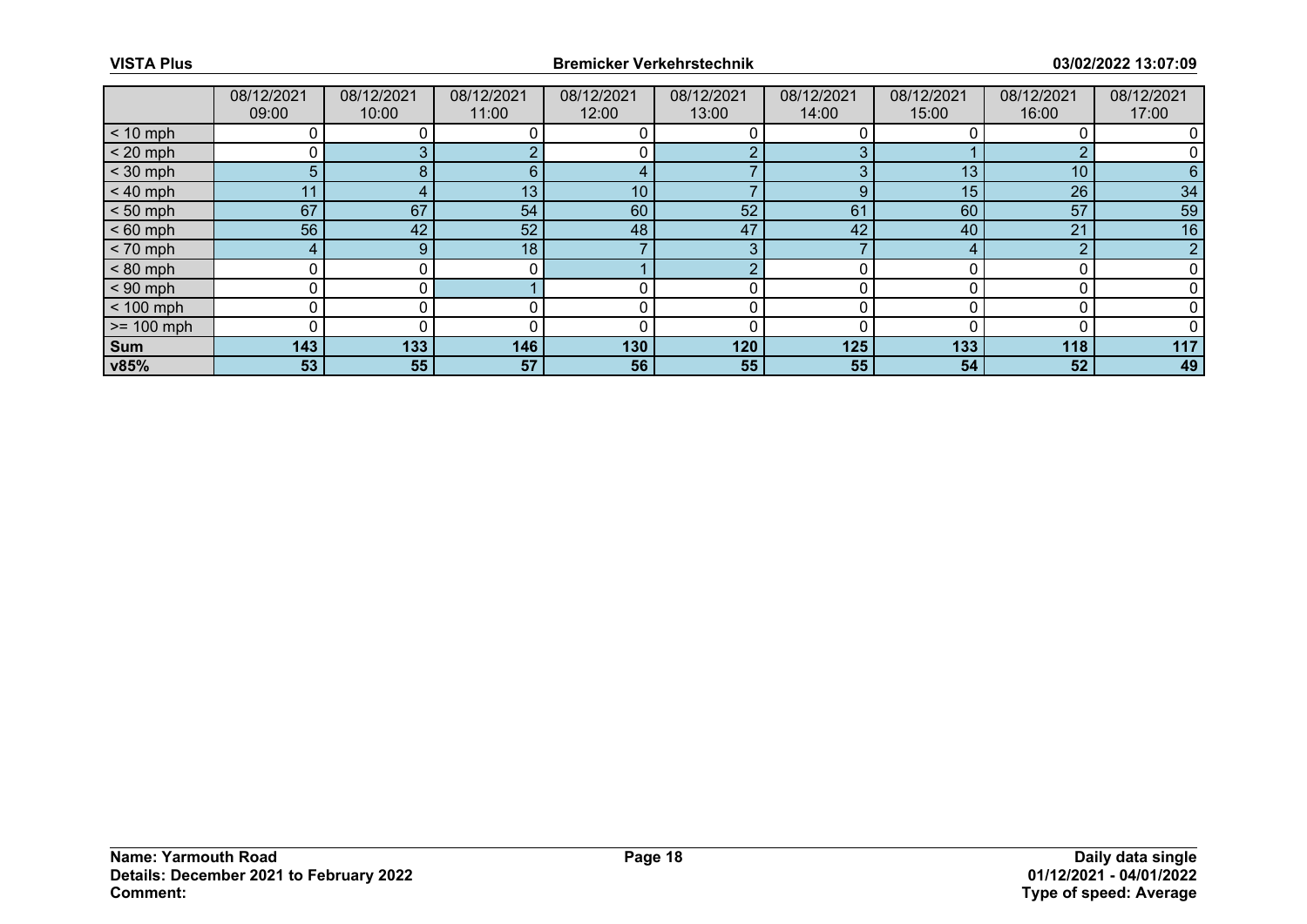|              | 08/12/2021     | 08/12/2021 | 08/12/2021 | 08/12/2021 | 08/12/2021 | 08/12/2021 | 09/12/2021 | 09/12/2021 | 09/12/2021   |
|--------------|----------------|------------|------------|------------|------------|------------|------------|------------|--------------|
|              | 18:00          | 19:00      | 20:00      | 21:00      | 22:00      | 23:00      | 00:00      | 01:00      | 02:00        |
| $< 10$ mph   |                |            |            |            |            |            |            |            |              |
| $< 20$ mph   |                |            |            |            |            |            |            |            |              |
| $<$ 30 mph   | 5              |            |            |            |            |            |            |            |              |
| $< 40$ mph   | 3              |            |            |            |            |            |            |            |              |
| $< 50$ mph   | 38             | 23         | 15         | 13         |            |            |            |            |              |
| $< 60$ mph   | 31             | 19         |            | 8          | 11         |            |            |            |              |
| $< 70$ mph   | $\overline{2}$ |            |            | 3          | 6          |            |            |            |              |
| $< 80$ mph   |                |            |            |            |            |            |            |            |              |
| $< 90$ mph   | U              |            |            |            |            |            |            |            |              |
| $< 100$ mph  |                |            |            |            |            |            |            |            |              |
| $>= 100$ mph | 0              |            |            |            |            |            |            |            |              |
| Sum          | 82             | 54         | 31         | 24         | 24         |            |            |            |              |
| v85%         | 54             | 58         | 62         | 56         | 63         | 62         |            |            | $\mathbf{0}$ |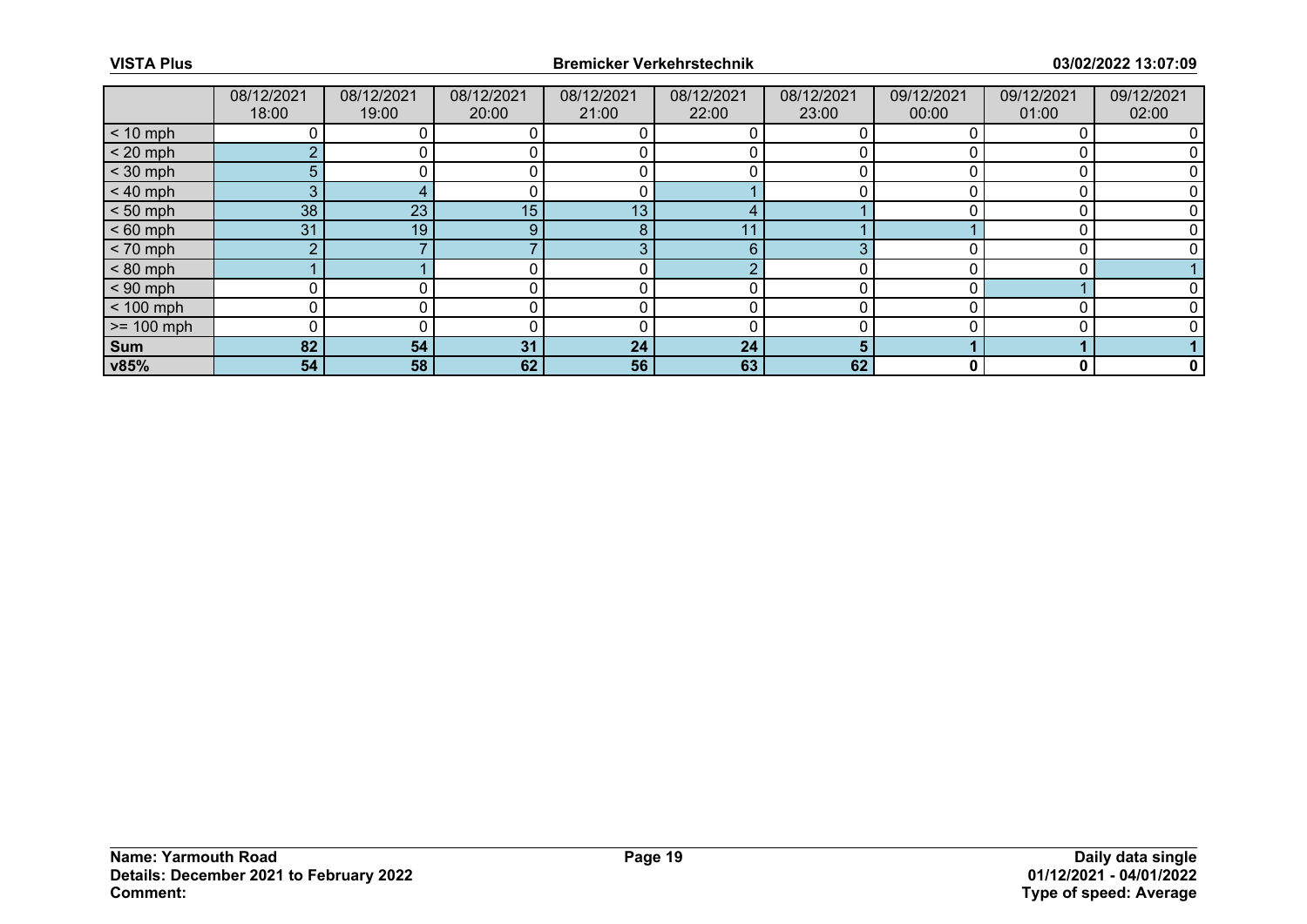|              | 09/12/2021<br>03:00 | 09/12/2021<br>04:00 | 09/12/2021<br>05:00 | 09/12/2021<br>06:00 | 09/12/2021<br>07:00 | 09/12/2021<br>08:00 | 09/12/2021<br>09:00 | 09/12/2021<br>10:00 | 09/12/2021 |
|--------------|---------------------|---------------------|---------------------|---------------------|---------------------|---------------------|---------------------|---------------------|------------|
|              |                     |                     |                     |                     |                     |                     |                     |                     | 11:00      |
| $< 10$ mph   |                     |                     |                     |                     |                     |                     |                     |                     |            |
| $< 20$ mph   |                     |                     |                     |                     |                     |                     |                     |                     |            |
| $<$ 30 mph   |                     |                     |                     |                     | 3                   | 3                   | 6                   | 5                   |            |
| $< 40$ mph   |                     |                     |                     | З                   | 11                  | 16                  | 13                  |                     |            |
| $< 50$ mph   |                     |                     | я                   | 20                  | 59                  | 74                  | 51                  | 61                  | 54         |
| $< 60$ mph   | <sup>n</sup>        |                     |                     | 14                  | 46                  | 57                  | 50                  | 61                  | 54         |
| $< 70$ mph   | $\sim$              |                     |                     | 5                   | 9                   | 12                  |                     | 6                   | 5          |
| $< 80$ mph   |                     |                     |                     | -2                  | ◠                   |                     |                     |                     |            |
| $< 90$ mph   |                     |                     |                     |                     |                     |                     |                     |                     |            |
| $< 100$ mph  |                     |                     |                     |                     |                     |                     |                     |                     |            |
| $>= 100$ mph |                     |                     |                     |                     | 0                   |                     |                     |                     |            |
| Sum          | 6                   |                     | 15                  | 47                  | 130                 | 163                 | 125                 | 137                 | 129        |
| v85%         | 70                  | 33                  | 52                  | 60                  | 56                  | 55                  | 54                  | 56                  | 55         |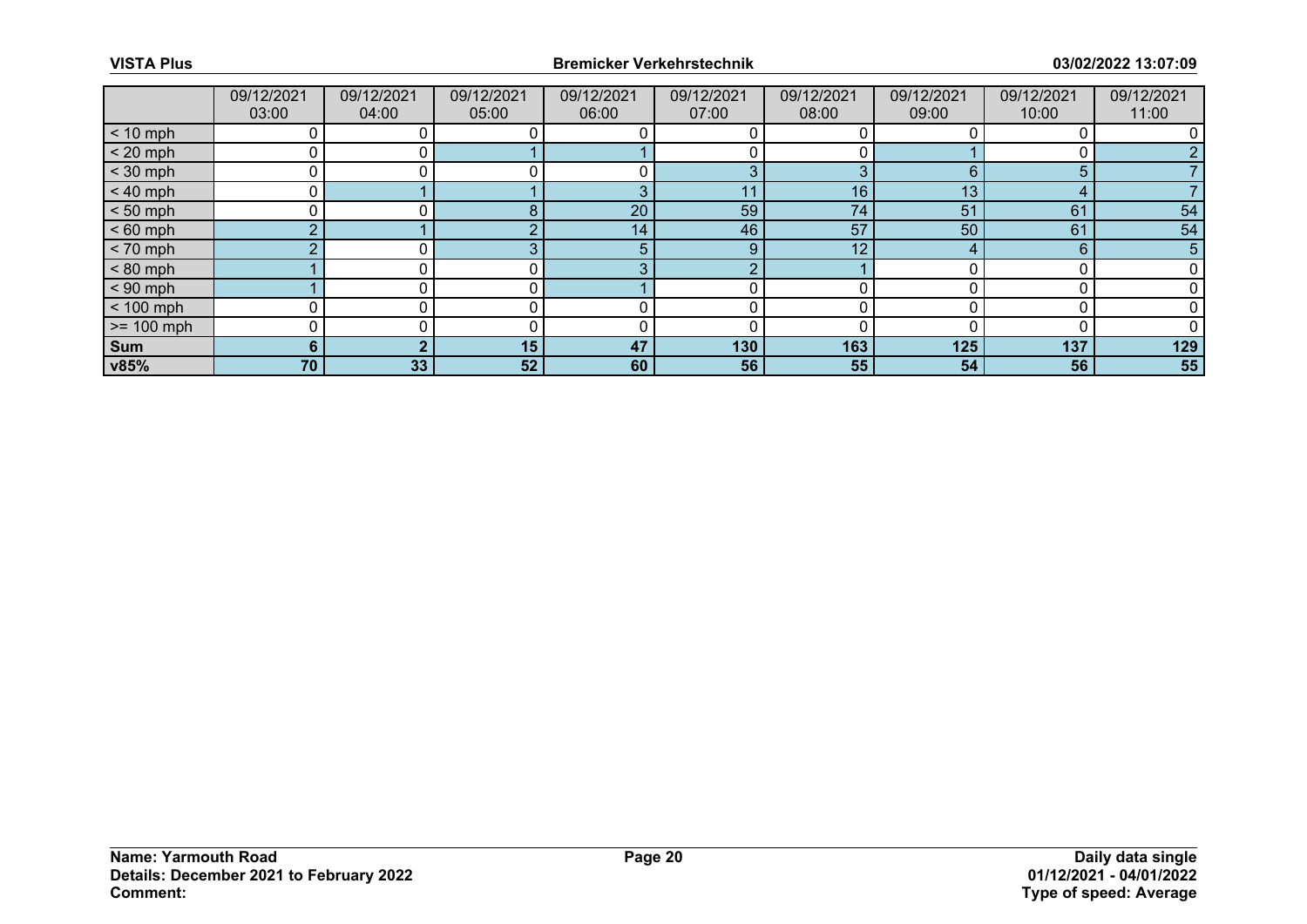|                 | 09/12/2021 | 09/12/2021 | 09/12/2021 | 09/12/2021 | 09/12/2021 | 09/12/2021 | 09/12/2021 | 09/12/2021 | 09/12/2021 |
|-----------------|------------|------------|------------|------------|------------|------------|------------|------------|------------|
|                 | 12:00      | 13:00      | 14:00      | 15:00      | 16:00      | 17:00      | 18:00      | 19:00      | 20:00      |
| $< 10$ mph      |            |            |            |            |            |            |            |            |            |
| $< 20$ mph      |            |            |            |            |            |            |            |            |            |
| $<$ 30 mph      | 8          |            | 6          | 9          | 8          |            |            |            |            |
| $< 40$ mph      | 11         | 6          |            | 11         | 16         | 17         | 12         | $\sim$     |            |
| $< 50$ mph      | 76         | 58         | 63         | 60         | 78         | 64         | 52         | 28         | 19         |
| $< 60$ mph      | 49         | 63         | 62         | 58         | 25         | 26         | 29         | 22         | 20         |
| $< 70$ mph      | ∩          | 6          | 11         |            | 4          |            |            |            |            |
| $< 80$ mph      |            |            |            |            |            |            |            |            |            |
| $< 90$ mph      |            |            |            |            |            |            |            |            |            |
| $< 100$ mph     |            |            |            |            |            |            |            |            |            |
| $\ge$ = 100 mph |            |            |            |            |            |            |            |            |            |
| Sum             | 150        | 144        | 151        | 147        | 135        | 115        | 97         | 62         | 45         |
| v85%            | 53         | 56         | 55         | 55         | 52         | 53         | 53         | 58         | 59         |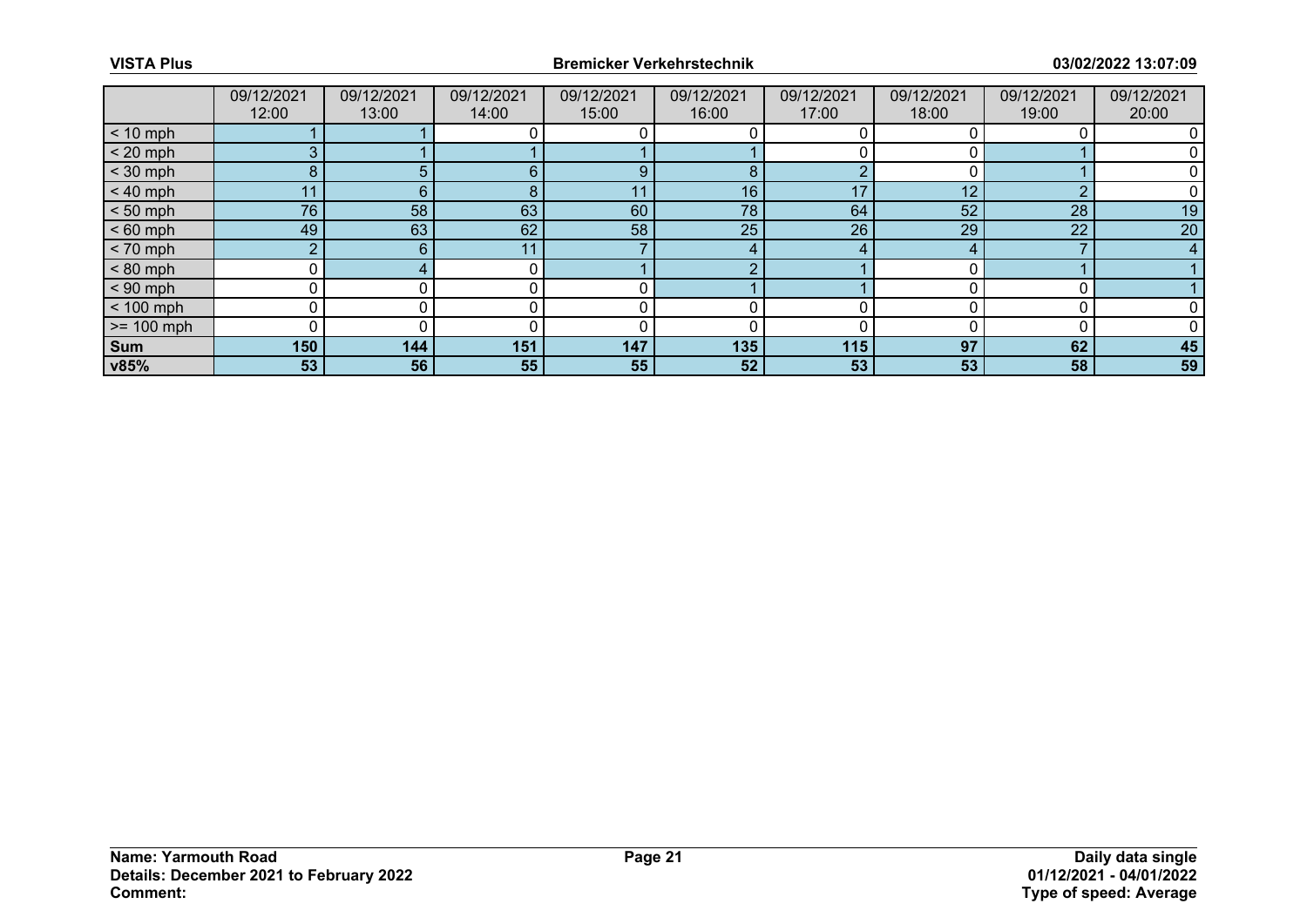|              | 09/12/2021      | 09/12/2021 | 09/12/2021 | 10/12/2021 | 10/12/2021 | 10/12/2021 | 10/12/2021 | 10/12/2021 | 10/12/2021 |
|--------------|-----------------|------------|------------|------------|------------|------------|------------|------------|------------|
|              | 21:00           | 22:00      | 23:00      | 00:00      | 01:00      | 02:00      | 03:00      | 04:00      | 05:00      |
| $< 10$ mph   |                 |            |            |            |            |            |            |            |            |
| $< 20$ mph   |                 |            |            |            |            |            |            | ◠          |            |
| $<$ 30 mph   |                 |            |            |            |            |            |            |            |            |
| $< 40$ mph   | 3.              |            |            |            |            |            |            |            |            |
| $< 50$ mph   | 9               | 9          |            |            |            |            |            | $\Omega$   |            |
| $< 60$ mph   | 12 <sup>7</sup> |            |            |            |            |            |            |            |            |
| $< 70$ mph   | 3               |            |            | -2         |            | $\Omega$   |            |            |            |
| $< 80$ mph   |                 |            |            |            |            |            |            |            |            |
| $< 90$ mph   |                 |            |            |            |            |            |            |            |            |
| $< 100$ mph  |                 |            |            |            |            |            |            |            |            |
| $>= 100$ mph |                 |            |            |            |            |            |            |            |            |
| Sum          | 27              | 23         |            | 5          |            | n          |            | n          | 13         |
| v85%         | 54              | 58         | 56         | 67         | 0          | 61         | 65         | 44         | 49         |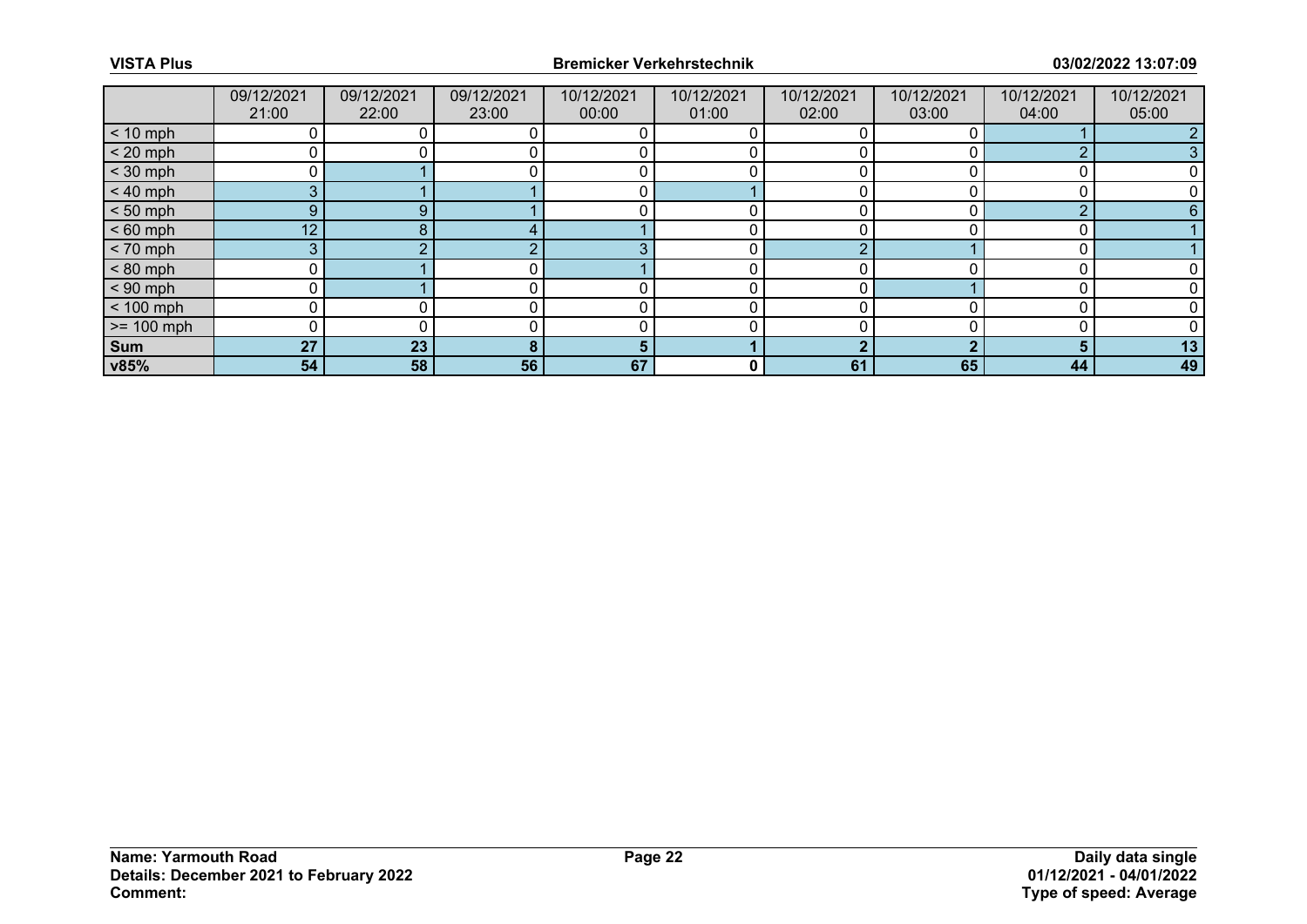|              | 10/12/2021      | 10/12/2021 | 10/12/2021 | 10/12/2021 | 10/12/2021      | 10/12/2021 | 10/12/2021 | 10/12/2021 | 10/12/2021 |
|--------------|-----------------|------------|------------|------------|-----------------|------------|------------|------------|------------|
|              | 06:00           | 07:00      | 08:00      | 09:00      | 10:00           | 11:00      | 12:00      | 13:00      | 14:00      |
| $< 10$ mph   |                 |            |            |            |                 |            |            |            |            |
| $< 20$ mph   |                 |            |            |            |                 |            |            |            |            |
| $<$ 30 mph   | 0               |            |            | 5          | 3               | 6          |            | 3          | 9          |
| $< 40$ mph   | 4               |            | 17         | 6          | 11              | 16         |            | 12         | 16         |
| $< 50$ mph   | 12 <sup>7</sup> | 54         | 81         | 58         | 67              | 64         | 61         | 56         | 70         |
| $< 60$ mph   | 20 <sub>1</sub> | 35         | 54         | 73         | 47              | 44         | 54         | 60         | 49         |
| $< 70$ mph   | 9 <sup>°</sup>  | 12         |            | 5          | 10 <sup>°</sup> | 5          |            | 12         | 8          |
| $< 80$ mph   |                 |            |            |            |                 |            |            |            |            |
| $< 90$ mph   | 0               |            |            |            |                 |            |            |            |            |
| $< 100$ mph  |                 |            |            |            |                 |            |            |            |            |
| $>= 100$ mph | 0               |            |            |            |                 |            |            |            |            |
| Sum          | 46              | 110        | 162        | 149        | 139             | 138        | 138        | 146        | 153        |
| v85%         | 62              | 57         | 54         | 55         | 53              | 54         | 56         | 58         | 55         |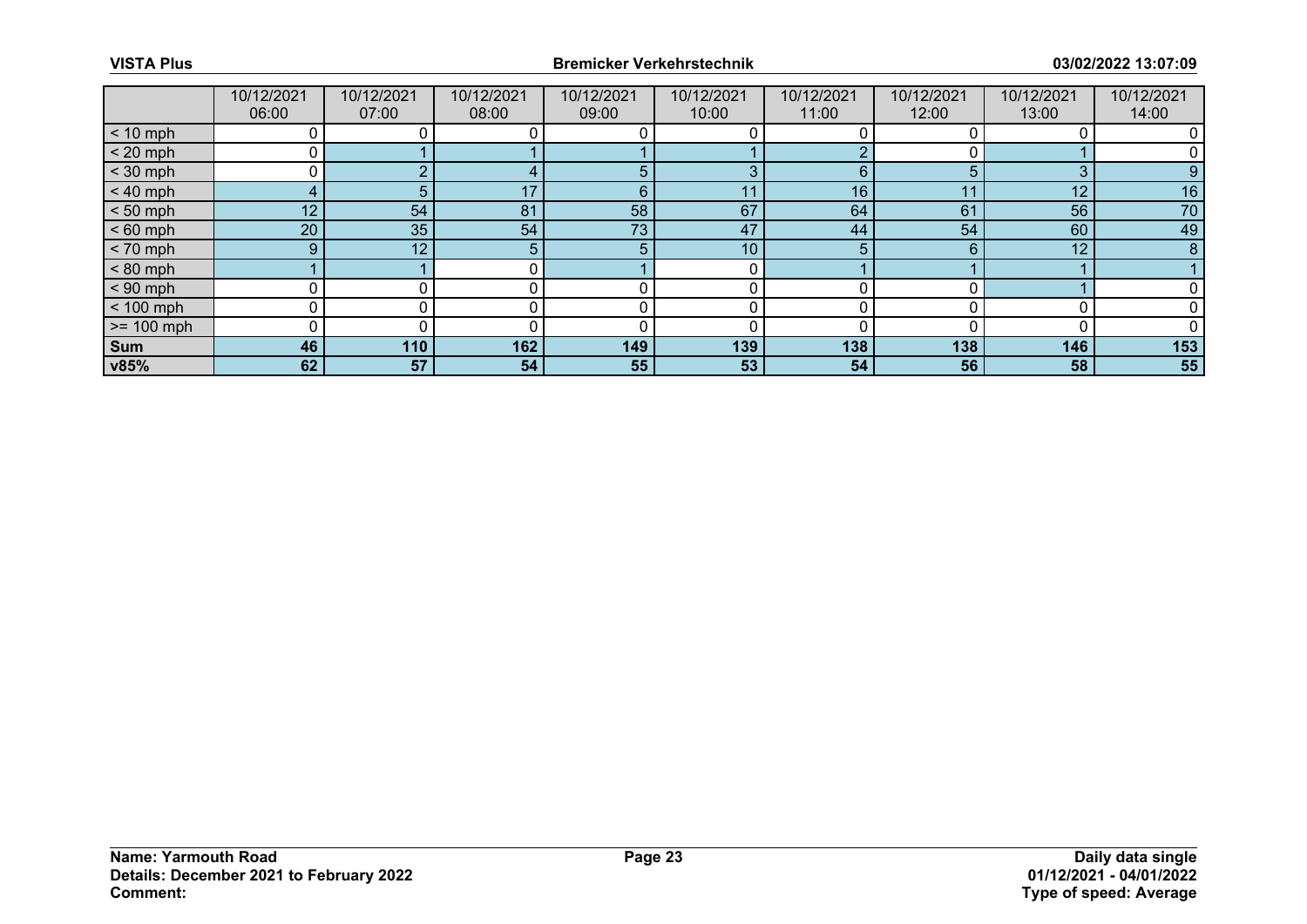|                 | 10/12/2021 | 10/12/2021 | 10/12/2021 | 10/12/2021 | 10/12/2021 | 10/12/2021 | 10/12/2021 | 10/12/2021 | 10/12/2021 |
|-----------------|------------|------------|------------|------------|------------|------------|------------|------------|------------|
|                 | 15:00      | 16:00      | 17:00      | 18:00      | 19:00      | 20:00      | 21:00      | 22:00      | 23:00      |
| $< 10$ mph      |            |            |            |            |            |            |            |            |            |
| $< 20$ mph      |            |            |            |            |            |            |            |            |            |
| $<$ 30 mph      | 13         |            |            |            |            |            |            |            |            |
| $< 40$ mph      | 15         | 17         | 10         | З          | 4          |            |            |            |            |
| $< 50$ mph      | 80         | 61         | 82         | 51         | 23         | 12         | 10         | 15         | 13         |
| $< 60$ mph      | 38         | 31         | 27         | 26         | 32         | 9          | 13         | 15         | 17         |
| $< 70$ mph      | 3          | 6          |            | 8          | 9          |            |            | 6          |            |
| $< 80$ mph      |            |            |            | З          |            |            |            |            |            |
| $< 90$ mph      |            |            |            |            |            |            |            |            |            |
| $< 100$ mph     |            |            |            |            |            |            |            |            |            |
| $\ge$ = 100 mph |            |            |            |            |            |            |            |            |            |
| Sum             | 154        | 118        | 127        | 93         | 69         | 30         | 29         | 38         | 37         |
| v85%            | 52         | 53         | 53         | 58         | 59         | 56         | 58         | 60         | 59         |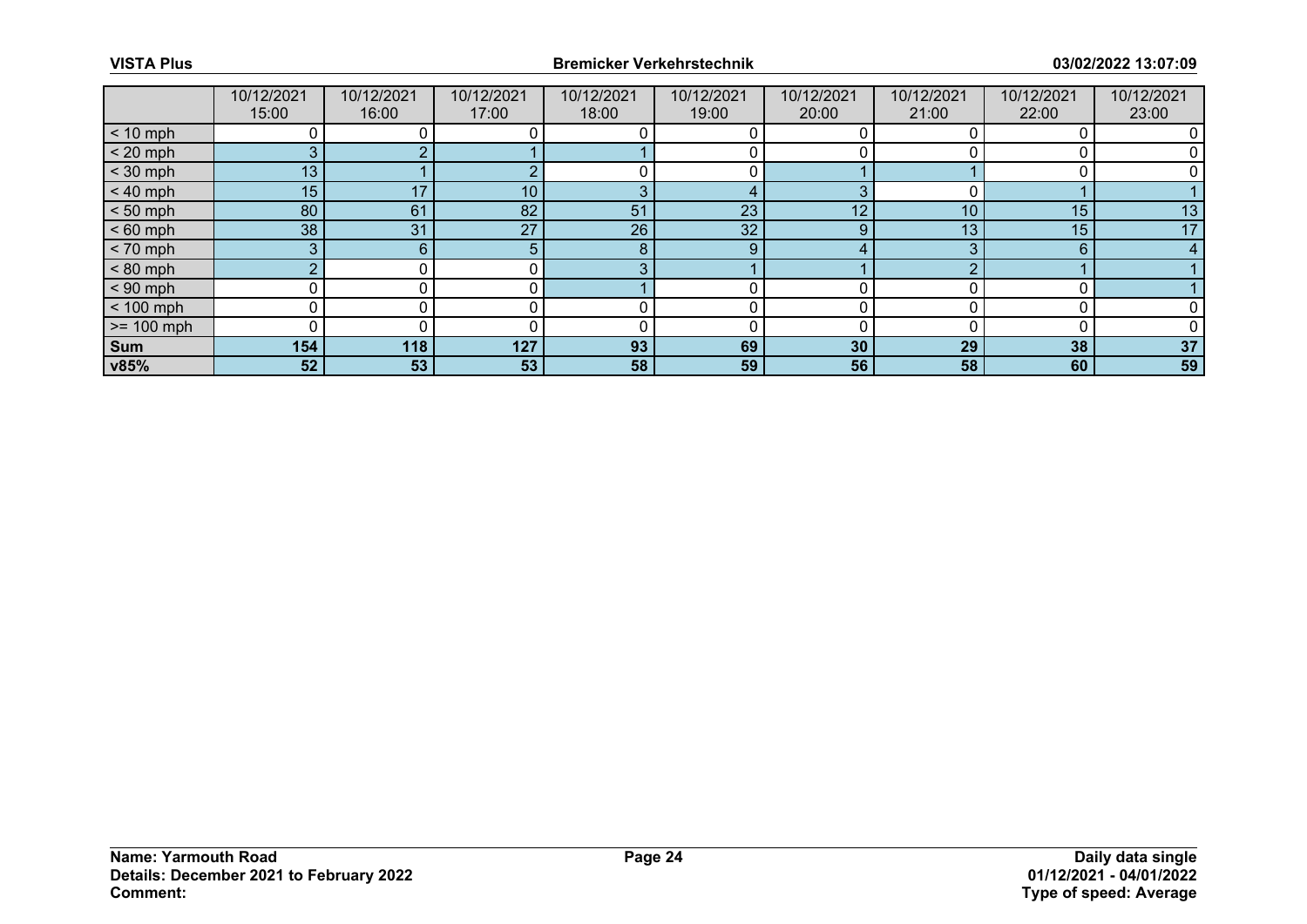|              | 11/12/2021 | 11/12/2021 | 11/12/2021 | 11/12/2021 | 11/12/2021 | 11/12/2021 | 11/12/2021 | 11/12/2021      | 11/12/2021 |
|--------------|------------|------------|------------|------------|------------|------------|------------|-----------------|------------|
|              | 00:00      | 01:00      | 02:00      | 03:00      | 04:00      | 05:00      | 06:00      | 07:00           | 08:00      |
| $< 10$ mph   |            |            |            |            |            |            |            |                 |            |
| $< 20$ mph   |            |            |            |            |            |            |            |                 |            |
| $<$ 30 mph   |            |            |            |            |            |            |            |                 |            |
| $< 40$ mph   | $\Omega$   |            |            |            |            | 0          |            |                 |            |
| $< 50$ mph   | $\sim$     |            |            |            |            | 3          |            | 16              | 31         |
| $< 60$ mph   | 3          |            |            |            |            |            |            | 22              | 30         |
| $< 70$ mph   |            |            |            |            |            |            |            | 13 <sup>°</sup> | 24         |
| $< 80$ mph   |            |            |            |            |            |            |            | $\sqrt{2}$      | 5          |
| $< 90$ mph   |            |            |            |            |            | n          |            |                 |            |
| $< 100$ mph  |            |            |            |            |            |            |            |                 |            |
| $>= 100$ mph |            |            |            |            |            |            |            |                 |            |
| Sum          |            |            |            |            |            |            | 15         | 54              | 92         |
| v85%         | 54         | 64         | 64         | 62         | 0          | 48         | 61         | 62              | 64         |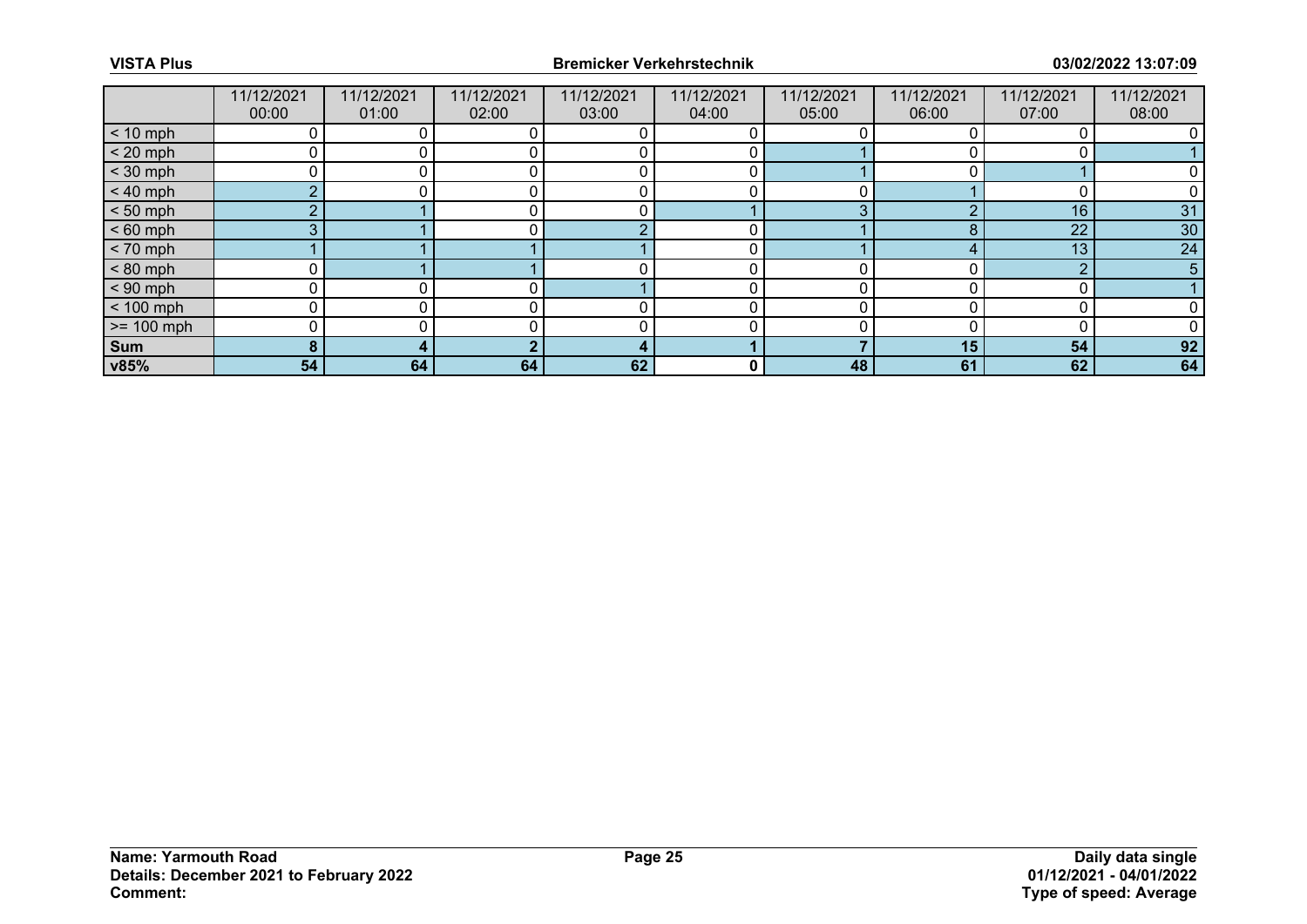|              | 11/12/2021 | 11/12/2021 | 11/12/2021 | 11/12/2021 | 11/12/2021   | 11/12/2021 | 11/12/2021 | 11/12/2021 | 11/12/2021 |
|--------------|------------|------------|------------|------------|--------------|------------|------------|------------|------------|
|              | 09:00      | 10:00      | 11:00      | 12:00      | 13:00        | 14:00      | 15:00      | 16:00      | 17:00      |
| $< 10$ mph   |            |            |            |            |              |            |            |            |            |
| $< 20$ mph   |            |            |            |            | 3            |            |            |            |            |
| $<$ 30 mph   |            | o.         |            |            | 5            |            |            |            |            |
| $< 40$ mph   | $\sim$     |            |            | 5          | 5            |            | g          | 6          |            |
| $< 50$ mph   | 41         | 70         | 39         | 36         | 48           | 35         | 47         | 41         | 38         |
| $< 60$ mph   | 63         | 70         | 92         | 52         | 57           | 75         | 37         | 30         | 34         |
| $< 70$ mph   | 19         | 12         | 15         | 20         | $22^{\circ}$ | 13         | 10         |            | 9          |
| $< 80$ mph   | C          |            |            |            |              |            | ⌒          | $\sqrt{2}$ |            |
| $< 90$ mph   | 0          |            |            |            |              |            |            |            |            |
| $< 100$ mph  | 0          |            |            |            |              |            |            |            |            |
| $>= 100$ mph | 0          |            |            |            |              |            |            |            |            |
| Sum          | 130        | 160        | 152        | 115        | 141          | 135        | 109        | 87         | 91         |
| v85%         | 60         | 57         | 58         | 60         | 60           | 59         | 56         | 57         | 58         |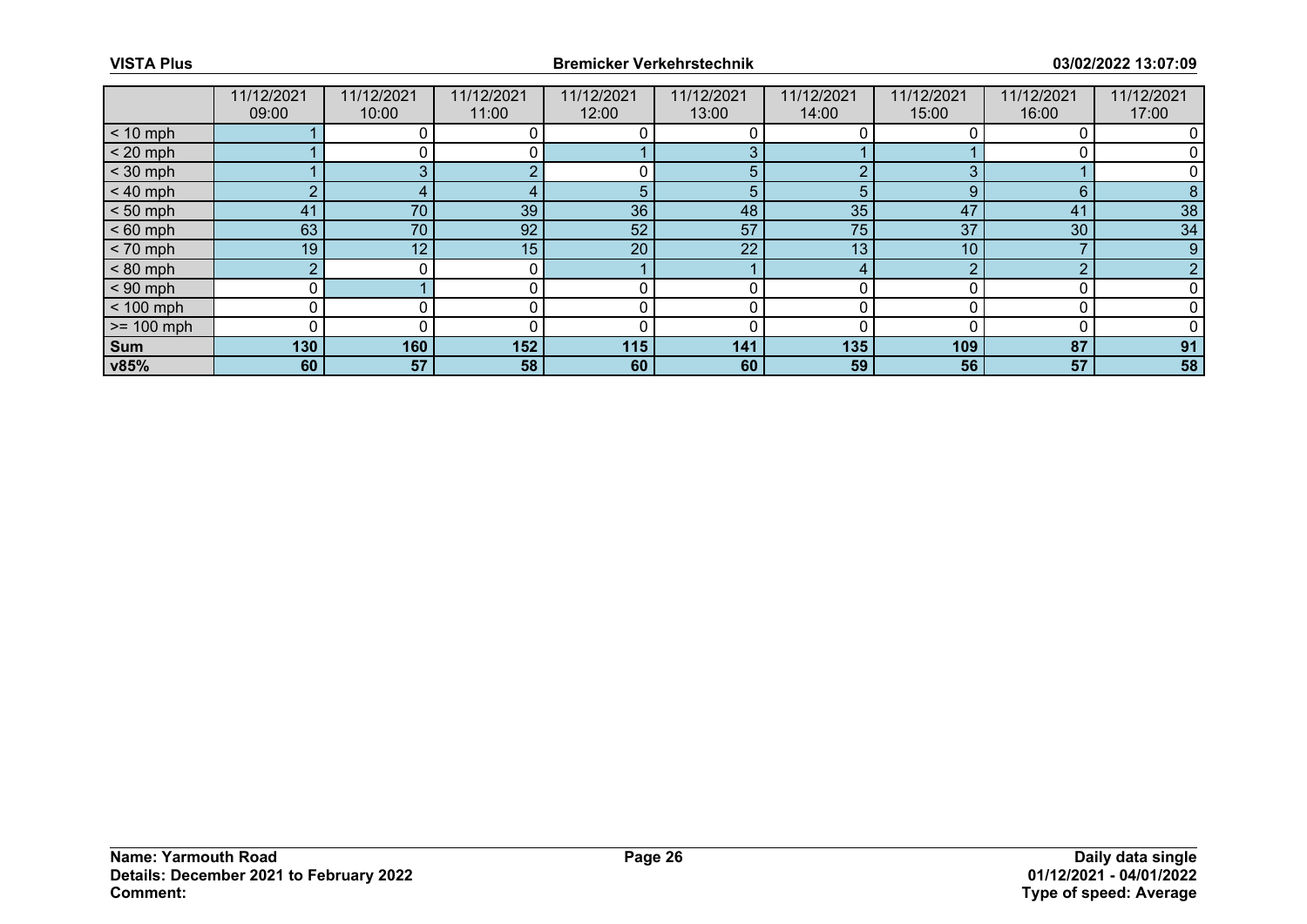|              | 11/12/2021 | 11/12/2021 | 11/12/2021 | 11/12/2021 | 11/12/2021      | 11/12/2021 | 12/12/2021 | 12/12/2021 | 12/12/2021 |
|--------------|------------|------------|------------|------------|-----------------|------------|------------|------------|------------|
|              | 18:00      | 19:00      | 20:00      | 21:00      | 22:00           | 23:00      | 00:00      | 01:00      | 02:00      |
| $< 10$ mph   |            |            |            |            |                 |            |            |            |            |
| $< 20$ mph   |            |            |            |            |                 |            |            |            |            |
| $<$ 30 mph   |            |            |            |            |                 |            |            |            |            |
| $< 40$ mph   | 3.         |            |            |            |                 |            |            |            |            |
| $< 50$ mph   | 36         | 21         | 6          | 12         | 12 <sub>1</sub> | 3          |            |            |            |
| $< 60$ mph   | 28         | 14         | 6          | 6          | 16              | 13         |            |            |            |
| $< 70$ mph   | 3          |            |            | 5          | 5               |            |            |            |            |
| $< 80$ mph   |            |            |            | r          |                 | 3          |            |            |            |
| $< 90$ mph   |            |            |            |            |                 |            |            |            |            |
| $< 100$ mph  |            |            |            |            |                 |            |            |            |            |
| $>= 100$ mph |            |            |            | C          | 0               |            |            |            |            |
| Sum          | 72         | 46         | 20         | 25         | 36              | 26         | 15         | л          |            |
| v85%         | 54         | 57         | 65         | 63         | 59              | 64         | 60         | 60         | 49         |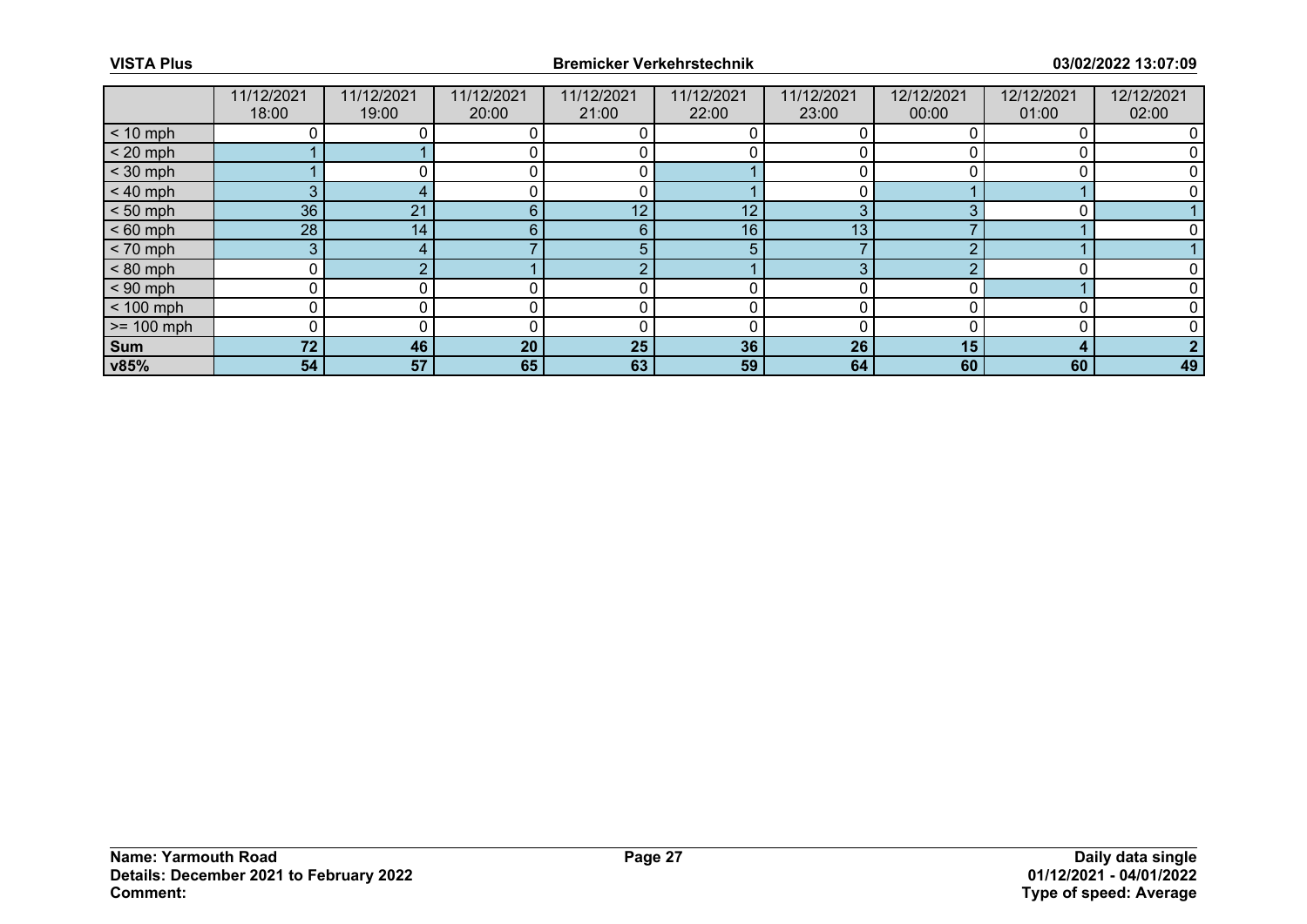|              | 12/12/2021 | 12/12/2021 | 12/12/2021 | 12/12/2021 | 12/12/2021 | 12/12/2021 | 12/12/2021 | 12/12/2021 | 12/12/2021 |
|--------------|------------|------------|------------|------------|------------|------------|------------|------------|------------|
|              | 03:00      | 04:00      | 05:00      | 06:00      | 07:00      | 08:00      | 09:00      | 10:00      | 11:00      |
| $< 10$ mph   |            |            |            |            |            |            |            |            |            |
| $< 20$ mph   |            |            |            |            |            |            |            |            |            |
| $<$ 30 mph   |            |            |            |            |            |            |            |            |            |
| $< 40$ mph   |            |            |            |            |            |            |            |            |            |
| $< 50$ mph   |            |            |            |            |            |            |            |            |            |
| $< 60$ mph   |            |            |            |            |            |            |            |            |            |
| $< 70$ mph   |            |            |            |            |            | ∩          |            |            |            |
| $< 80$ mph   |            |            |            |            |            |            |            |            |            |
| $< 90$ mph   | $\Omega$   |            |            |            |            | ∩          |            |            |            |
| $< 100$ mph  |            |            |            |            |            |            |            |            |            |
| $>= 100$ mph |            |            |            |            |            |            |            |            |            |
| Sum          |            |            |            | 6          |            |            |            | C          |            |
| v85%         | 0          | 0          | 0          | 66         | 0          | 0          |            | 0          | 0          |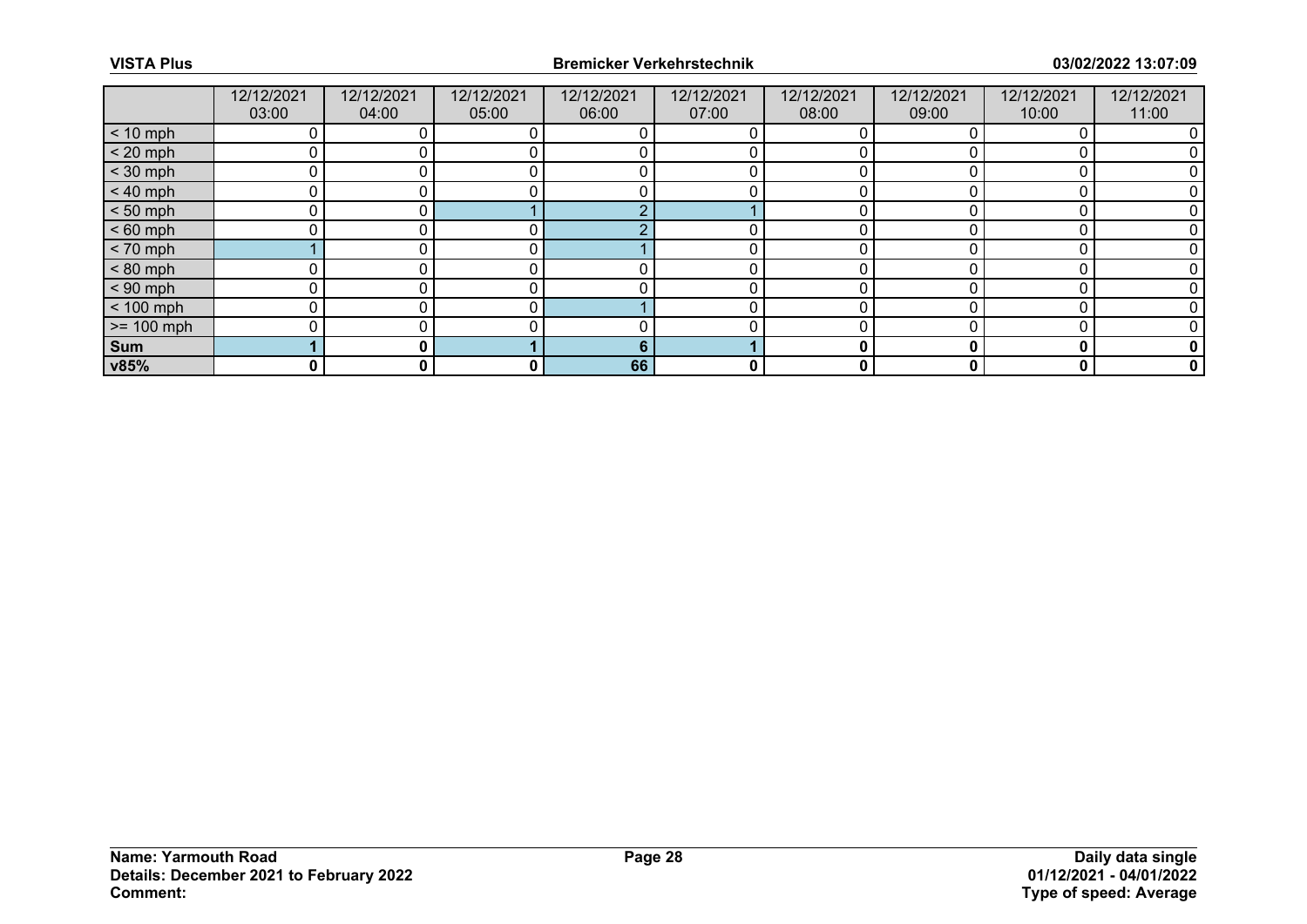|              | 12/12/2021 | 12/12/2021 | 12/12/2021 | 12/12/2021 | 12/12/2021 | 12/12/2021 | 12/12/2021 | 12/12/2021 | 12/12/2021  |
|--------------|------------|------------|------------|------------|------------|------------|------------|------------|-------------|
|              | 12:00      | 13:00      | 14:00      | 15:00      | 16:00      | 17:00      | 18:00      | 19:00      | 20:00       |
| $< 10$ mph   | 0          |            |            |            |            |            |            |            |             |
| $< 20$ mph   |            |            |            |            |            |            |            |            |             |
| $<$ 30 mph   | ∩          |            |            |            |            |            |            |            |             |
| $< 40$ mph   | ∩          |            |            |            |            |            |            |            |             |
| $< 50$ mph   |            |            |            |            |            |            |            |            |             |
| $< 60$ mph   |            |            |            |            |            |            |            |            |             |
| $< 70$ mph   |            |            |            |            |            |            |            |            |             |
| $< 80$ mph   |            |            |            |            |            |            |            |            |             |
| $< 90$ mph   | U          |            |            |            |            |            |            |            |             |
| $< 100$ mph  | 0          |            |            |            |            |            |            |            |             |
| $>= 100$ mph | $\Omega$   |            |            |            |            |            |            |            |             |
| Sum          | 0          |            |            | 0          | 0          |            |            | О          | 0           |
| v85%         | 0          | 0          | 0          | 0          | 0          | 0          | 0          | 0          | $\mathbf 0$ |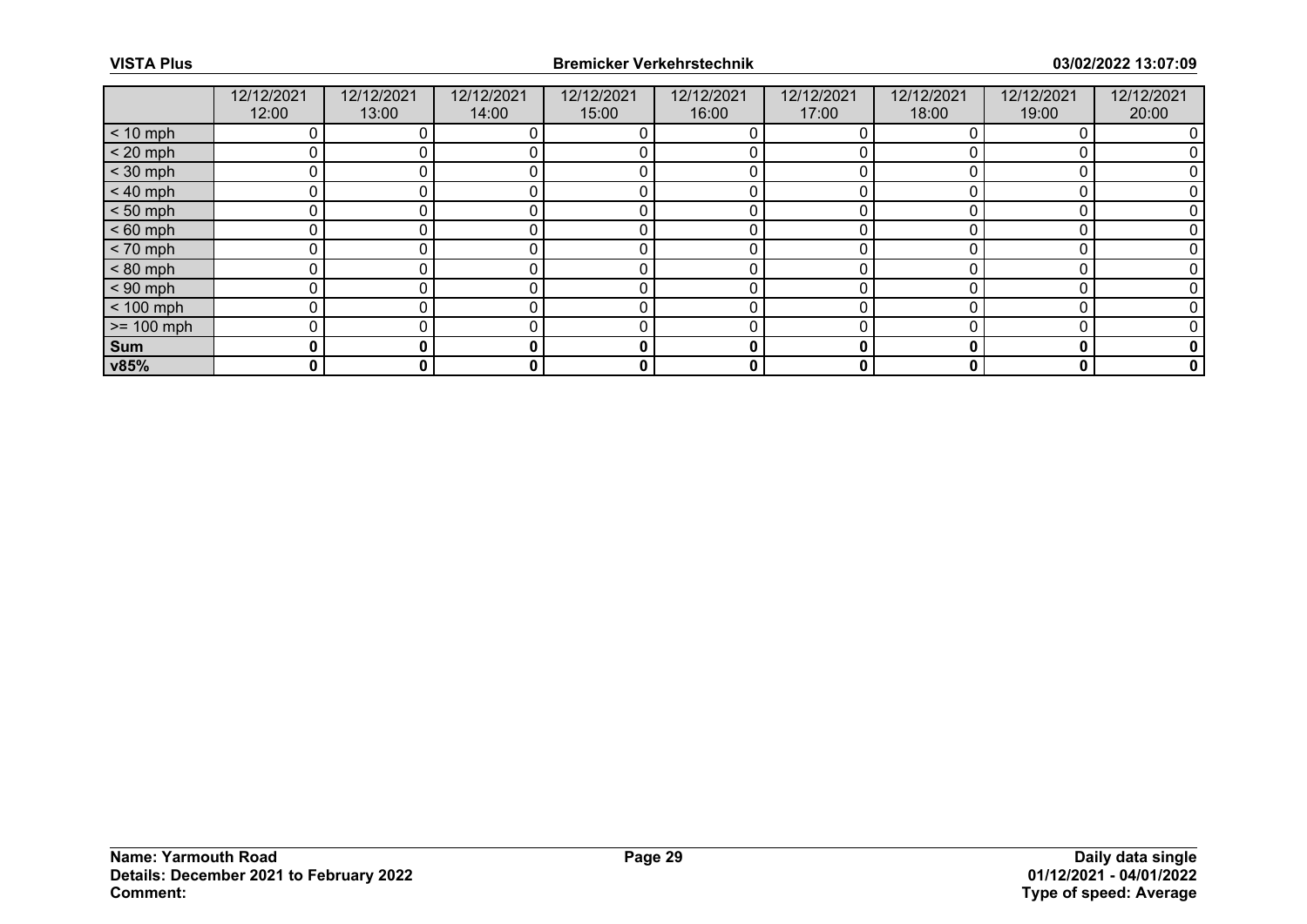|              | 12/12/2021 | 12/12/2021 | 12/12/2021 | 18/12/2021 | 18/12/2021 | 18/12/2021 | 18/12/2021 | 18/12/2021 | 18/12/2021  |
|--------------|------------|------------|------------|------------|------------|------------|------------|------------|-------------|
|              | 21:00      | 22:00      | 23:00      | 00:00      | 01:00      | 02:00      | 03:00      | 04:00      | 05:00       |
| $< 10$ mph   |            |            |            |            |            |            |            |            |             |
| $< 20$ mph   |            |            |            |            |            |            |            |            |             |
| $<$ 30 mph   | ∩          |            |            |            |            |            |            |            |             |
| $< 40$ mph   |            |            |            |            |            |            |            |            |             |
| $< 50$ mph   |            |            |            |            |            |            |            |            |             |
| $< 60$ mph   |            |            |            |            |            |            |            |            |             |
| $< 70$ mph   |            |            |            |            |            |            |            |            |             |
| $< 80$ mph   |            |            |            |            |            |            |            |            |             |
| $< 90$ mph   | U          |            |            |            |            |            |            |            |             |
| $< 100$ mph  | ∩          |            |            |            |            |            |            |            |             |
| $>= 100$ mph | $\Omega$   |            |            |            |            |            |            |            |             |
| Sum          | 0          |            |            | 0          | 0          |            |            |            | 0           |
| v85%         | 0          | 0          | 0          | 0          | 0          | 0          | 0          | 0          | $\mathbf 0$ |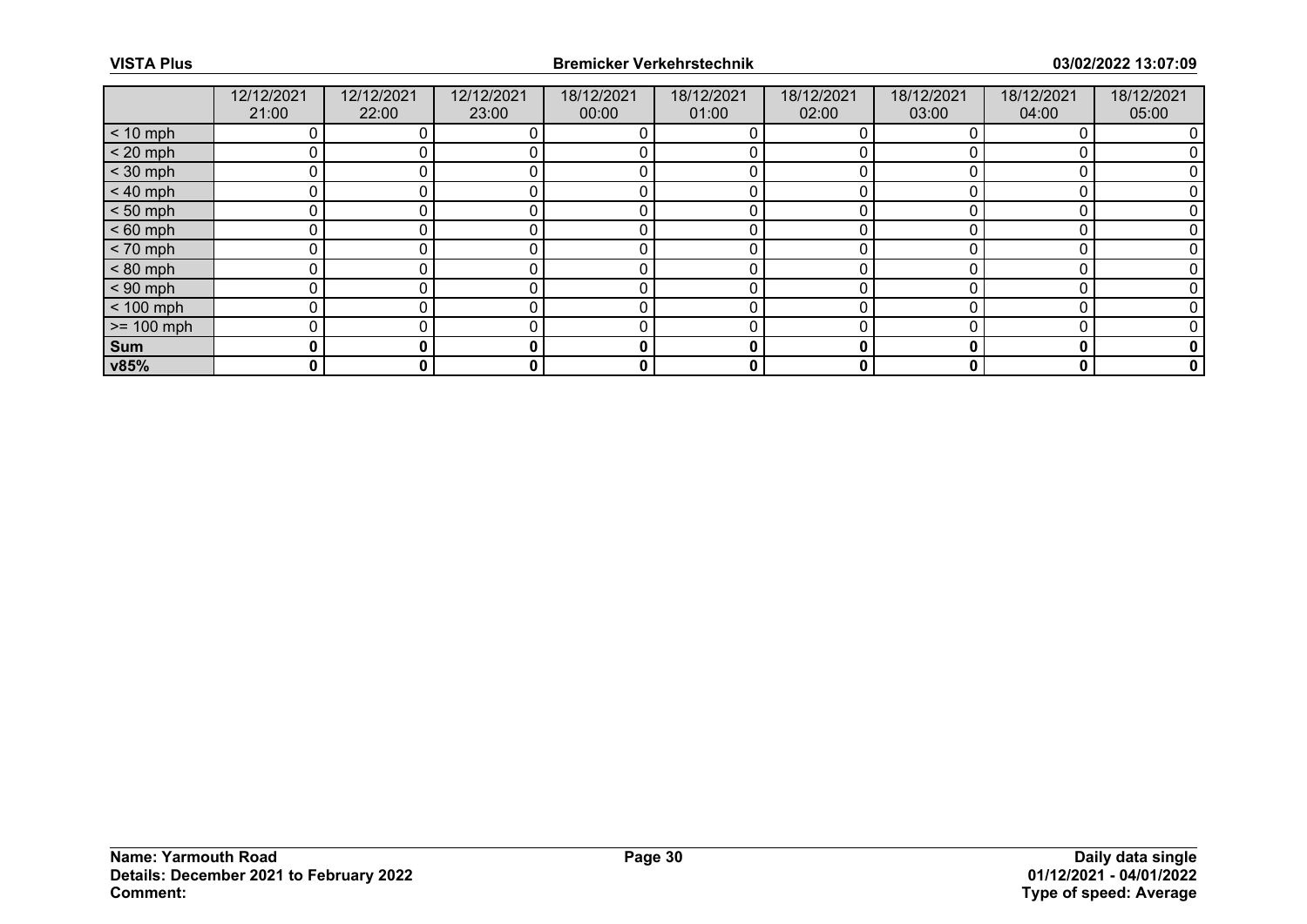|              | 18/12/2021 | 18/12/2021 | 18/12/2021 | 18/12/2021 | 18/12/2021      | 18/12/2021 | 18/12/2021 | 18/12/2021      | 18/12/2021 |
|--------------|------------|------------|------------|------------|-----------------|------------|------------|-----------------|------------|
|              | 06:00      | 07:00      | 08:00      | 09:00      | 10:00           | 11:00      | 12:00      | 13:00           | 14:00      |
| $< 10$ mph   |            |            |            |            |                 |            |            |                 |            |
| $< 20$ mph   |            |            |            |            |                 |            |            |                 |            |
| $<$ 30 mph   |            |            |            |            | $\Omega$        | ∩          |            |                 |            |
| $< 40$ mph   |            |            |            | 3          | 6               | 6          | 10         | 5               |            |
| $< 50$ mph   |            |            |            | 28         | 71              | 62         | 43         | 48              | 50         |
| $< 60$ mph   |            |            |            | 24         | 43              | 58         | 55         | 45              | 61         |
| $< 70$ mph   |            |            |            | 3          | 10 <sup>°</sup> | 3          | 15         | 14 <sub>1</sub> | 6          |
| $< 80$ mph   |            |            |            |            |                 |            |            | 3               |            |
| $< 90$ mph   |            |            |            |            |                 |            |            |                 |            |
| $< 100$ mph  |            |            |            |            |                 |            |            |                 |            |
| $>= 100$ mph |            |            |            |            |                 |            |            |                 |            |
| Sum          |            |            |            | 58         | 132             | 135        | 128        | 116             | 130        |
| v85%         | 0          | 0          | 0          | 55         | 54              | 55         | 57         | 59              | 55         |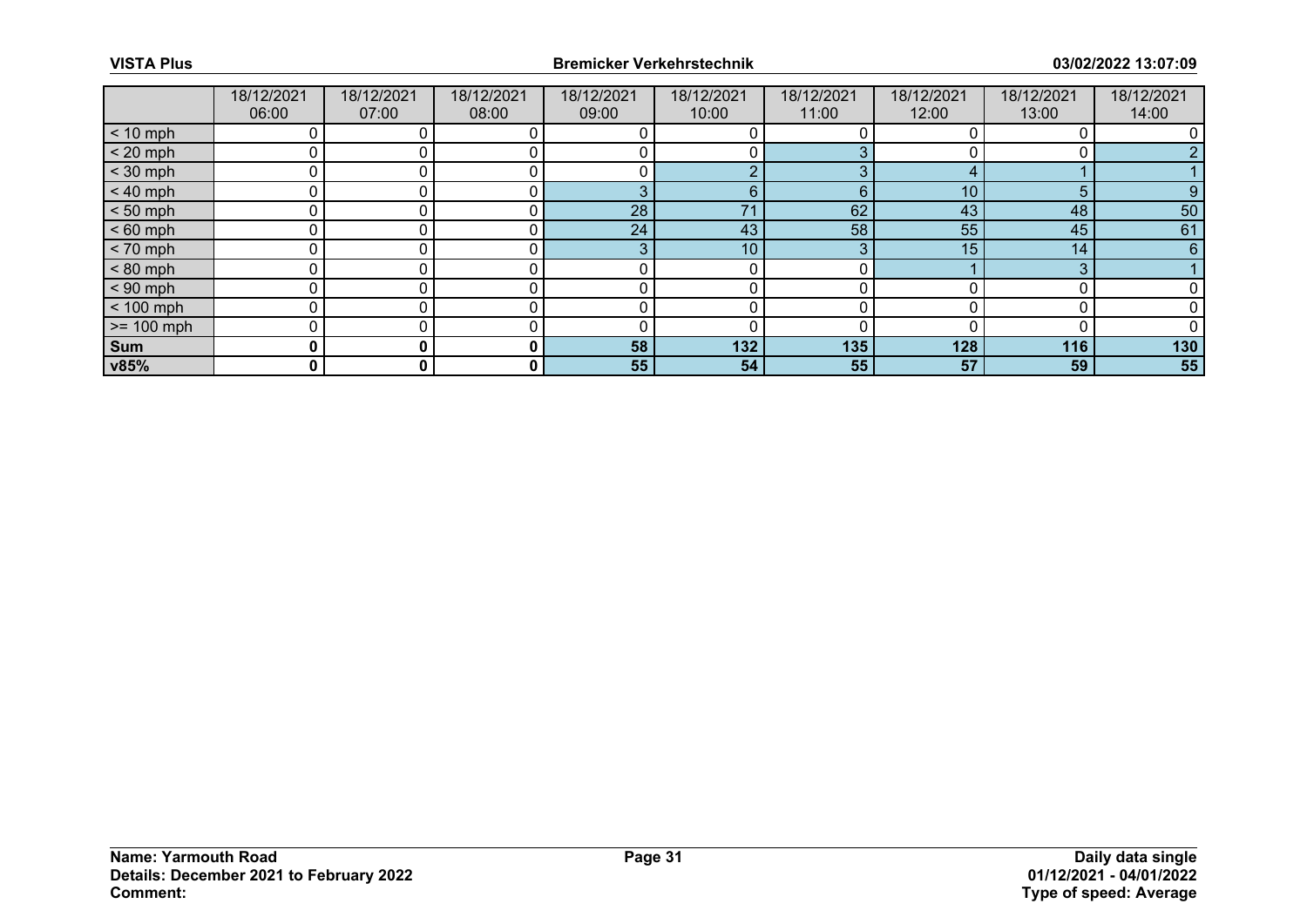|                 | 18/12/2021 | 18/12/2021 | 18/12/2021 | 18/12/2021 | 18/12/2021 | 18/12/2021      | 18/12/2021 | 18/12/2021 | 18/12/2021      |
|-----------------|------------|------------|------------|------------|------------|-----------------|------------|------------|-----------------|
|                 | 15:00      | 16:00      | 17:00      | 18:00      | 19:00      | 20:00           | 21:00      | 22:00      | 23:00           |
| $< 10$ mph      |            |            |            |            |            |                 |            |            |                 |
| $< 20$ mph      |            |            |            |            |            |                 |            |            |                 |
| $<$ 30 mph      |            |            |            |            |            |                 |            |            |                 |
| $< 40$ mph      | 8          |            |            | З          |            |                 |            |            |                 |
| $< 50$ mph      | 49         | 33         | 28         | 35         | 19         |                 |            | 10         | 12 <sup>°</sup> |
| $< 60$ mph      | 43         | 29         | 23         | 34         | 15         | 10 <sup>1</sup> |            | 6          | 12              |
| $< 70$ mph      | 11         | 9          | 10         | 9          | 6          | 8               |            | $\sim$     |                 |
| $< 80$ mph      |            |            |            |            |            |                 |            |            |                 |
| $< 90$ mph      |            |            |            |            |            |                 |            |            |                 |
| $< 100$ mph     |            |            |            |            |            |                 |            |            |                 |
| $\ge$ = 100 mph |            |            |            |            |            |                 |            |            |                 |
| Sum             | 115        | 78         | 72         | 84         | 43         | 36              | 25         | 18         | 30 <sup>°</sup> |
| v85%            | 56         | 55         | 60         | 56         | 58         | 67              | 65         | 53         | 61              |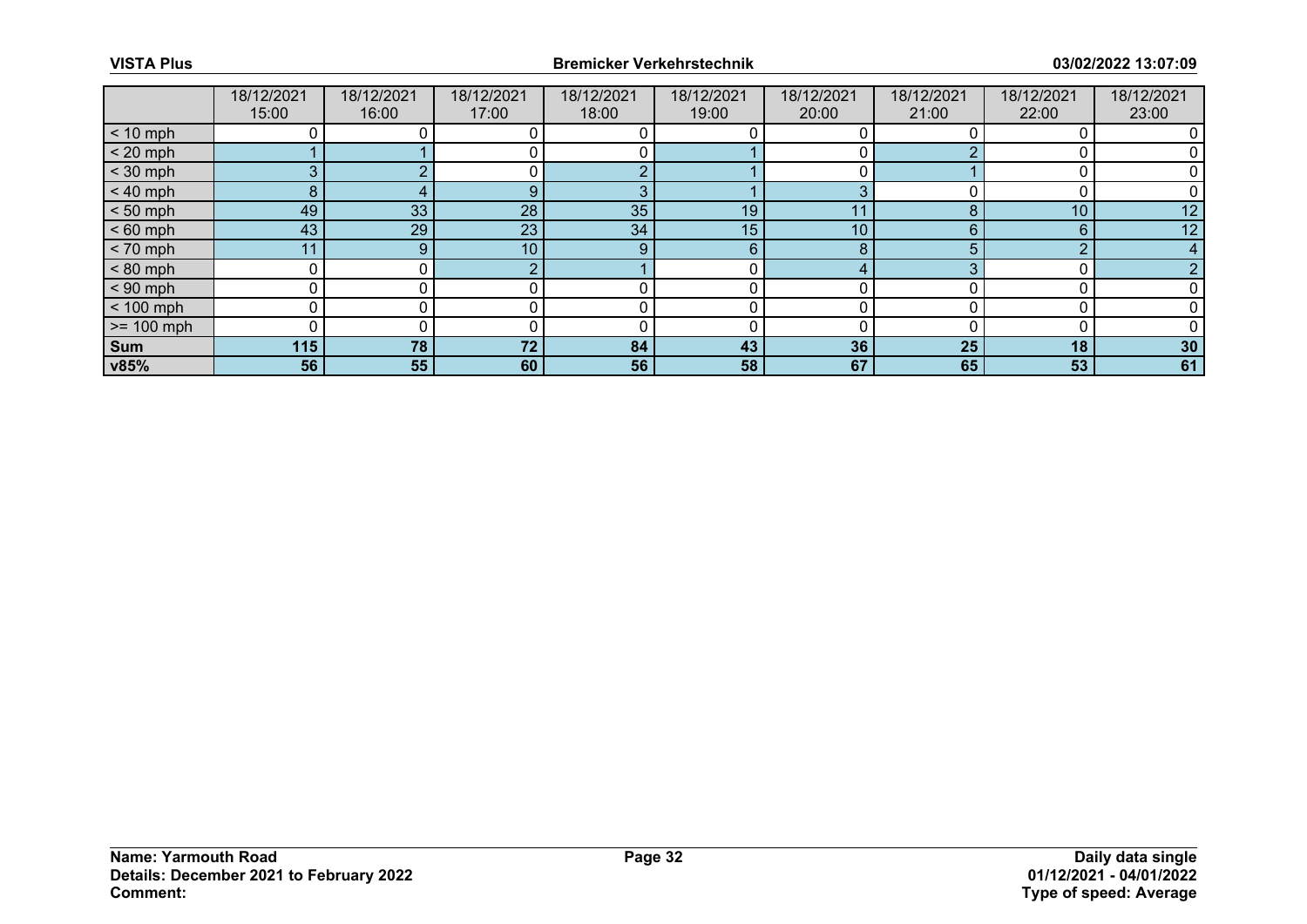|              | 19/12/2021 | 19/12/2021 | 19/12/2021 | 19/12/2021 | 19/12/2021 | 19/12/2021 | 19/12/2021 | 19/12/2021 | 19/12/2021 |
|--------------|------------|------------|------------|------------|------------|------------|------------|------------|------------|
|              | 00:00      | 01:00      | 02:00      | 03:00      | 04:00      | 05:00      | 06:00      | 07:00      | 08:00      |
| $< 10$ mph   |            |            |            |            |            |            |            |            |            |
| $< 20$ mph   |            |            |            |            |            |            |            |            |            |
| $<$ 30 mph   |            |            |            |            |            |            |            |            |            |
| $< 40$ mph   | $\sim$     |            |            |            |            |            |            | ◠          |            |
| $< 50$ mph   |            |            |            |            |            |            |            |            | 12         |
| $< 60$ mph   | 5          |            |            |            |            |            |            | 9          | 22         |
| $< 70$ mph   | 3          |            |            |            |            | ∩          |            | 5          | 6          |
| $< 80$ mph   |            |            |            |            |            |            |            | ◠          |            |
| $< 90$ mph   |            |            |            |            |            | ∩          |            |            |            |
| $< 100$ mph  |            |            |            |            |            |            |            |            |            |
| $>= 100$ mph |            |            |            |            |            |            |            |            |            |
| Sum          | 16         |            |            | ю          | 0          |            |            | 26         | 45         |
| v85%         | 63         | 61         | 59         | 8          | 0          | 0          | 61         | 68         | 59         |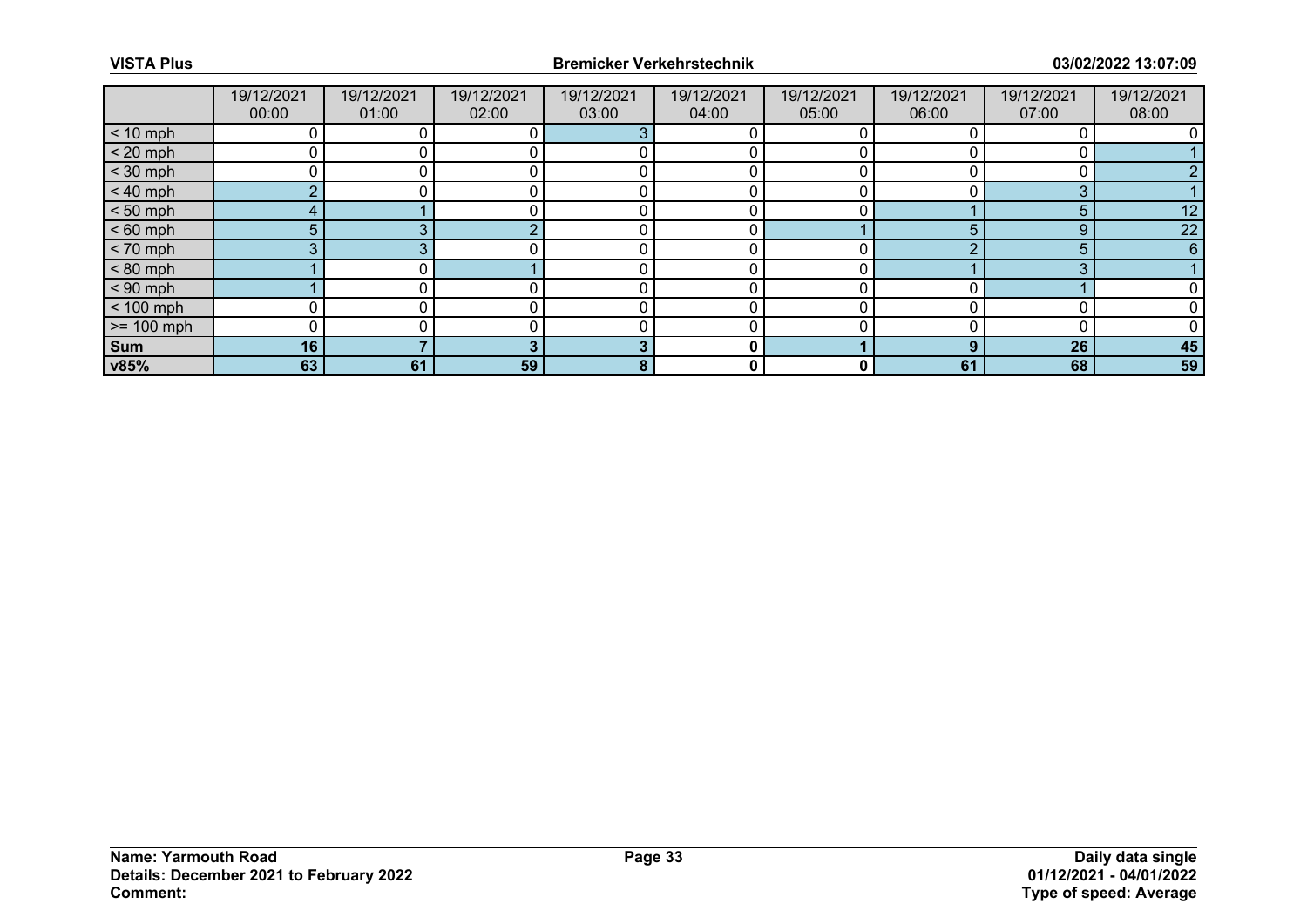|              | 19/12/2021      | 19/12/2021 | 19/12/2021 | 19/12/2021 | 19/12/2021 | 19/12/2021 | 19/12/2021 | 19/12/2021 | 19/12/2021 |
|--------------|-----------------|------------|------------|------------|------------|------------|------------|------------|------------|
|              | 09:00           | 10:00      | 11:00      | 12:00      | 13:00      | 14:00      | 15:00      | 16:00      | 17:00      |
| $< 10$ mph   |                 |            |            |            |            |            |            |            |            |
| $< 20$ mph   |                 |            |            |            |            |            |            | ົ          |            |
| $<$ 30 mph   |                 |            |            |            |            |            |            |            |            |
| $< 40$ mph   |                 |            |            |            |            | 5.         |            | $\Omega$   |            |
| $< 50$ mph   | 23              | 37         | 51         | 44         | 44         | 25         | 42         | 38         | 34         |
| $< 60$ mph   | 37              | 58         | 65         | 49         | 59         | 44         | 42         | 25         | 19         |
| $< 70$ mph   | 10 <sup>°</sup> | 10         | 15         | 15         | 14         | 20         | 10         |            |            |
| $< 80$ mph   |                 |            |            |            |            | 5          |            |            |            |
| $< 90$ mph   |                 |            |            |            |            |            |            |            |            |
| $< 100$ mph  |                 |            |            |            |            |            |            |            |            |
| $>= 100$ mph |                 |            |            |            |            |            |            |            |            |
| Sum          | 75              | 112        | 143        | 116        | 125        | 103        | 104        | 74         | 59         |
| v85%         | 59              | 56         | 57         | 58         | 59         | 64         | 57         | 56         | 54         |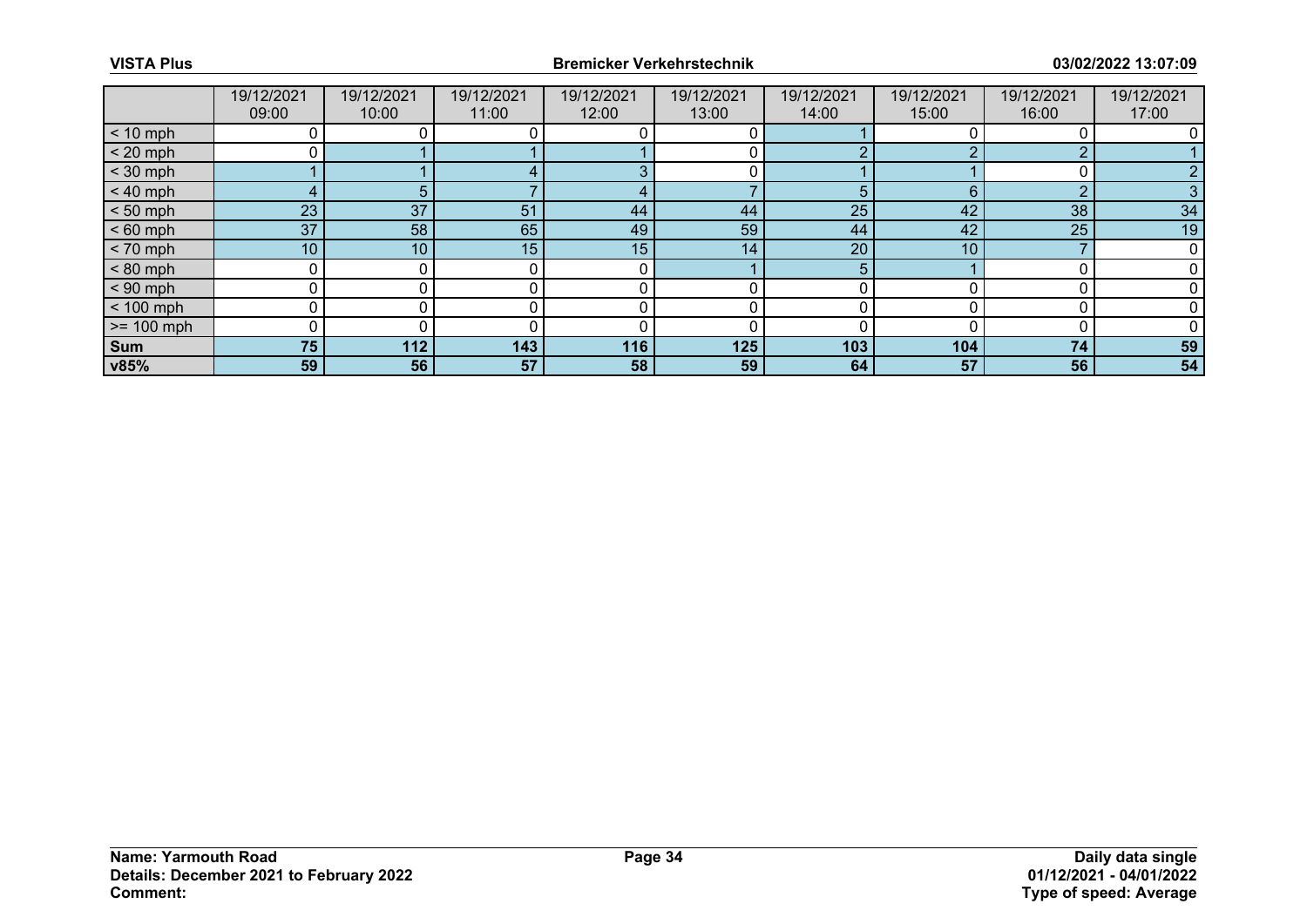|                 | 19/12/2021 | 19/12/2021 | 19/12/2021 | 19/12/2021 | 19/12/2021 | 19/12/2021 | 20/12/2021 | 20/12/2021 | 20/12/2021 |
|-----------------|------------|------------|------------|------------|------------|------------|------------|------------|------------|
|                 | 18:00      | 19:00      | 20:00      | 21:00      | 22:00      | 23:00      | 00:00      | 01:00      | 02:00      |
| $< 10$ mph      |            |            |            |            |            |            |            |            |            |
| $< 20$ mph      |            |            |            |            |            |            |            |            |            |
| $<$ 30 mph      | ⌒          |            |            |            |            |            |            |            |            |
| $< 40$ mph      |            |            |            |            |            |            |            |            |            |
| $< 50$ mph      | 26         | 18         | 10         | 5          | 5          |            |            |            |            |
| $< 60$ mph      | 17         | 12         | 12         | 6          |            |            |            |            |            |
| $< 70$ mph      | 6          | $\sim$     |            |            | 6          |            |            |            |            |
| $< 80$ mph      |            |            |            |            |            |            |            |            |            |
| $< 90$ mph      |            |            |            |            |            |            |            |            |            |
| $< 100$ mph     |            |            |            |            |            |            |            |            |            |
| $\ge$ = 100 mph |            |            |            |            |            |            |            |            |            |
| Sum             | 56         | 35         | 28         | 15         | 13         |            |            |            |            |
| v85%            | 58         | 56         | 59         | 58         | 68         | 21         |            | 0          | 8          |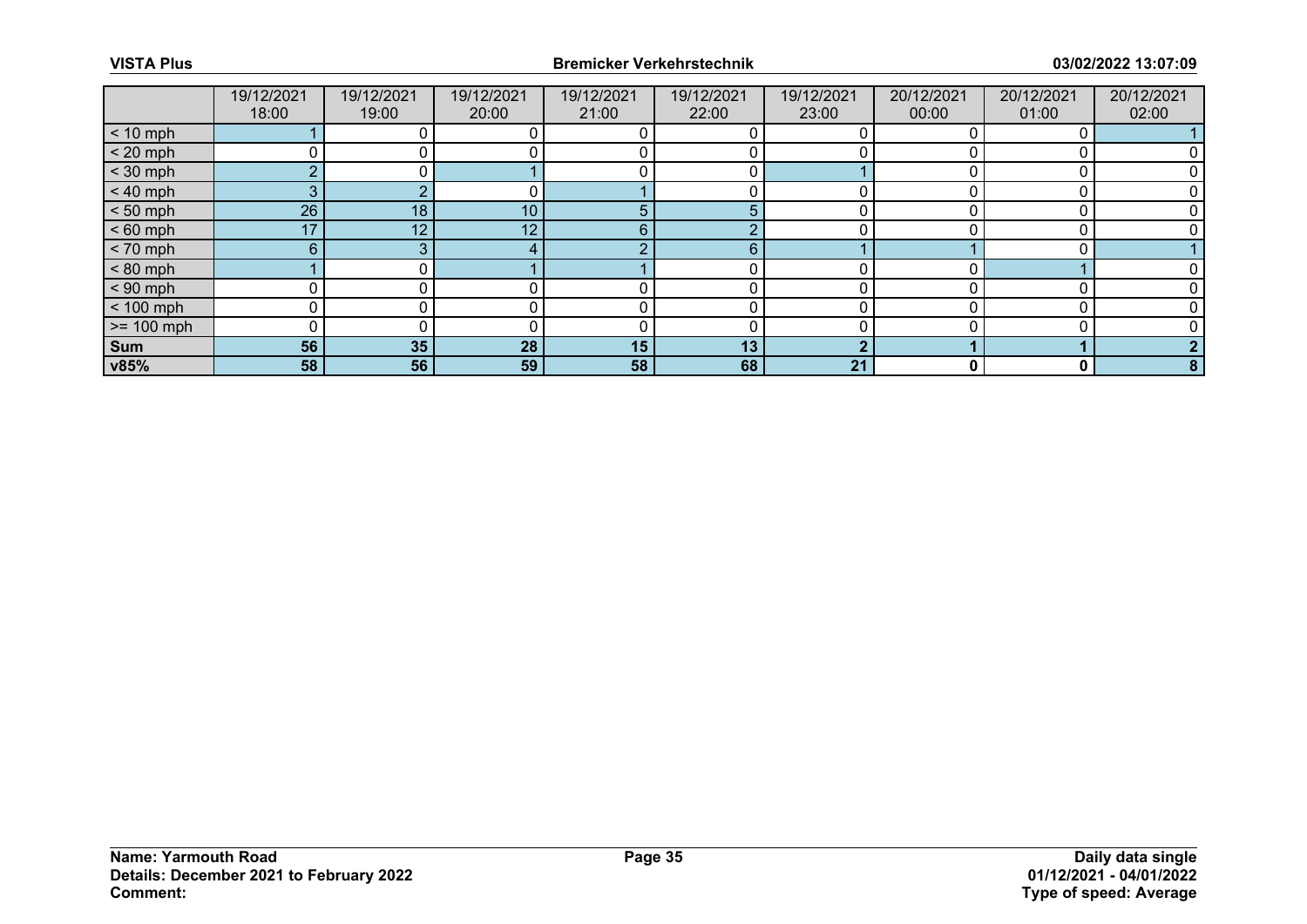|              | 20/12/2021   | 20/12/2021 | 20/12/2021      | 20/12/2021 | 20/12/2021 | 20/12/2021 | 20/12/2021 | 20/12/2021 | 20/12/2021 |
|--------------|--------------|------------|-----------------|------------|------------|------------|------------|------------|------------|
|              | 03:00        | 04:00      | 05:00           | 06:00      | 07:00      | 08:00      | 09:00      | 10:00      | 11:00      |
| $< 10$ mph   |              |            |                 |            |            |            |            |            |            |
| $< 20$ mph   |              |            |                 |            |            |            |            |            |            |
| $<$ 30 mph   | 0            |            |                 |            | $\sim$     |            |            | 5          | 6          |
| $< 40$ mph   | $\Omega$     |            |                 | 3          |            |            |            | $\Omega$   |            |
| $< 50$ mph   |              |            |                 | 13         | 47         | 68         | 57         | 85         | 81         |
| $< 60$ mph   |              |            |                 | 10         | 37         | 39         | 50         | 66         | 55         |
| $< 70$ mph   | 0            |            |                 | 3          | 6          | 5          | 10         | $\Delta$   | $\sim$     |
| $< 80$ mph   |              |            |                 |            |            |            |            |            |            |
| $< 90$ mph   | 0            |            |                 |            |            |            |            |            |            |
| $< 100$ mph  |              |            |                 |            |            |            |            |            |            |
| $>= 100$ mph | U            |            |                 |            |            |            |            |            |            |
| Sum          |              |            | 10 <sub>1</sub> | 29         | 101        | 124        | 131        | 163        | 152        |
| v85%         | $\mathbf{0}$ | 73         | 56              | 58         | 56         | 53         | 54         | 54         | 53         |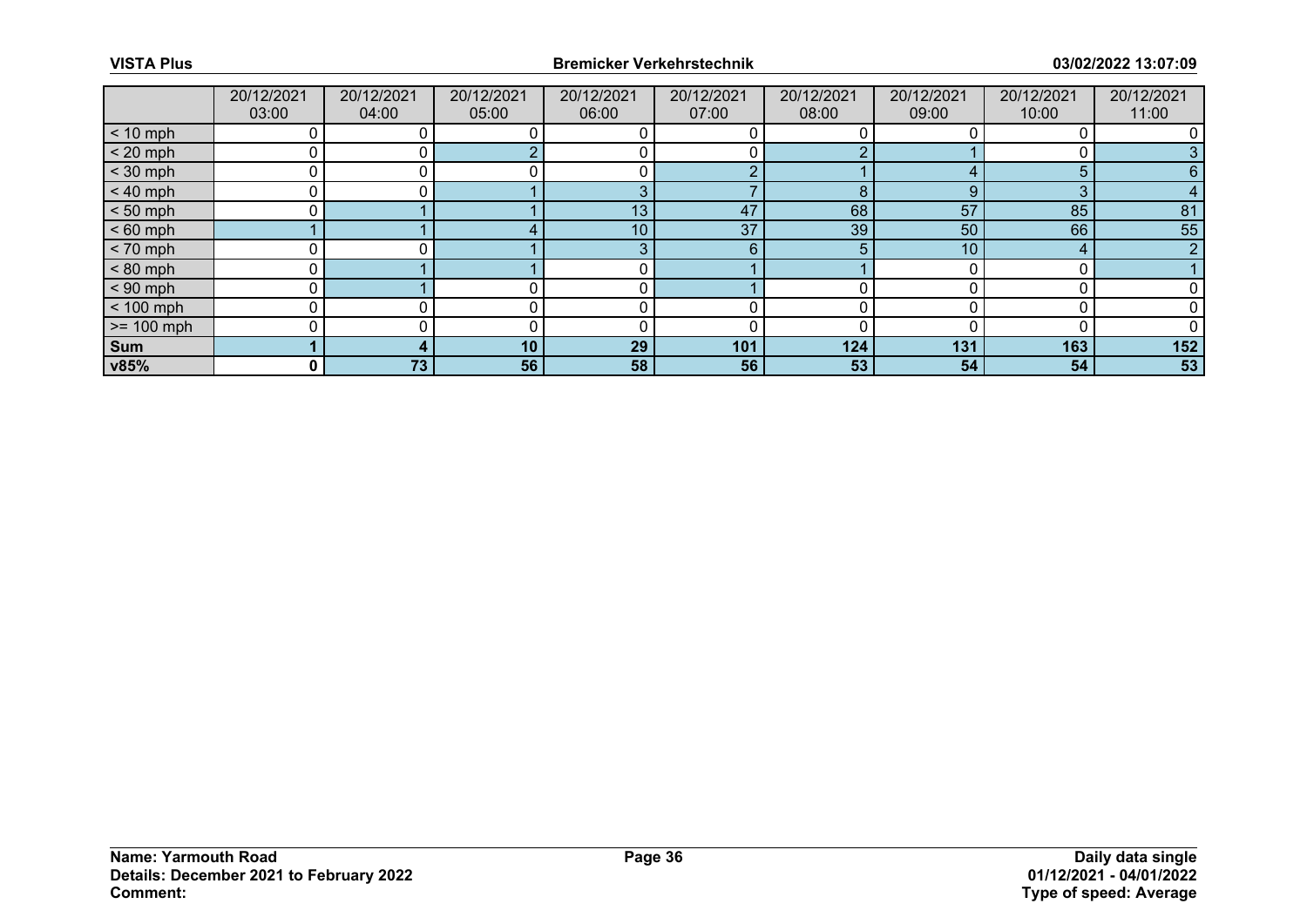|              | 20/12/2021 | 20/12/2021      | 20/12/2021 | 20/12/2021 | 20/12/2021   | 20/12/2021 | 20/12/2021 | 20/12/2021 | 20/12/2021 |
|--------------|------------|-----------------|------------|------------|--------------|------------|------------|------------|------------|
|              | 12:00      | 13:00           | 14:00      | 15:00      | 16:00        | 17:00      | 18:00      | 19:00      | 20:00      |
| $< 10$ mph   |            |                 |            |            |              |            |            |            |            |
| $< 20$ mph   |            |                 |            |            |              |            |            |            |            |
| $<$ 30 mph   | 3          | 5.              |            | 3          |              |            |            |            |            |
| $< 40$ mph   |            | 10 <sub>1</sub> | 15         | 10         | 13           |            |            | 3          |            |
| $< 50$ mph   | 77         | 74              | 67         | 60         | 58           | 60         | 30         | 18         | 17         |
| $< 60$ mph   | 59         | 35 <sub>1</sub> | 52         | 42         | $22^{\circ}$ | 27         | 25         | 19         |            |
| $< 70$ mph   | 8          |                 | 6          | 5          | <sub>o</sub> | 3          |            | 10         |            |
| $< 80$ mph   | $\sim$     |                 |            |            |              |            |            | $\sqrt{2}$ |            |
| $< 90$ mph   | 0          |                 |            |            |              |            |            |            |            |
| $< 100$ mph  |            |                 |            |            |              |            |            |            |            |
| $>= 100$ mph | 0          |                 |            |            |              |            |            |            |            |
| Sum          | 157        | 131             | 145        | 121        | 103          | 104        | 72         | 53         | 33         |
| v85%         | 56         | 54              | 55         | 53         | 52           | 54         | 57         | 62         | 56         |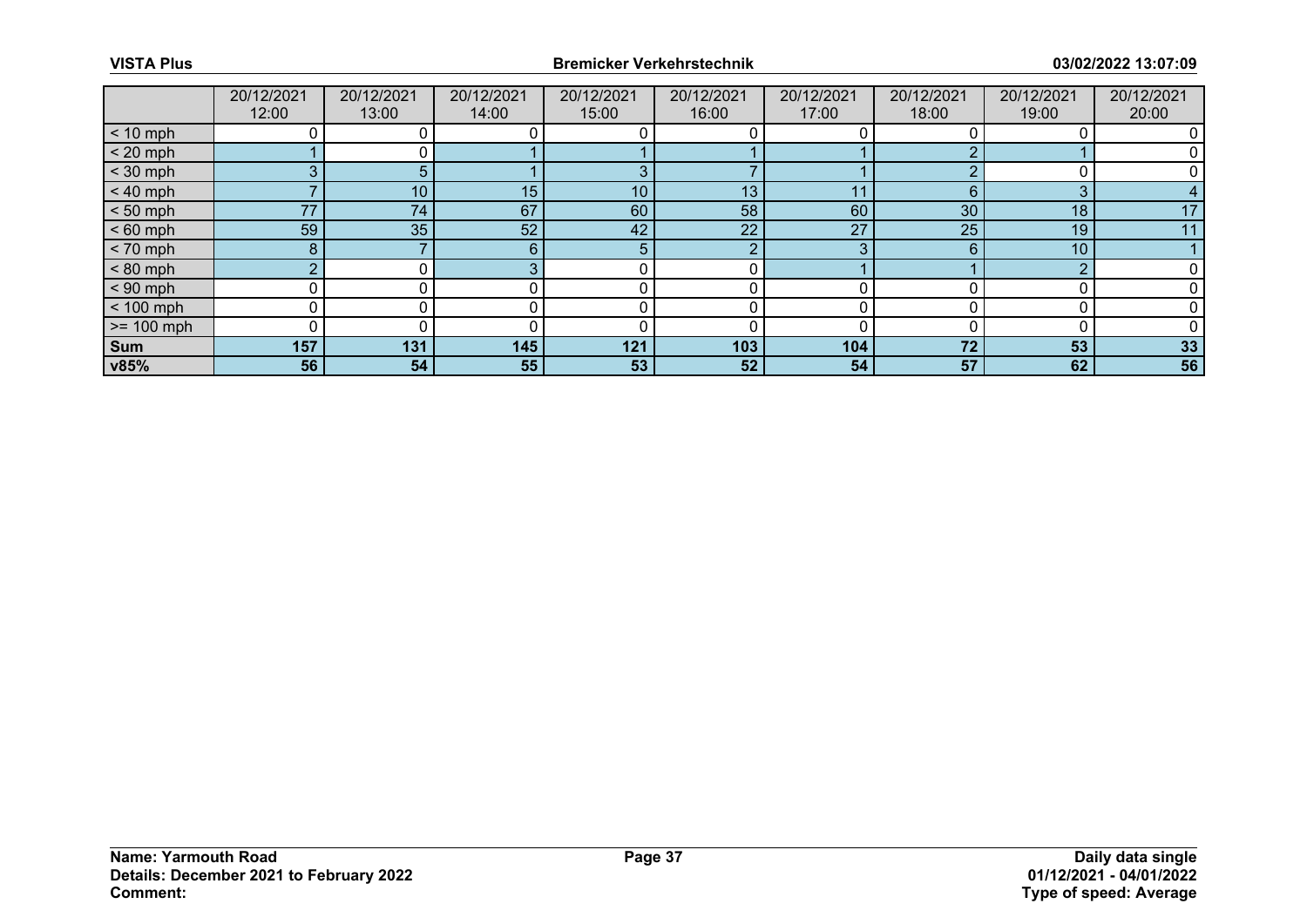|              | 20/12/2021      | 20/12/2021 | 20/12/2021 | 21/12/2021 | 21/12/2021 | 21/12/2021 | 21/12/2021 | 21/12/2021 | 21/12/2021 |
|--------------|-----------------|------------|------------|------------|------------|------------|------------|------------|------------|
|              | 21:00           | 22:00      | 23:00      | 00:00      | 01:00      | 02:00      | 03:00      | 04:00      | 05:00      |
| $< 10$ mph   |                 |            |            |            |            |            |            |            |            |
| $< 20$ mph   |                 |            |            |            |            |            |            |            |            |
| $<$ 30 mph   |                 |            |            |            |            |            |            |            |            |
| $< 40$ mph   | $\overline{2}$  |            |            |            |            |            |            |            |            |
| $< 50$ mph   | 10 <sup>°</sup> |            |            |            |            |            |            |            |            |
| $< 60$ mph   | 9               |            |            |            |            |            |            |            |            |
| $< 70$ mph   | $\overline{2}$  |            |            |            |            |            |            | 3          |            |
| $< 80$ mph   |                 |            |            |            |            |            |            |            |            |
| $< 90$ mph   |                 |            |            |            |            |            |            |            |            |
| $< 100$ mph  |                 |            |            |            |            |            |            |            |            |
| $>= 100$ mph |                 |            |            |            |            |            |            |            |            |
| Sum          | 24              | 16         | n          |            | 0          | n          |            | л          |            |
| v85%         | 57              | 59         | 71         | 0          | 0          | 48         | 0          | 68         | 70         |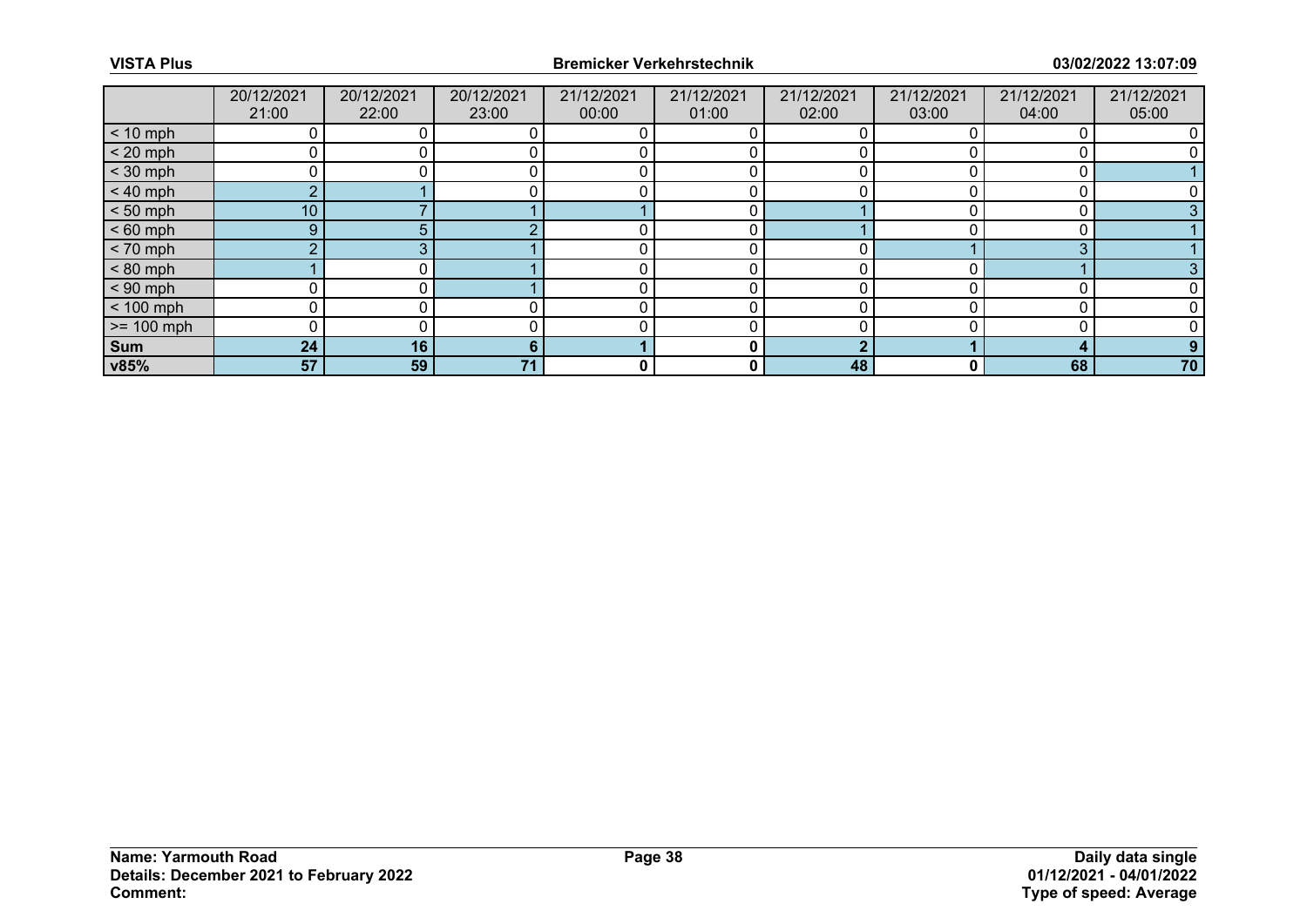|              | 21/12/2021  | 21/12/2021 | 21/12/2021 | 21/12/2021 | 21/12/2021 | 21/12/2021 | 21/12/2021 | 21/12/2021      | 21/12/2021 |
|--------------|-------------|------------|------------|------------|------------|------------|------------|-----------------|------------|
|              | 06:00       | 07:00      | 08:00      | 09:00      | 10:00      | 11:00      | 12:00      | 13:00           | 14:00      |
| $< 10$ mph   |             |            |            |            |            |            |            |                 |            |
| $< 20$ mph   |             |            |            |            | $\sim$     |            |            |                 |            |
| $<$ 30 mph   |             |            |            | 3          | 4          | 5          |            |                 |            |
| $< 40$ mph   | 3           |            | 6          | 10         |            |            |            | 10 <sub>1</sub> |            |
| $< 50$ mph   | 15          | 42         | 68         | 78         | 75         | 81         | 52         | 89              | 60         |
| $< 60$ mph   | 11          | 31         | 62         | 50         | 45         | 57         | 51         | 50              | 60         |
| $< 70$ mph   | $6^{\circ}$ |            |            | 5          |            | $\Delta$   | 9          | 6               |            |
| $< 80$ mph   |             |            |            |            |            |            |            |                 |            |
| $< 90$ mph   |             |            |            |            |            |            |            |                 |            |
| $< 100$ mph  |             |            |            |            |            |            |            |                 |            |
| $>= 100$ mph |             |            |            |            |            |            |            |                 |            |
| Sum          | 36          | 84         | 144        | 147        | 141        | 159        | 128        | 163             | 138        |
| v85%         | 60          | 56         | 55         | 53         | 54         | 54         | 56         | 54              | 56         |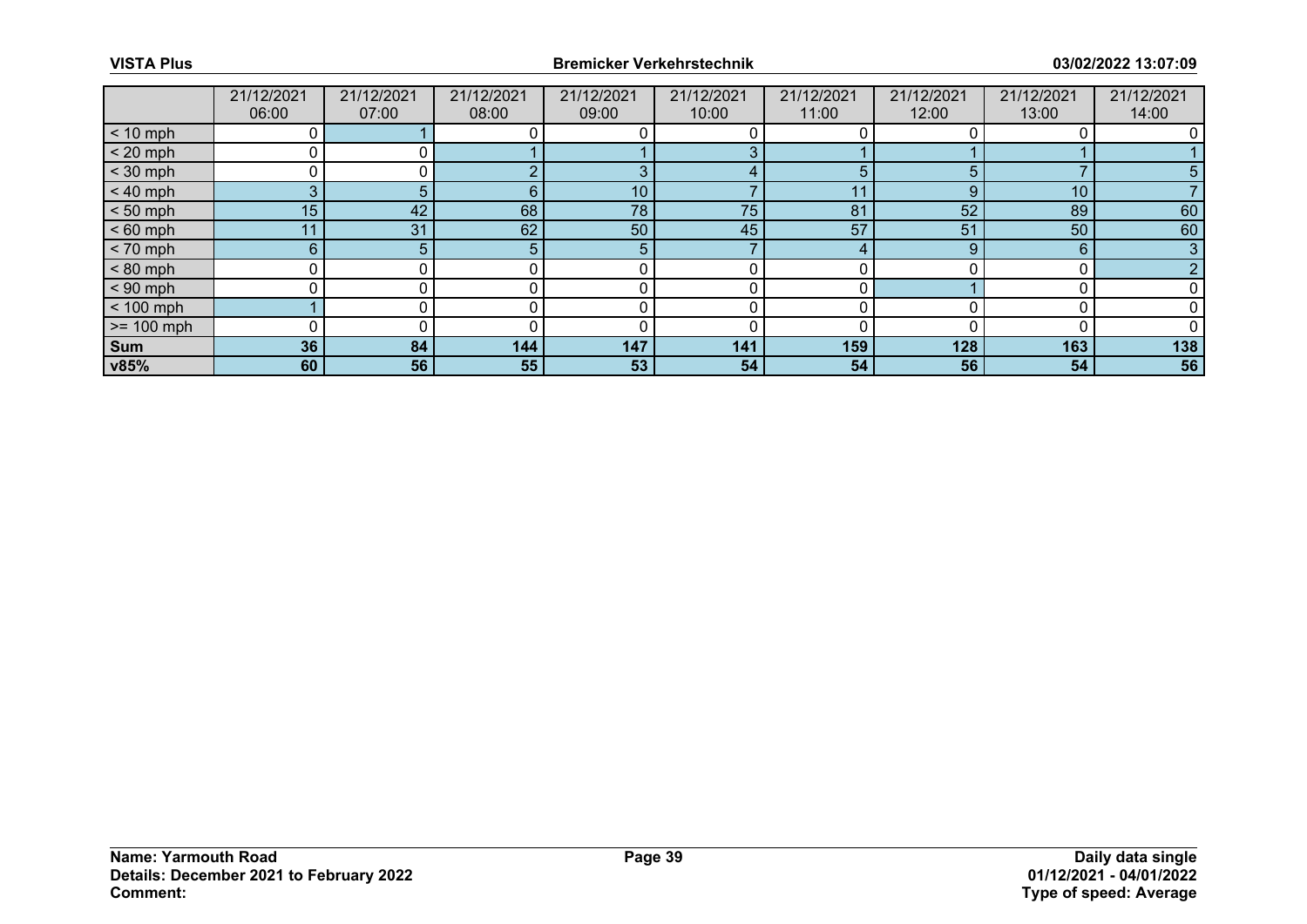|              | 21/12/2021      | 21/12/2021 | 21/12/2021 | 21/12/2021 | 21/12/2021 | 21/12/2021 | 21/12/2021 | 21/12/2021 | 21/12/2021 |
|--------------|-----------------|------------|------------|------------|------------|------------|------------|------------|------------|
|              | 15:00           | 16:00      | 17:00      | 18:00      | 19:00      | 20:00      | 21:00      | 22:00      | 23:00      |
| $< 10$ mph   |                 |            |            |            |            |            |            |            |            |
| $< 20$ mph   |                 |            |            |            |            |            |            |            |            |
| $<$ 30 mph   |                 |            |            |            |            |            |            |            |            |
| $< 40$ mph   | 16 <sub>1</sub> | 10         |            | ≏          |            |            |            | ◠          |            |
| $< 50$ mph   | 66              | 53         | 51         | 49         | 18         | 14         |            | 8          |            |
| $< 60$ mph   | 48              | 24         | 23         | 23         | 18         | 15         | 10         | $\Omega$   |            |
| $< 70$ mph   |                 |            |            | 8          | 5          |            |            | 3          |            |
| $< 80$ mph   |                 |            |            |            | $\sqrt{ }$ |            |            |            |            |
| $< 90$ mph   |                 |            |            |            |            |            |            |            |            |
| $< 100$ mph  |                 |            |            |            |            |            |            |            |            |
| $>= 100$ mph |                 |            |            |            |            |            |            |            |            |
| Sum          | 143             | 102        | 91         | 87         | 44         | 35         | 25         | 17         |            |
| v85%         | 55              | 53         | 54         | 54         | 59         | 54         | 57         | 62         | 53         |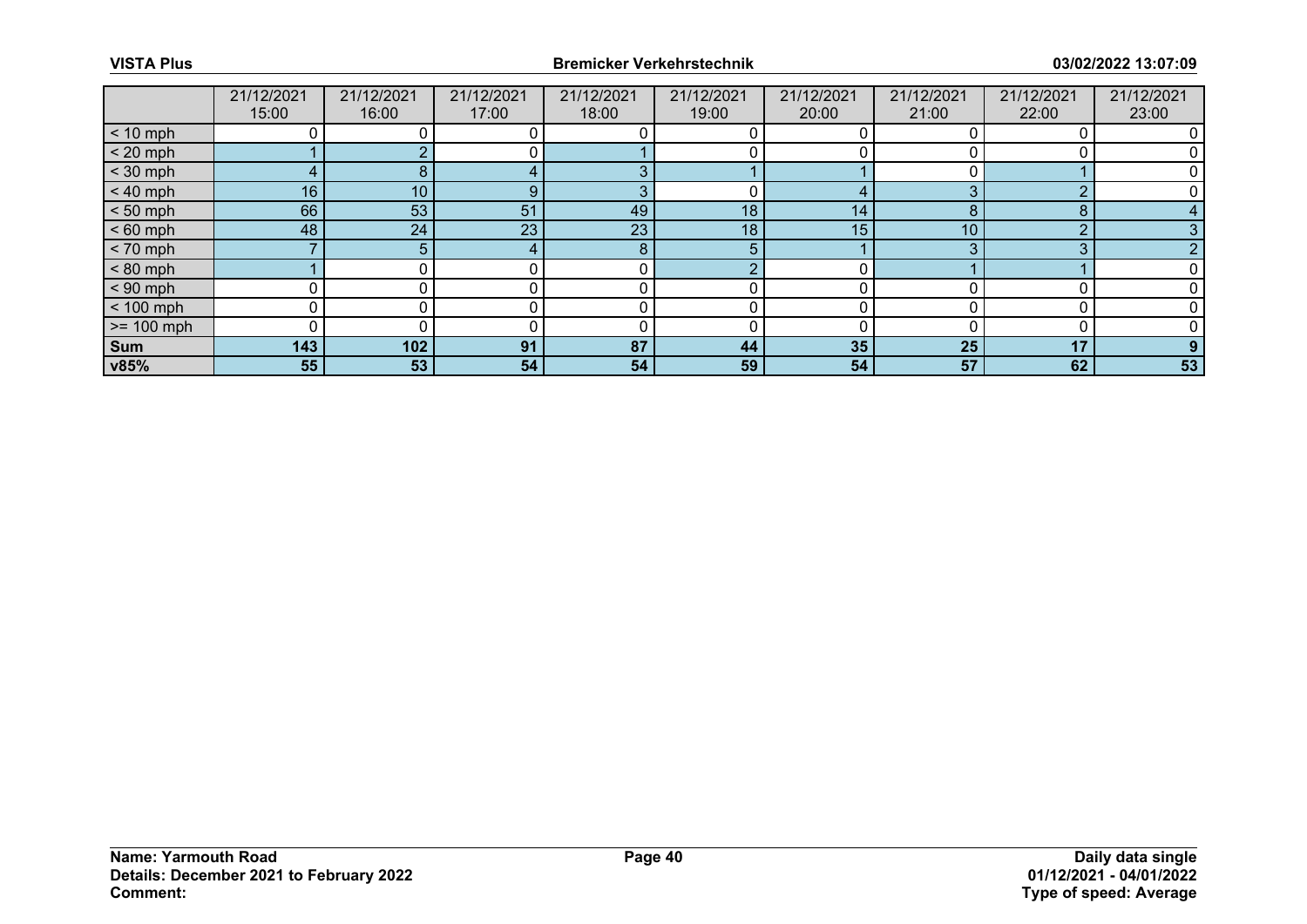|              | 22/12/2021 | 22/12/2021 | 22/12/2021 | 22/12/2021 | 22/12/2021 | 22/12/2021 | 22/12/2021 | 22/12/2021      | 22/12/2021 |
|--------------|------------|------------|------------|------------|------------|------------|------------|-----------------|------------|
|              | 00:00      | 01:00      | 02:00      | 03:00      | 04:00      | 05:00      | 06:00      | 07:00           | 08:00      |
| $< 10$ mph   |            |            |            |            |            |            |            |                 |            |
| $< 20$ mph   | 0          |            |            |            |            |            |            |                 |            |
| $<$ 30 mph   | 0          |            |            |            |            |            |            |                 |            |
| $< 40$ mph   |            |            |            |            |            |            |            |                 | 6.         |
| $< 50$ mph   |            |            |            |            |            |            | 14         | 38              | 68         |
| $< 60$ mph   | $\sim$     |            |            |            |            |            | 13         | 32 <sup>°</sup> | 31         |
| $< 70$ mph   |            |            |            |            |            |            |            | 10              | 9          |
| $< 80$ mph   |            |            |            |            |            |            |            |                 |            |
| $< 90$ mph   | $\Omega$   |            |            |            |            |            |            |                 |            |
| $< 100$ mph  |            |            |            |            |            |            |            |                 |            |
| $>= 100$ mph | 0          |            |            |            |            |            |            |                 |            |
| Sum          | 5.         |            |            |            |            |            | 36         | 85              | 123        |
| v85%         | 63         | 0 I        | 55         | 61         | 15         | 65         | 56         | 58              | 55         |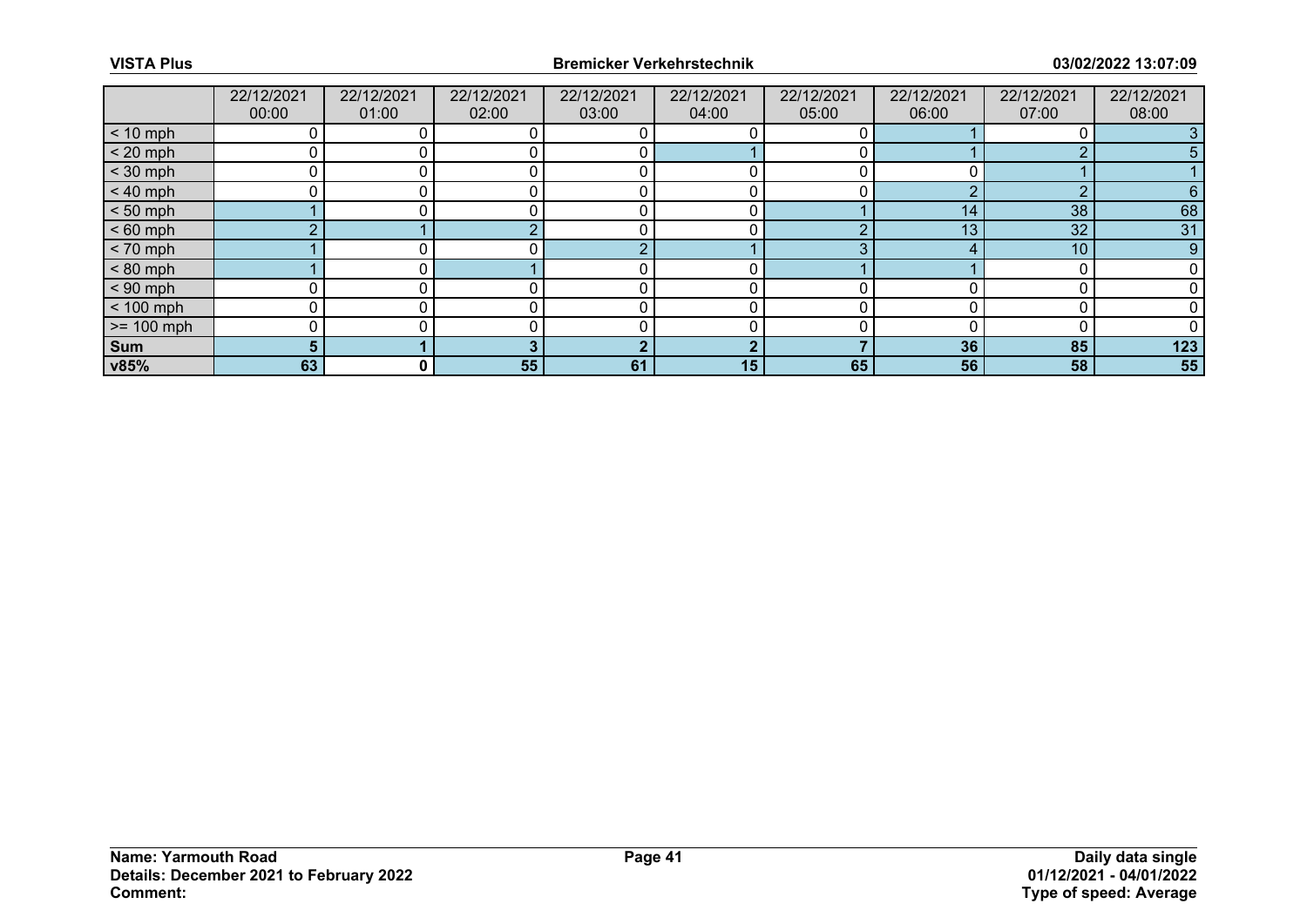|              | 22/12/2021 | 22/12/2021 | 22/12/2021 | 22/12/2021 | 22/12/2021 | 22/12/2021 | 22/12/2021 | 22/12/2021      | 22/12/2021 |
|--------------|------------|------------|------------|------------|------------|------------|------------|-----------------|------------|
|              | 09:00      | 10:00      | 11:00      | 12:00      | 13:00      | 14:00      | 15:00      | 16:00           | 17:00      |
| $< 10$ mph   |            |            |            |            |            |            |            |                 |            |
| $< 20$ mph   |            |            |            |            |            |            |            |                 |            |
| $<$ 30 mph   | 3          |            |            |            | ◠          |            | 9          | 5               |            |
| $< 40$ mph   | 9          |            | 13         |            | 15         | 20         | 18         | 13 <sub>1</sub> | 15         |
| $< 50$ mph   | 68         | 68         | 66         | 66         | 63         | 84         | 49         | 62              | 53         |
| $< 60$ mph   | 36         | 50         | 61         | 50         | 59         | 38         | 29         | 30              | 33         |
| $< 70$ mph   | 8          | 12         | 6          |            | 9          | $\Delta$   |            | 5               |            |
| $< 80$ mph   |            |            |            |            |            |            |            |                 |            |
| $< 90$ mph   |            |            |            |            |            |            |            |                 |            |
| $< 100$ mph  |            |            |            |            |            |            |            |                 |            |
| $>= 100$ mph |            |            |            |            |            |            |            |                 |            |
| Sum          | 127        | 140        | 153        | 133        | 151        | 153        | 110        | 116             | 113        |
| v85%         | 54         | 55         | 55         | 56         | 56         | 54         | 55         | 53              | 54         |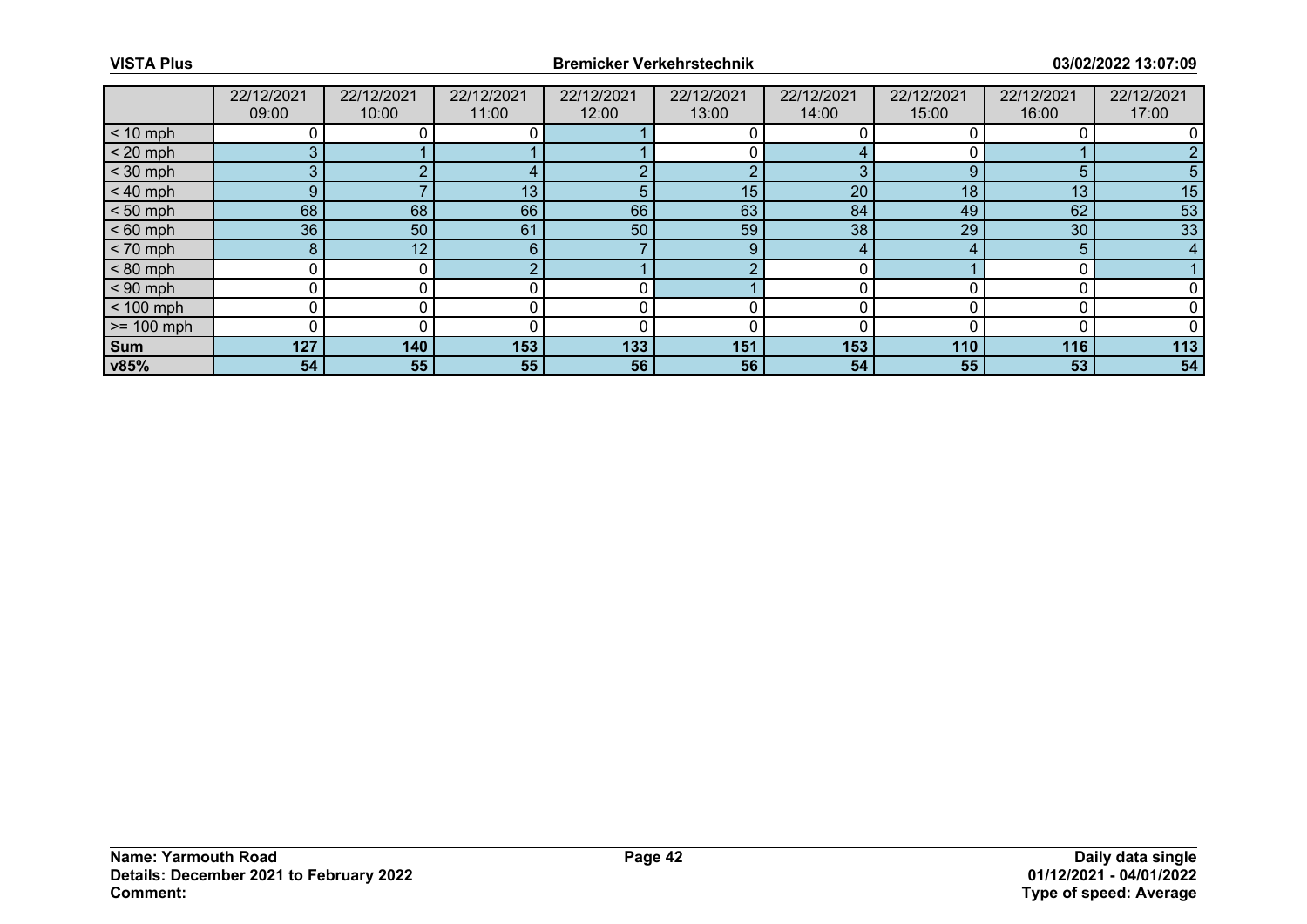|                 | 22/12/2021 | 22/12/2021 | 22/12/2021 | 22/12/2021 | 22/12/2021      | 22/12/2021 | 23/12/2021 | 23/12/2021 | 23/12/2021 |
|-----------------|------------|------------|------------|------------|-----------------|------------|------------|------------|------------|
|                 | 18:00      | 19:00      | 20:00      | 21:00      | 22:00           | 23:00      | 00:00      | 01:00      | 02:00      |
| $< 10$ mph      |            |            |            |            |                 |            |            |            |            |
| $< 20$ mph      |            |            |            |            |                 |            |            |            |            |
| $<$ 30 mph      |            |            |            |            |                 |            |            |            |            |
| $< 40$ mph      | 8.         |            |            |            |                 |            |            |            |            |
| $< 50$ mph      | 44         | 22         | 15         | 9          |                 |            |            |            |            |
| $< 60$ mph      | 25         | 20         | 16         | 17         |                 |            |            |            |            |
| $< 70$ mph      | 3          |            |            | $\Omega$   |                 |            |            |            |            |
| $< 80$ mph      |            |            |            |            |                 |            |            |            |            |
| $< 90$ mph      |            |            |            |            |                 |            |            |            |            |
| $< 100$ mph     |            |            |            |            |                 |            |            |            |            |
| $\ge$ = 100 mph |            |            |            |            |                 |            |            |            |            |
| <b>Sum</b>      | 84         | 49         | 42         | 32         | 10 <sup>°</sup> |            |            |            |            |
| v85%            | 52         | 56         | 57         | 59         | 52              | 65         | 46         | 0          | 52         |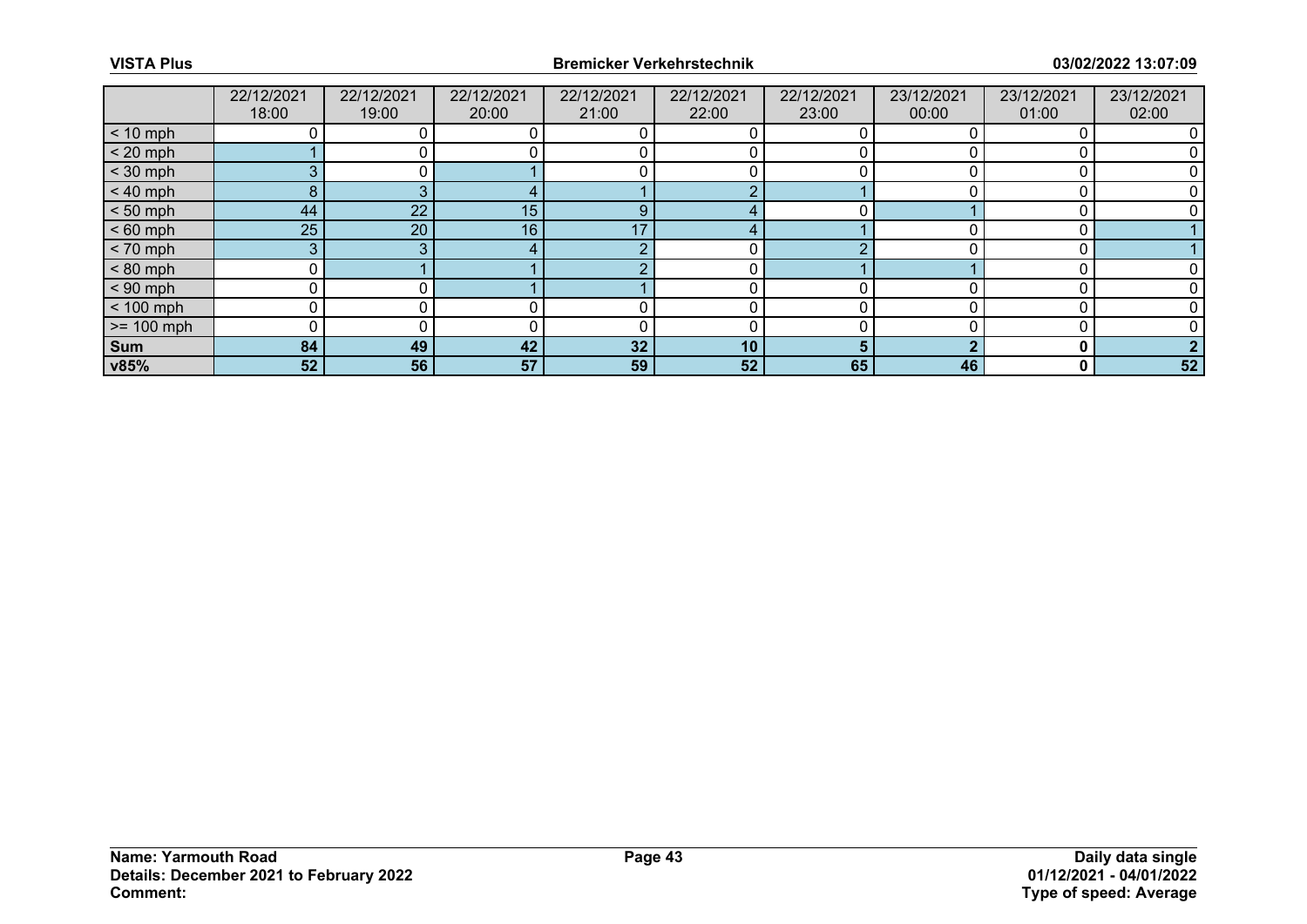|              | 23/12/2021 | 23/12/2021 | 23/12/2021      | 23/12/2021 | 23/12/2021 | 23/12/2021 | 23/12/2021 | 23/12/2021 | 23/12/2021 |
|--------------|------------|------------|-----------------|------------|------------|------------|------------|------------|------------|
|              | 03:00      | 04:00      | 05:00           | 06:00      | 07:00      | 08:00      | 09:00      | 10:00      | 11:00      |
| $< 10$ mph   |            |            |                 |            |            |            |            |            |            |
| $< 20$ mph   |            |            |                 |            |            |            |            |            |            |
| $<$ 30 mph   | ∩          |            |                 |            |            |            |            | $\Omega$   |            |
| $< 40$ mph   |            |            |                 |            |            |            | 9          |            | 6          |
| $< 50$ mph   |            |            | 10 <sub>1</sub> | 19         | 34         | 37         | 53         | 58         | 56         |
| $< 60$ mph   |            |            |                 | -1-1       | 31         | 58         | 62         | 66         | 76         |
| $< 70$ mph   | $\Omega$   |            |                 | $\sqrt{2}$ | 9          | 14         | 11         | 11         | 12         |
| $< 80$ mph   |            |            |                 |            | 6          |            |            |            |            |
| $< 90$ mph   |            |            |                 |            |            |            |            |            |            |
| $< 100$ mph  |            |            |                 |            |            |            |            |            |            |
| $>= 100$ mph |            |            |                 |            |            |            |            |            |            |
| Sum          | 3          |            | 13 <sub>1</sub> | 37         | 84         | 115        | 140        | 139        | 158        |
| v85%         | 68         | 31         | 54              | 58         | 61         | 58         | 57         | 56         | 57         |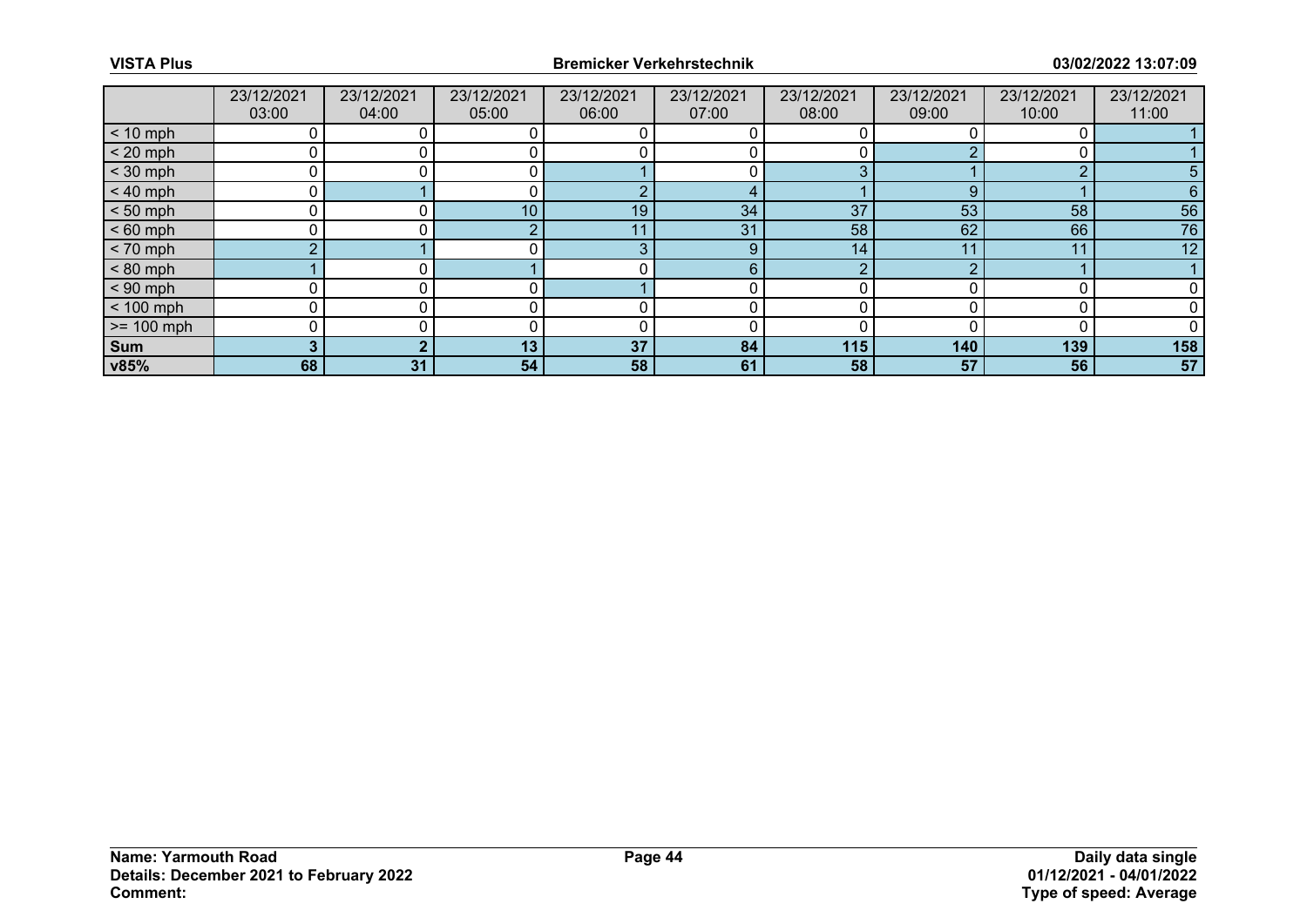|                 | 23/12/2021      | 23/12/2021 | 23/12/2021      | 23/12/2021 | 23/12/2021 | 23/12/2021 | 23/12/2021 | 23/12/2021 | 23/12/2021 |
|-----------------|-----------------|------------|-----------------|------------|------------|------------|------------|------------|------------|
|                 | 12:00           | 13:00      | 14:00           | 15:00      | 16:00      | 17:00      | 18:00      | 19:00      | 20:00      |
| $< 10$ mph      |                 |            |                 |            |            |            |            |            |            |
| $< 20$ mph      |                 |            |                 |            |            |            |            |            |            |
| $<$ 30 mph      |                 | 10         |                 |            | 3          |            |            |            |            |
| $< 40$ mph      |                 | Õ          |                 |            | 8          | 9          |            | $\sim$     |            |
| $< 50$ mph      | 62              | 48         | 49              | 49         | 59         | 47         | 31         | 21         | 13         |
| $< 60$ mph      | 79              | 56         | 65              | 48         | 32         | 34         | 21         | 28         | 13         |
| $< 70$ mph      | 15 <sub>1</sub> | 13         | 12 <sub>1</sub> | 13         | 5.         | 4          |            | 9          |            |
| $< 80$ mph      |                 |            |                 | $\Omega$   |            |            |            | ⌒          |            |
| $< 90$ mph      |                 |            |                 |            |            |            |            |            |            |
| $< 100$ mph     |                 |            |                 |            |            |            |            |            |            |
| $\ge$ = 100 mph |                 |            |                 |            |            |            |            |            |            |
| Sum             | 168             | 138        | 141             | 121        | 109        | 98         | 63         | 64         | 36         |
| v85%            | 57              | 56         | 57              | 58         | 55         | 56         | 57         | 60         | 57         |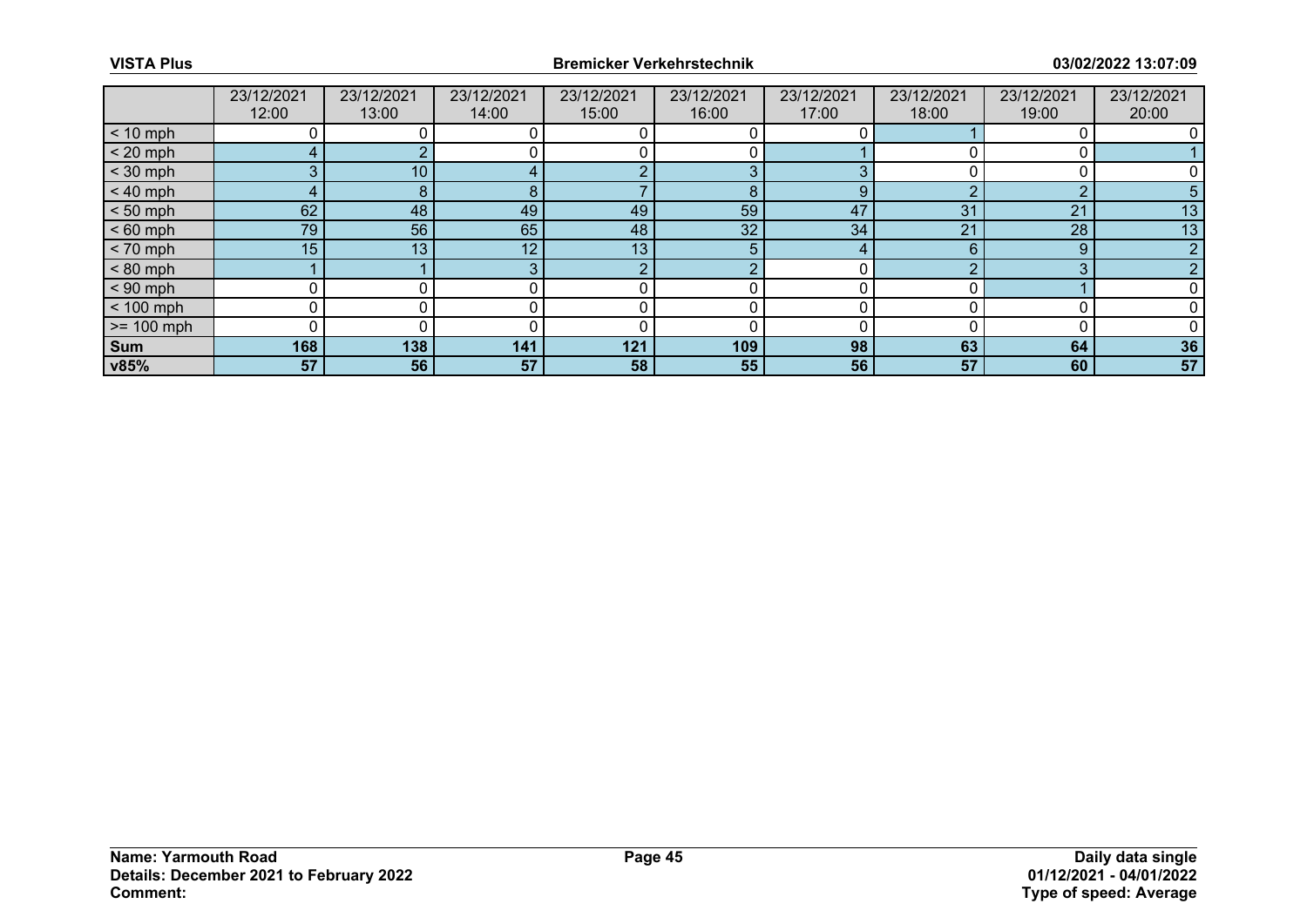|              | 23/12/2021      | 23/12/2021 | 23/12/2021 | 24/12/2021     | 24/12/2021 | 24/12/2021 | 24/12/2021 | 24/12/2021 | 24/12/2021 |
|--------------|-----------------|------------|------------|----------------|------------|------------|------------|------------|------------|
|              | 21:00           | 22:00      | 23:00      | 00:00          | 01:00      | 02:00      | 03:00      | 04:00      | 05:00      |
| $< 10$ mph   |                 |            |            |                |            |            |            |            |            |
| $< 20$ mph   |                 |            |            |                |            |            |            |            |            |
| $<$ 30 mph   | 0               |            |            |                |            |            |            |            |            |
| $< 40$ mph   |                 |            |            |                |            |            |            |            |            |
| $< 50$ mph   | 10 <sub>1</sub> | 6          |            |                |            |            |            |            |            |
| $< 60$ mph   |                 |            |            |                |            | ⌒          |            |            |            |
| $< 70$ mph   | 3               |            |            | $\overline{A}$ |            |            |            |            |            |
| $< 80$ mph   | $\sqrt{2}$      |            |            |                |            |            |            |            |            |
| $< 90$ mph   | 0               |            |            |                |            |            |            |            |            |
| $< 100$ mph  | 0               |            |            |                |            |            |            |            |            |
| $>= 100$ mph | 0               |            |            |                |            |            |            |            |            |
| Sum          | 23              | 14         |            | 5              |            |            |            |            | 15         |
| v85%         | 62              | 58         | 60         | 68             | 70         | 66         | 57         | 45         | 61         |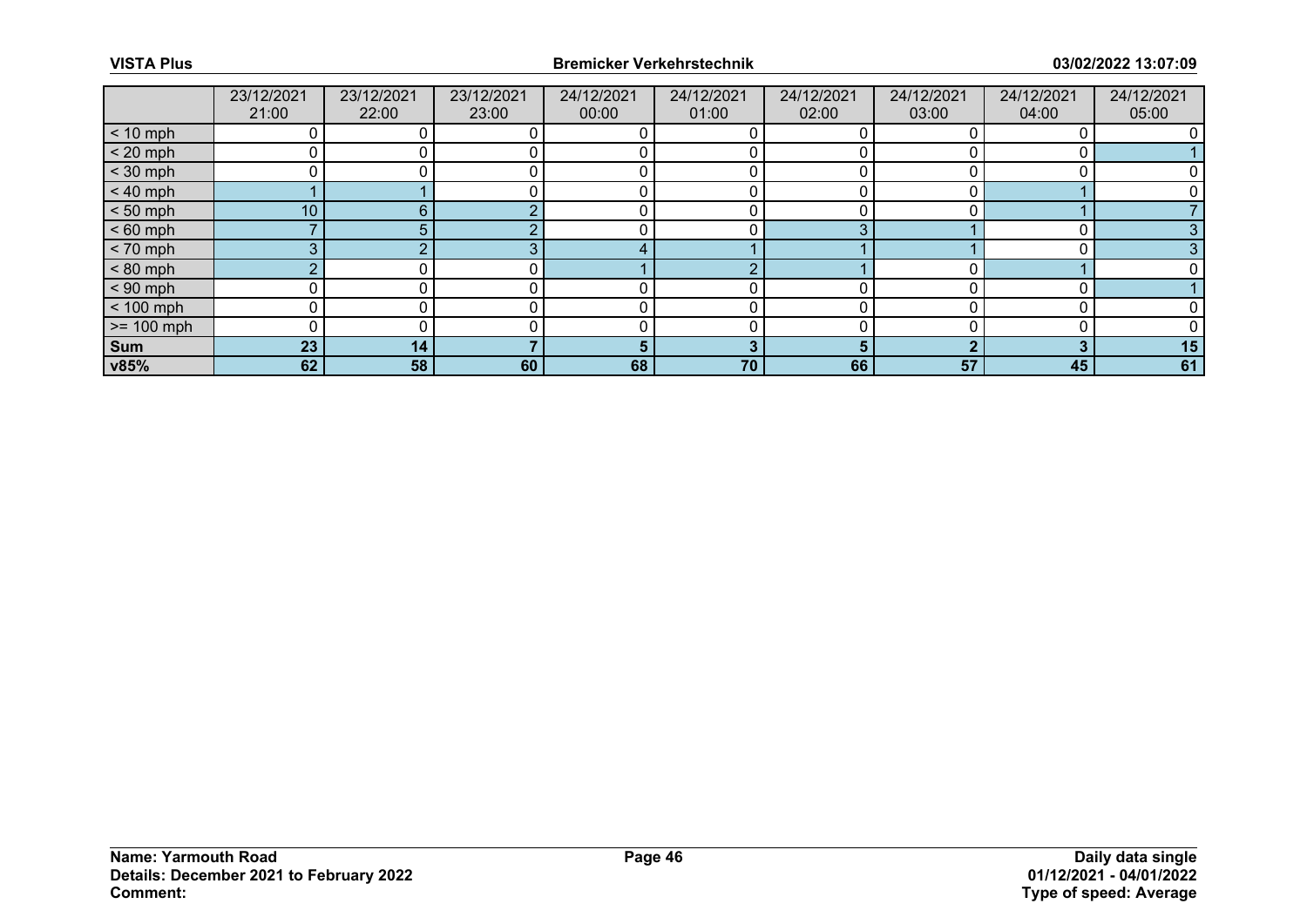|              | 24/12/2021      | 24/12/2021 | 24/12/2021 | 24/12/2021 | 24/12/2021 | 24/12/2021 | 24/12/2021 | 24/12/2021 | 24/12/2021 |
|--------------|-----------------|------------|------------|------------|------------|------------|------------|------------|------------|
|              | 06:00           | 07:00      | 08:00      | 09:00      | 10:00      | 11:00      | 12:00      | 13:00      | 14:00      |
| $< 10$ mph   |                 |            |            |            |            |            |            |            |            |
| $< 20$ mph   |                 |            |            |            |            |            |            |            |            |
| $<$ 30 mph   |                 |            |            |            |            |            |            |            | 6.         |
| $< 40$ mph   | $\sim$          |            |            |            | 9          | 6.         |            | 6          |            |
| $< 50$ mph   | 11              | 18         | 35         | 40         | 46         | 45         | 42         | 42         | 41         |
| $< 60$ mph   | 8               | 35         | 35         | 57         | 59         | 82         | 74         | 69         | 63         |
| $< 70$ mph   | 10 <sup>°</sup> | 9          | 13         | 12         | 16         | 11         | 18         | 17         | 17         |
| $< 80$ mph   |                 |            |            |            |            |            |            |            | 5          |
| $< 90$ mph   | 0               |            |            |            |            |            |            |            |            |
| $< 100$ mph  |                 |            |            |            |            |            |            |            |            |
| $>= 100$ mph | 0               |            |            |            |            |            |            |            |            |
| Sum          | 36              | 66         | 98         | 115        | 134        | 151        | 144        | 142        | 137        |
| v85%         | 68              | 59         | 60         | 58         | 58         | 57         | 59         | 58         | 60         |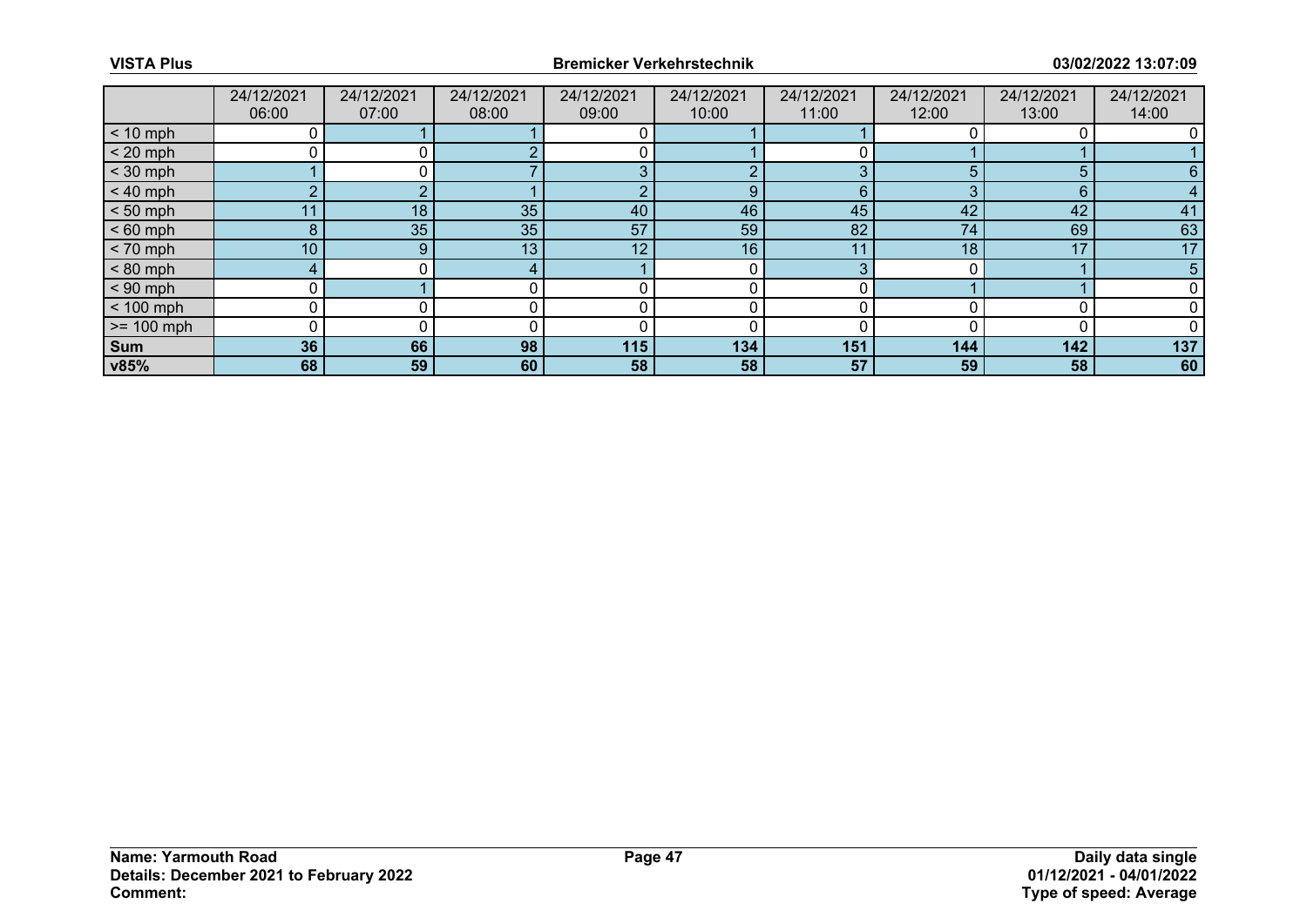|              | 24/12/2021       | 24/12/2021 | 24/12/2021 | 24/12/2021 | 24/12/2021      | 24/12/2021 | 24/12/2021 | 24/12/2021 | 24/12/2021 |
|--------------|------------------|------------|------------|------------|-----------------|------------|------------|------------|------------|
|              | 15:00            | 16:00      | 17:00      | 18:00      | 19:00           | 20:00      | 21:00      | 22:00      | 23:00      |
| $< 10$ mph   |                  |            |            |            |                 |            |            |            |            |
| $< 20$ mph   |                  |            |            |            |                 |            |            |            |            |
| $<$ 30 mph   |                  |            |            |            |                 |            |            |            |            |
| $< 40$ mph   |                  |            |            | 6          | $\Omega$        |            |            |            |            |
| $< 50$ mph   | 36               | 28         | 22         | 21         | 12              | 17         |            | 9          |            |
| $< 60$ mph   | 39               | 31         | 26         | 19         | 10 <sup>°</sup> | 9          | $\cdot$    |            |            |
| $< 70$ mph   | 15 <sub>15</sub> | 8          | я          | 5          | 5               | 3          |            |            |            |
| $< 80$ mph   |                  |            |            |            |                 |            |            |            |            |
| $< 90$ mph   |                  |            |            |            |                 |            |            |            |            |
| $< 100$ mph  |                  |            |            |            |                 |            |            |            |            |
| $>= 100$ mph |                  |            |            |            |                 |            |            |            |            |
| Sum          | 93               | 73         | 62         | 56         | 31              | 34         | 20         | 14         |            |
| v85%         | 60               | 58         | 59         | 59         | 61              | 56         | 64         | 54         | 63         |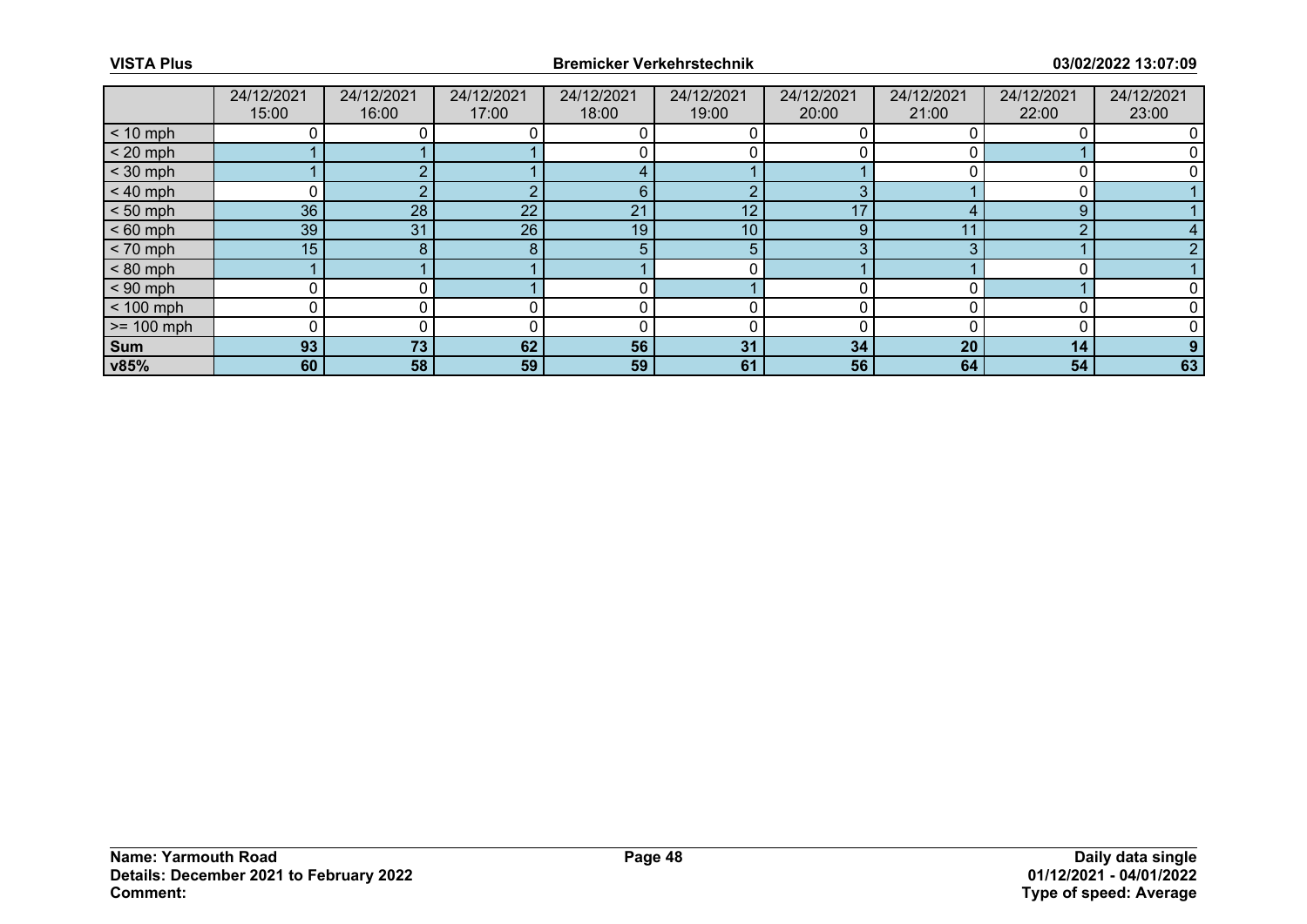|              | 25/12/2021 | 25/12/2021   | 25/12/2021 | 25/12/2021 | 25/12/2021 | 25/12/2021 | 25/12/2021 | 25/12/2021 | 25/12/2021 |
|--------------|------------|--------------|------------|------------|------------|------------|------------|------------|------------|
|              | 00:00      | 01:00        | 02:00      | 03:00      | 04:00      | 05:00      | 06:00      | 07:00      | 08:00      |
| $< 10$ mph   |            |              |            |            |            |            |            |            |            |
| $< 20$ mph   |            |              |            |            |            |            |            |            |            |
| $<$ 30 mph   |            |              |            |            |            |            |            |            |            |
| $< 40$ mph   |            |              |            |            |            |            |            |            |            |
| $< 50$ mph   |            |              |            |            |            | ∩          |            | $\Omega$   |            |
| $< 60$ mph   | 3          |              |            |            |            |            |            | 6          | 12         |
| $< 70$ mph   |            |              |            |            |            |            |            | ◠          |            |
| $< 80$ mph   |            |              |            |            |            |            |            |            |            |
| $< 90$ mph   |            |              |            |            |            | ∩          |            |            |            |
| $< 100$ mph  |            |              |            |            |            |            |            |            |            |
| $>= 100$ mph |            |              |            |            |            | ∩          |            |            |            |
| Sum          |            |              |            | 0          | 0          |            |            | 10         | 31         |
| v85%         | 54         | $\mathbf{0}$ | 52         | 0          | 0          | 0          | 63         | 59         | 60         |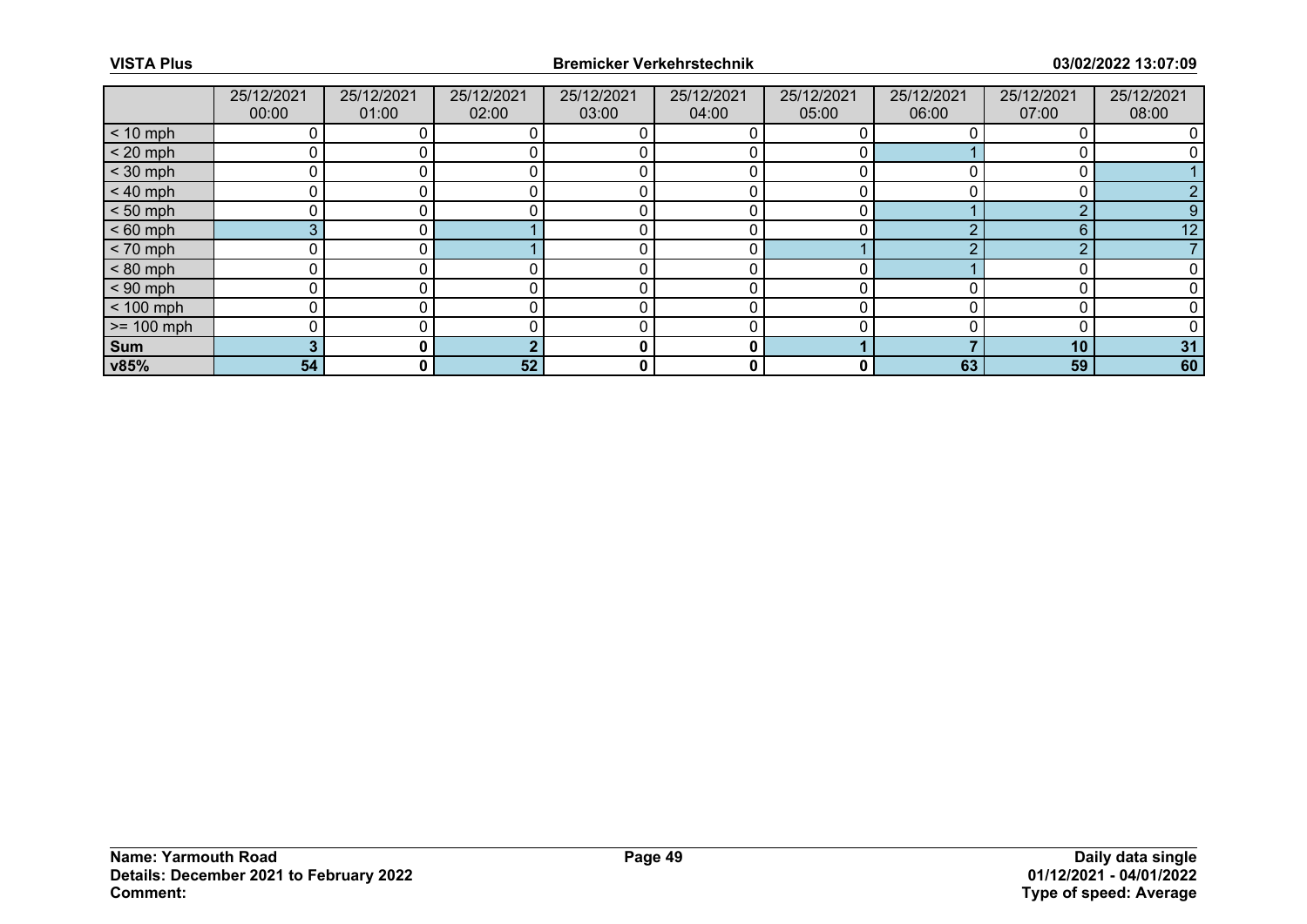|              | 25/12/2021 | 25/12/2021 | 25/12/2021 | 25/12/2021 | 25/12/2021 | 25/12/2021      | 25/12/2021 | 25/12/2021      | 25/12/2021      |
|--------------|------------|------------|------------|------------|------------|-----------------|------------|-----------------|-----------------|
|              | 09:00      | 10:00      | 11:00      | 12:00      | 13:00      | 14:00           | 15:00      | 16:00           | 17:00           |
| $< 10$ mph   |            |            |            |            |            |                 |            |                 |                 |
| $< 20$ mph   |            |            |            |            |            |                 |            |                 |                 |
| $<$ 30 mph   | n          |            |            |            |            |                 |            | $\sim$          |                 |
| $< 40$ mph   |            |            |            |            | 3          | 5.              |            | ◠               |                 |
| $< 50$ mph   | ∣1         | 17         | 26         | 15         | 8          | 8               | 20         | 10 <sup>°</sup> |                 |
| $< 60$ mph   | 33         | 20         | 36         | 28         | 20         | 10 <sup>1</sup> | 15         | 8               | 12 <sup>°</sup> |
| $< 70$ mph   | 6          |            | 9          | 5          |            |                 |            | $\Omega$        |                 |
| $< 80$ mph   |            |            |            |            |            |                 |            |                 |                 |
| $< 90$ mph   |            |            |            |            |            |                 |            |                 |                 |
| $< 100$ mph  |            |            |            |            |            |                 |            |                 |                 |
| $>= 100$ mph |            |            |            |            |            |                 |            |                 |                 |
| Sum          | 54         | 53         | 80         | 56         | 40         | 34              | 41         | 24              | 31              |
| v85%         | 58         | 64         | 58         | 57         | 61         | 62              | 58         | 53              | 64              |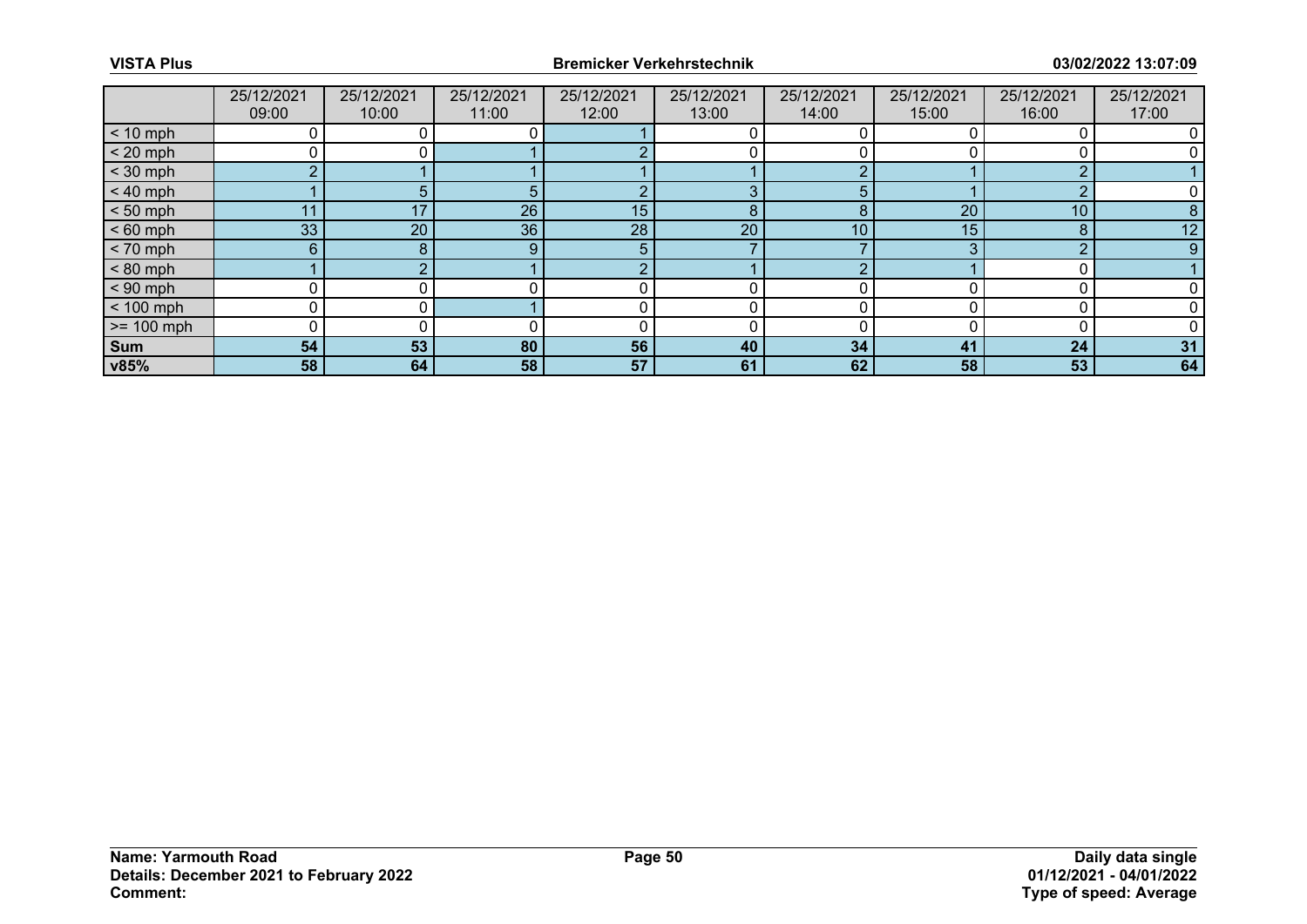|              | 25/12/2021      | 25/12/2021      | 25/12/2021 | 25/12/2021 | 25/12/2021 | 25/12/2021 | 26/12/2021 | 26/12/2021 | 26/12/2021   |
|--------------|-----------------|-----------------|------------|------------|------------|------------|------------|------------|--------------|
|              | 18:00           | 19:00           | 20:00      | 21:00      | 22:00      | 23:00      | 00:00      | 01:00      | 02:00        |
| $< 10$ mph   |                 |                 |            |            |            |            |            |            |              |
| $< 20$ mph   |                 |                 |            |            |            |            |            |            |              |
| $<$ 30 mph   |                 |                 |            |            |            |            |            |            |              |
| $< 40$ mph   | 3               |                 |            |            |            |            |            |            |              |
| $< 50$ mph   | 10 <sup>°</sup> | 10 <sup>°</sup> |            | 10         | 5          |            |            |            |              |
| $< 60$ mph   | 10 <sup>1</sup> | 8.              |            | 3          | 5          |            |            |            |              |
| $< 70$ mph   |                 |                 | 6          | $\sqrt{2}$ |            |            |            |            |              |
| $< 80$ mph   |                 |                 |            |            |            |            |            |            |              |
| $< 90$ mph   |                 |                 |            |            |            |            |            |            |              |
| $< 100$ mph  | 0               |                 |            |            |            |            |            |            |              |
| $>= 100$ mph | 0               |                 |            |            |            |            |            |            |              |
| Sum          | 26              | 22              | 17         | 18         | 11         |            |            |            |              |
| v85%         | 56              | 57              | 67         | 56         | 56         | 53         | 0          | 0          | $\mathbf{0}$ |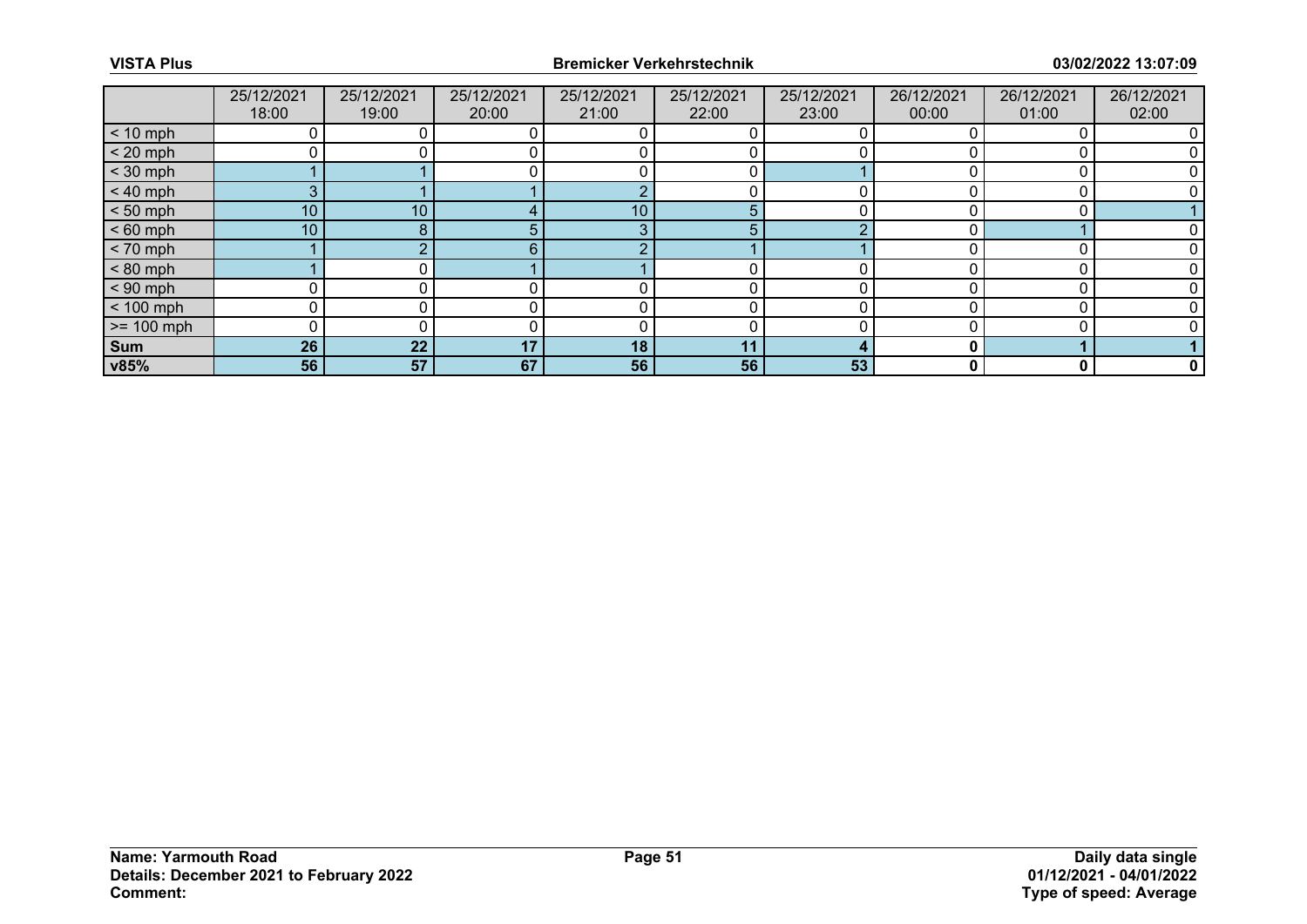|              | 26/12/2021 | 26/12/2021 | 26/12/2021 | 26/12/2021 | 26/12/2021 | 26/12/2021 | 26/12/2021 | 26/12/2021 | 26/12/2021 |
|--------------|------------|------------|------------|------------|------------|------------|------------|------------|------------|
|              | 03:00      | 04:00      | 05:00      | 06:00      | 07:00      | 08:00      | 09:00      | 10:00      | 11:00      |
| $< 10$ mph   |            |            |            |            |            |            |            |            |            |
| $< 20$ mph   |            |            |            |            |            |            |            |            |            |
| $<$ 30 mph   |            |            |            |            |            |            |            |            |            |
| $< 40$ mph   |            |            |            |            | $\sqrt{ }$ |            |            | $\Omega$   |            |
| $< 50$ mph   |            |            |            |            | 5          |            | 14         | 29         | 23         |
| $< 60$ mph   |            |            |            |            | 8          | 9          | 21         | 35         | 38         |
| $< 70$ mph   |            |            |            |            | $\Omega$   | 3          |            | 8          | 9          |
| $< 80$ mph   |            |            |            |            | $\sqrt{ }$ |            |            | $\Omega$   |            |
| $< 90$ mph   |            |            |            |            |            |            |            |            |            |
| $< 100$ mph  |            |            |            |            |            |            |            |            |            |
| $>= 100$ mph |            |            |            |            |            |            |            |            |            |
| Sum          |            |            |            | n          | 20         | 20         | 46         | 76         | 79         |
| v85%         | 0          | 0 I        | 52         | 50         | 62         | 65         | 59         | 59         | 59         |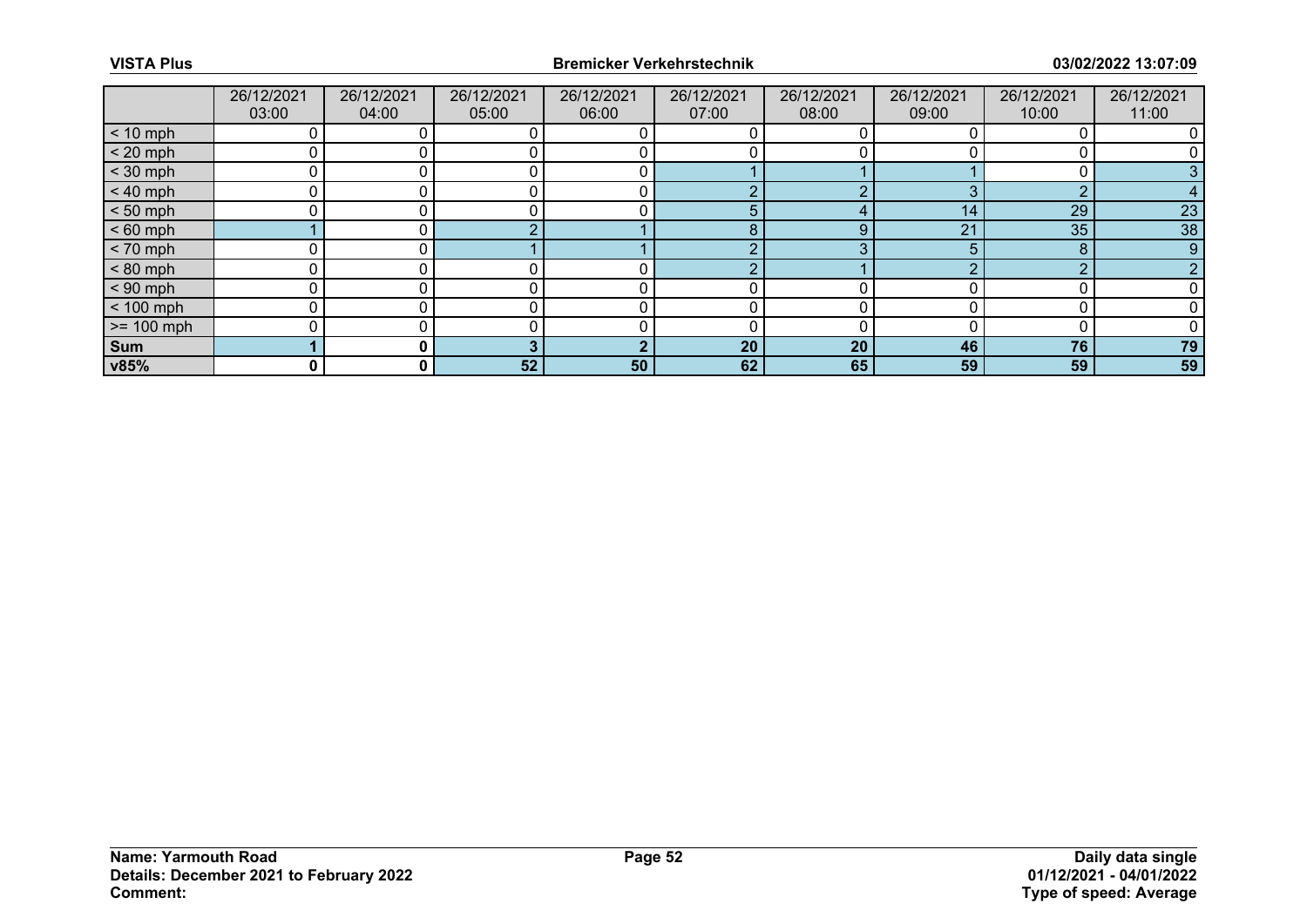|                 | 26/12/2021      | 26/12/2021 | 26/12/2021 | 26/12/2021 | 26/12/2021 | 26/12/2021 | 26/12/2021 | 26/12/2021 | 26/12/2021 |
|-----------------|-----------------|------------|------------|------------|------------|------------|------------|------------|------------|
|                 | 12:00           | 13:00      | 14:00      | 15:00      | 16:00      | 17:00      | 18:00      | 19:00      | 20:00      |
| $< 10$ mph      |                 |            |            |            |            |            |            |            |            |
| $< 20$ mph      |                 |            |            |            |            |            |            |            |            |
| $<$ 30 mph      |                 |            |            |            |            |            |            |            |            |
| $< 40$ mph      |                 |            |            | $\sqrt{ }$ |            |            |            |            |            |
| $< 50$ mph      | 28              | 17         | 26         | 18         | 12         | 14         | 10         | 14         |            |
| $< 60$ mph      | 42              | 35         | 30         | 26         | 19         | 12         |            | 15         |            |
| $< 70$ mph      | 12 <sup>°</sup> | 9          |            | 6          | $\sqrt{2}$ |            |            | 3          |            |
| $< 80$ mph      |                 |            |            | $\sqrt{ }$ |            |            |            |            |            |
| $< 90$ mph      |                 |            |            |            |            |            |            |            |            |
| $< 100$ mph     |                 |            |            |            |            |            |            |            |            |
| $\ge$ = 100 mph |                 |            |            |            |            |            |            |            |            |
| Sum             | 89              | 69         | 67         | 54         | 35         | 29         | 28         | 37         | 16         |
| v85%            | 60              | 60         | 58         | 58         | 56         | 56         | 63         | 55         | 59         |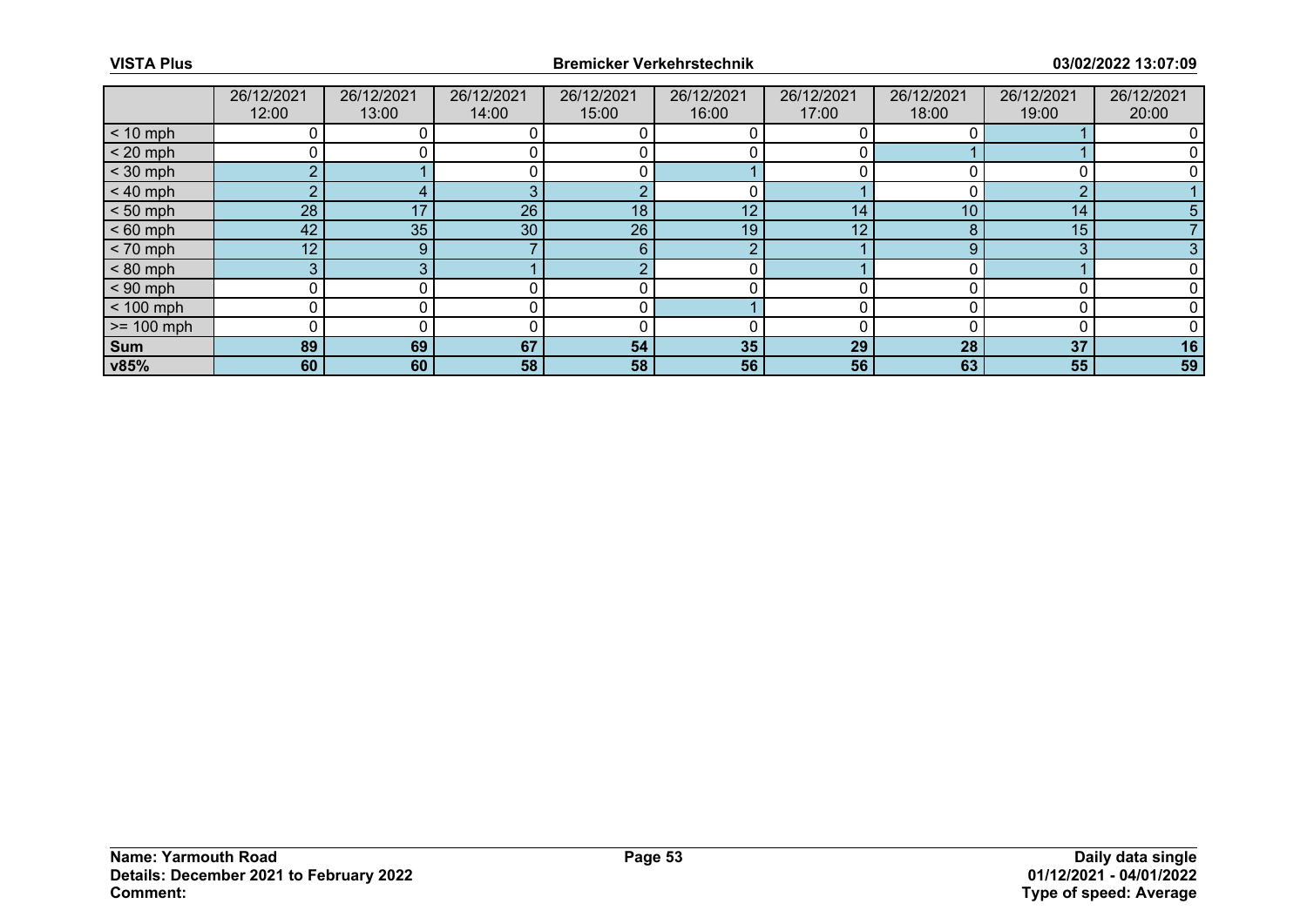|              | 26/12/2021      | 26/12/2021 | 26/12/2021 | 27/12/2021 | 27/12/2021 | 27/12/2021 | 27/12/2021 | 27/12/2021 | 27/12/2021 |
|--------------|-----------------|------------|------------|------------|------------|------------|------------|------------|------------|
|              | 21:00           | 22:00      | 23:00      | 00:00      | 01:00      | 02:00      | 03:00      | 04:00      | 05:00      |
| $< 10$ mph   |                 |            |            |            |            |            |            |            |            |
| $< 20$ mph   |                 |            |            |            |            |            |            |            |            |
| $<$ 30 mph   |                 |            |            |            |            |            |            |            |            |
| $< 40$ mph   |                 |            |            |            |            |            |            |            |            |
| $< 50$ mph   |                 |            |            |            |            |            |            |            |            |
| $< 60$ mph   | 6               |            |            |            |            |            |            |            |            |
| $< 70$ mph   |                 |            |            |            |            |            |            |            |            |
| $< 80$ mph   |                 |            |            |            |            |            |            |            |            |
| $< 90$ mph   |                 |            |            |            |            | ∩          |            |            |            |
| $< 100$ mph  |                 |            |            |            |            |            |            |            |            |
| $>= 100$ mph |                 |            |            |            |            | ∩          |            |            |            |
| Sum          | 13 <sub>1</sub> | 11         |            |            | 0          |            |            |            |            |
| v85%         | 54              | 56         | 50         | 0          | 0          | 0          |            | 55         | 48         |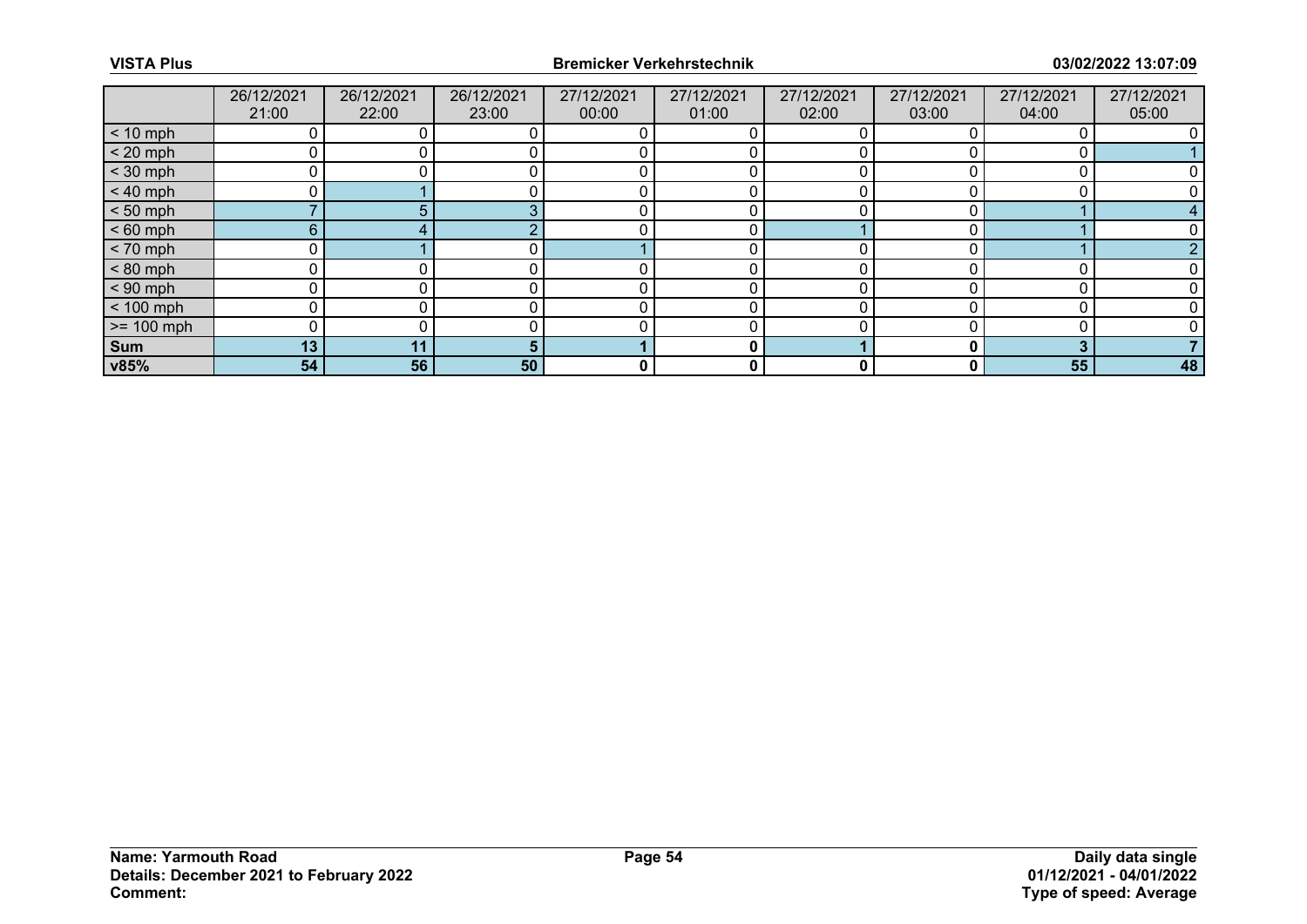|              | 27/12/2021 | 27/12/2021 | 27/12/2021 | 27/12/2021 | 27/12/2021 | 27/12/2021 | 27/12/2021 | 27/12/2021 | 27/12/2021   |
|--------------|------------|------------|------------|------------|------------|------------|------------|------------|--------------|
|              | 06:00      | 07:00      | 08:00      | 09:00      | 10:00      | 11:00      | 12:00      | 13:00      | 14:00        |
| $< 10$ mph   |            |            |            |            |            |            |            |            |              |
| $< 20$ mph   |            |            |            |            | 6          | 5          |            |            |              |
| $<$ 30 mph   | 0          |            |            |            | $\sim$     | 6          |            |            |              |
| $< 40$ mph   |            |            |            | З          | $\Omega$   |            |            |            |              |
| $< 50$ mph   | $\sqrt{2}$ |            | 20         | 31         | 46         | 46         | 36         | 24         |              |
| $< 60$ mph   |            |            | 14         | 34         | 52         | 60         | 66         | 39         |              |
| $< 70$ mph   |            |            |            | 3          | 11         | 11         |            | 11         |              |
| $< 80$ mph   |            |            |            |            |            |            |            |            |              |
| $< 90$ mph   | $\Omega$   |            |            |            |            |            |            |            |              |
| $< 100$ mph  |            |            |            |            |            |            |            |            |              |
| $>= 100$ mph | 0          |            |            |            |            |            |            |            |              |
| Sum          | 12         | 25         | 47         | 74         | 121        | 131        | 118        | 79         |              |
| v85%         | 81         | 63         | 60         | 55         | 57         | 57         | 57         | 59         | $\mathbf{0}$ |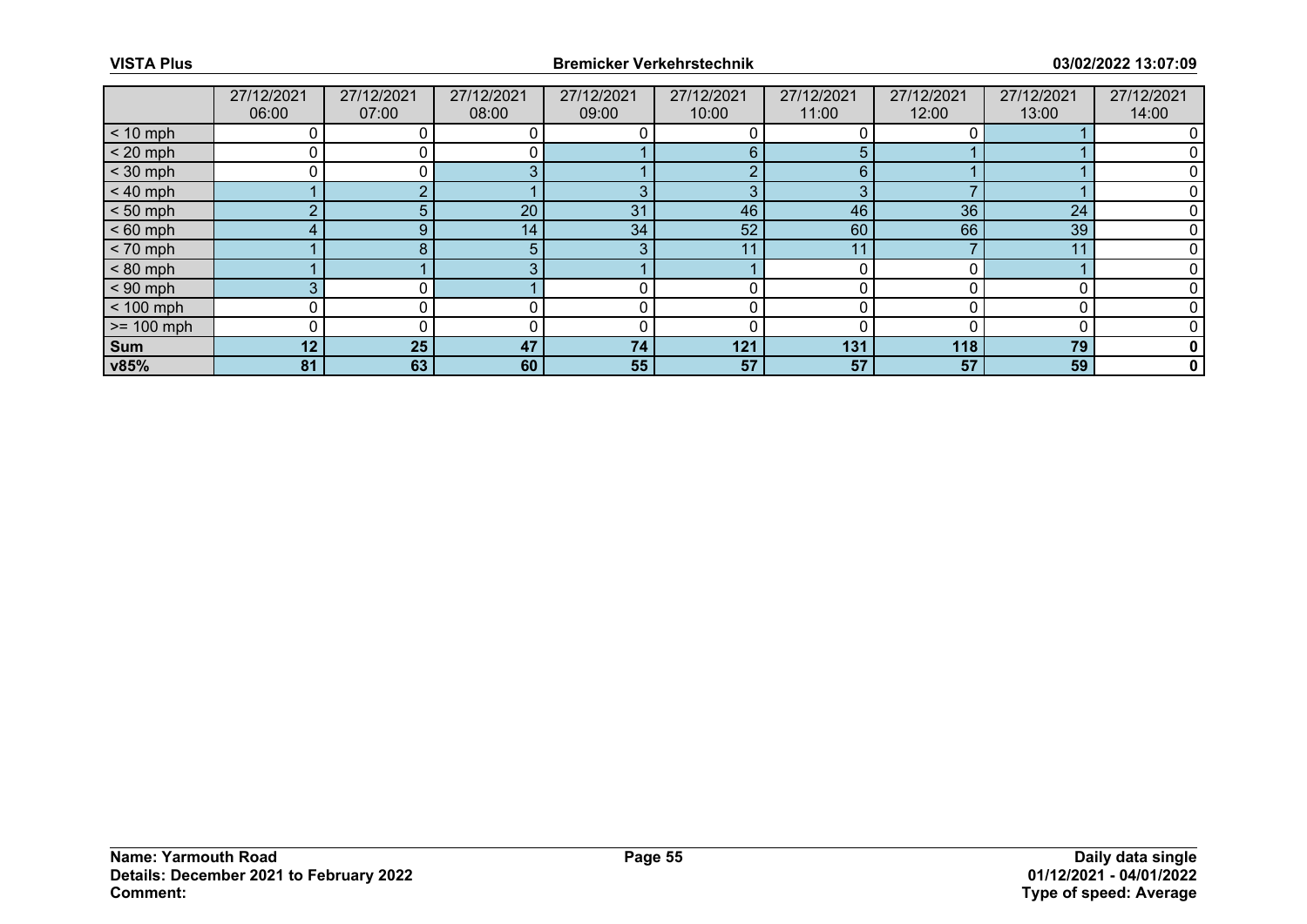|              | 27/12/2021 | 27/12/2021 | 27/12/2021 | 27/12/2021 | 27/12/2021 | 27/12/2021 | 27/12/2021 | 27/12/2021 | 27/12/2021  |
|--------------|------------|------------|------------|------------|------------|------------|------------|------------|-------------|
|              | 15:00      | 16:00      | 17:00      | 18:00      | 19:00      | 20:00      | 21:00      | 22:00      | 23:00       |
| $< 10$ mph   |            |            |            |            |            |            |            |            |             |
| $< 20$ mph   |            |            |            |            |            |            |            |            |             |
| $<$ 30 mph   | 0          |            |            |            |            |            |            |            |             |
| $< 40$ mph   | 0          |            |            |            |            |            |            |            |             |
| $< 50$ mph   | ∩          |            |            |            |            |            |            |            |             |
| $< 60$ mph   | ∩          |            |            |            |            |            |            |            |             |
| $< 70$ mph   | ∩          |            |            |            |            |            |            |            |             |
| $< 80$ mph   |            |            |            |            |            |            |            |            |             |
| $< 90$ mph   | ∩          |            |            |            |            |            |            |            |             |
| $< 100$ mph  |            |            |            |            |            |            |            |            |             |
| $>= 100$ mph | U          |            |            |            |            |            |            |            |             |
| Sum          | 0          |            |            | 0          | 0          |            |            | О          | 0           |
| v85%         | 0          | 0          | 0          | 0          | 0          | 0          |            | 0          | $\mathbf 0$ |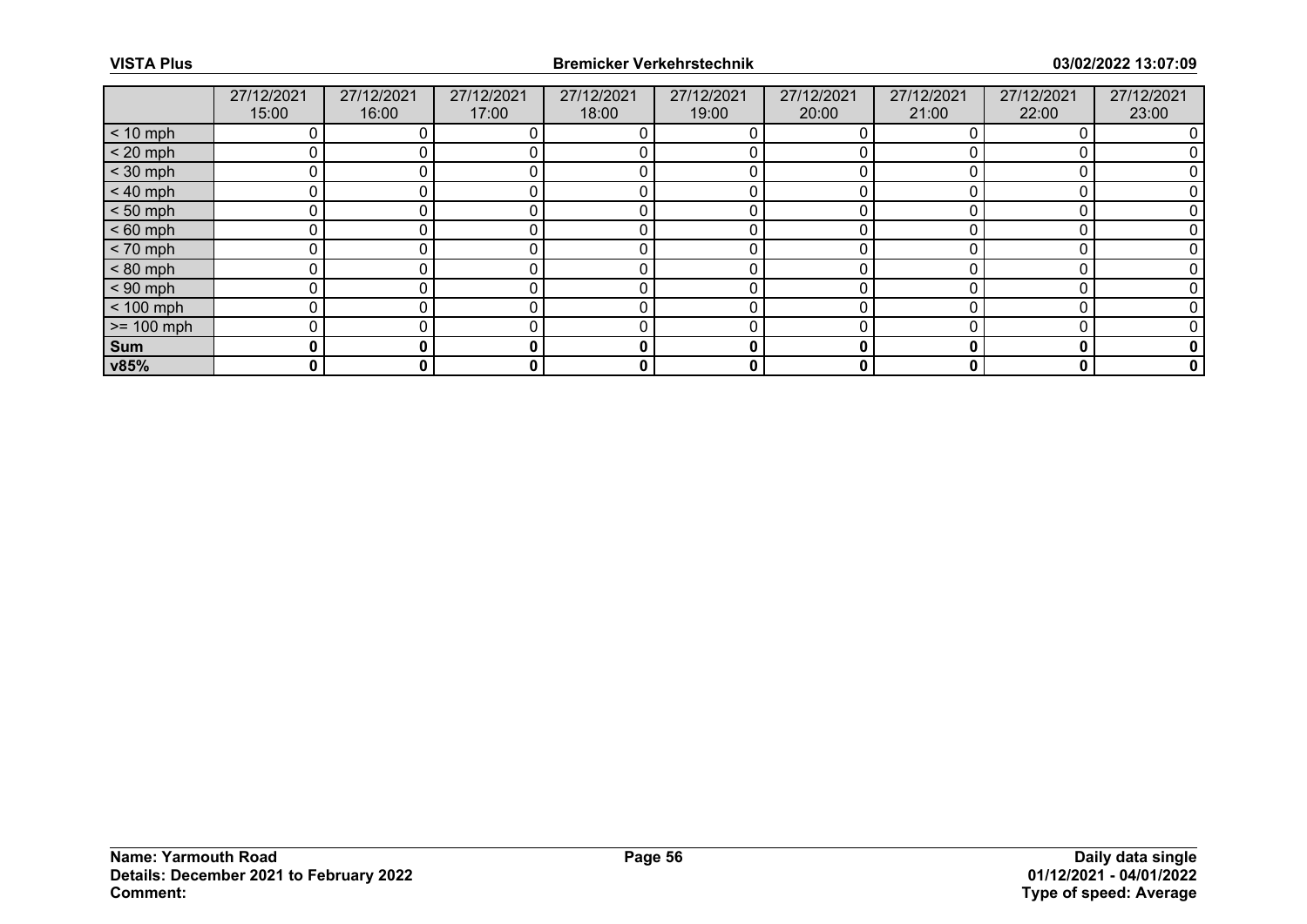|              | 04/01/2022 | 04/01/2022 | 04/01/2022 | 04/01/2022 | 04/01/2022 | 04/01/2022 | 04/01/2022 | 04/01/2022 | 04/01/2022  |
|--------------|------------|------------|------------|------------|------------|------------|------------|------------|-------------|
|              | 00:00      | 01:00      | 02:00      | 03:00      | 04:00      | 05:00      | 06:00      | 07:00      | 08:00       |
| $< 10$ mph   |            |            |            |            |            |            |            |            |             |
| $< 20$ mph   |            |            |            |            |            |            |            |            |             |
| $<$ 30 mph   | ∩          |            |            |            |            |            |            |            |             |
| $< 40$ mph   |            |            |            |            |            |            |            |            |             |
| $< 50$ mph   |            |            |            |            |            |            |            |            |             |
| $< 60$ mph   |            |            |            |            |            |            |            |            |             |
| $< 70$ mph   |            |            |            |            |            |            |            |            |             |
| $< 80$ mph   |            |            |            |            |            |            |            |            |             |
| $< 90$ mph   | U          |            |            |            |            |            |            |            |             |
| $< 100$ mph  |            |            |            |            |            |            |            |            |             |
| $>= 100$ mph |            |            |            |            |            |            |            |            |             |
| Sum          | 0          |            |            | 0          | 0          |            |            |            | 0           |
| v85%         | 0          | 0          | 0          | 0          | 0          | 0          | 0          | 0          | $\mathbf 0$ |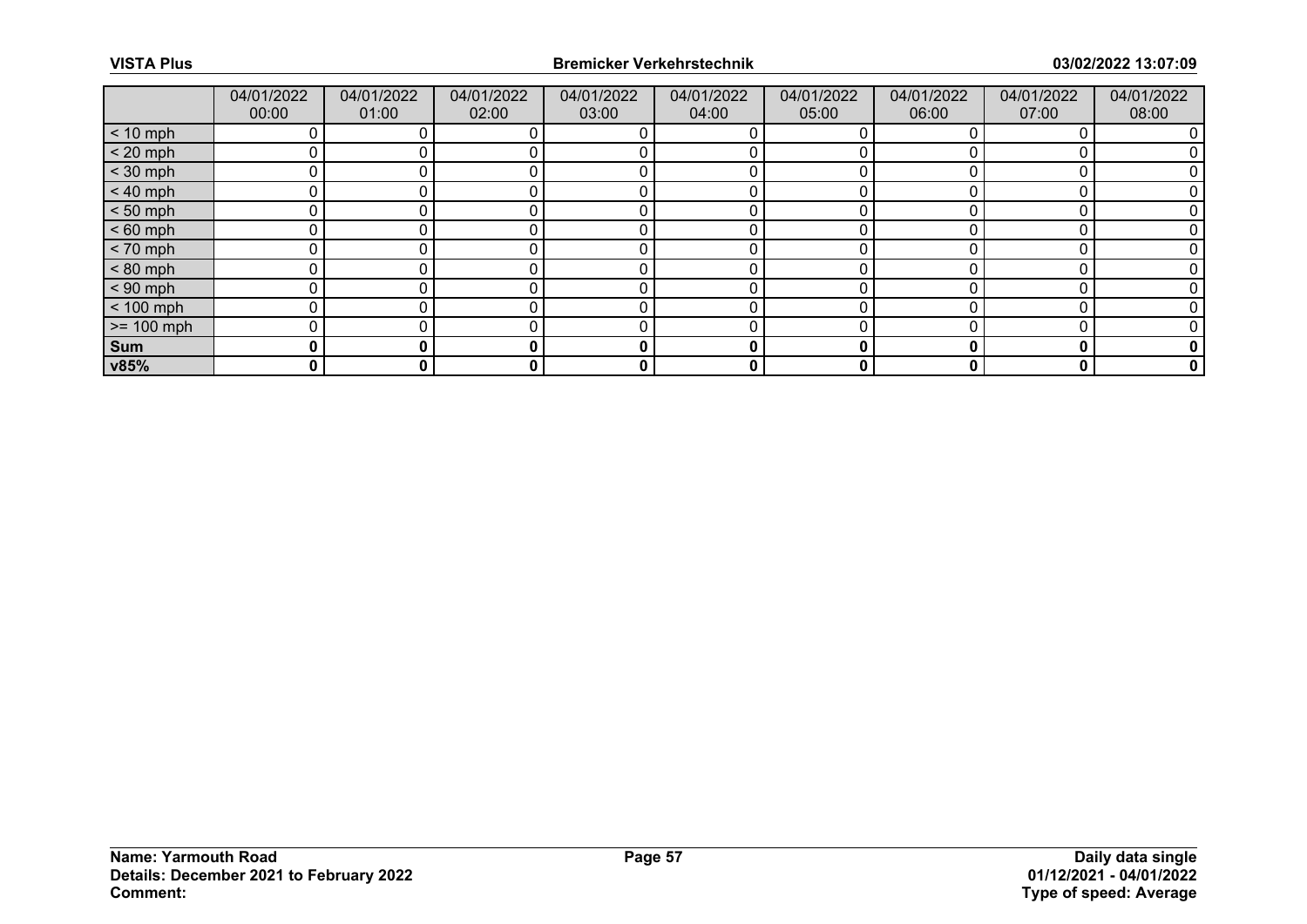|              | 04/01/2022 | 04/01/2022 | 04/01/2022 | 04/01/2022 | 04/01/2022      | 04/01/2022 | 04/01/2022 | 04/01/2022 | 04/01/2022 |
|--------------|------------|------------|------------|------------|-----------------|------------|------------|------------|------------|
|              | 09:00      | 10:00      | 11:00      | 12:00      | 13:00           | 14:00      | 15:00      | 16:00      | 17:00      |
| $< 10$ mph   |            |            |            |            |                 |            |            |            |            |
| $< 20$ mph   |            |            |            |            |                 |            |            |            |            |
| $<$ 30 mph   |            |            |            |            | 3               |            |            | 4          |            |
| $< 40$ mph   |            |            |            | З          | 10 <sub>1</sub> | 6          |            | 14         |            |
| $< 50$ mph   | n          |            |            | 13         | 74              | 55         | 56         | 59         | 66         |
| $< 60$ mph   |            |            |            | 8          | 28              | 45         | 53         | 30         | 34         |
| $< 70$ mph   | ∩          |            |            |            | 4               |            | 8          | 5          | 5          |
| $< 80$ mph   |            |            |            |            |                 |            |            |            |            |
| $< 90$ mph   | U          |            |            |            |                 |            |            |            |            |
| $< 100$ mph  |            |            |            |            |                 |            |            |            |            |
| $>= 100$ mph | $\Omega$   | 0          |            | 0          |                 |            |            |            |            |
| Sum          |            | 0          | 0          | 25         | 119             | 116        | 126        | 113        | 118        |
| v85%         | 0          | 0          | 0          | 51         | 53              | 54         | 55         | 54         | 55         |